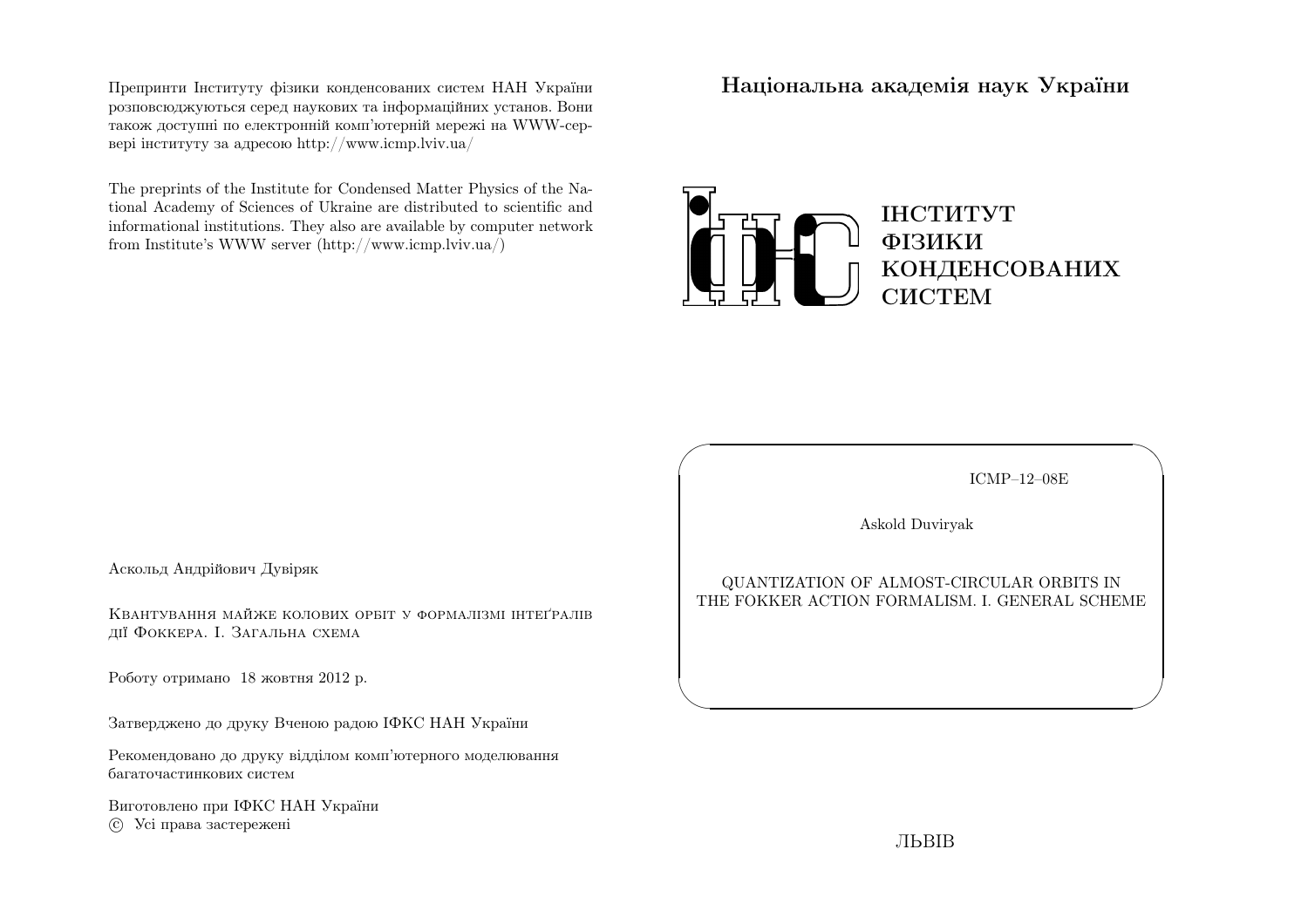# УДК: 531/533; 530.12: 531.18 $\mathbf{PACS:}\ 03.20,\,03.30.+p,\,11.30.Cp$

### Квантування майже колових орбiт <sup>у</sup> формалiзмi iнтеґралiвдiї Фоккера. I. Загальна схема

### А.Дувiряк

**Анотація.** Розглядається загальна двочастинкова система в рамках формалiзму iнтеґралiв дiї типу Фоккера. Припускається, що система iнварiянтна щодо групи Арiстотеля, яка <sup>є</sup> спiльною пiдгрупою групи Галiлея та Пуанкаре. Показано, що <sup>р</sup>iвняння руху системи допускають розв'язки <sup>у</sup> видi колових орбiт частинок. Вивчається динамiка збурень таких розв'язкiв. Вона описується лiнiйною однорiдною системою нелокальних <sup>у</sup> часi <sup>р</sup>iвнянь та аналiзується на мовi власних частот <sup>i</sup> власних мод. Будується гамiльтонiв опис системи <sup>у</sup> наближеннi майже колових орбiт. Для уникнення подвiйного врахування ступенiв вiльности та вiдбору фiзичних мод системи враховується її Арiстотеле-iнварiянтнiсть. Запропоновано процедуру квантування системи та побудови спектру енерґiї.

### Quantization of almost-circular orbits in the Fokker action formalism. I. General scheme

### A.Duviryak

Abstract. General two-particle system is considered within the formalism of Fokker-type action integrals. It is assumed that the system is invariant with respect to the Aristotle group which is <sup>a</sup> common subgroup of the Galileo and Poincar´e groups. It is shown that equations of motion of such system admit circular orbit solutions. The dynamics of perturbations of these solutions is studied. It is described by means of <sup>a</sup> linear homogeneous set of time-nonlocal equations and is analyzed in terms of eigenfrequencies and eigenmodes. The Hamiltonian description of the system is built in the almost circular orbit approximation. The Aristotle-invariance of the system is exploit to avoid <sup>a</sup> double count of degrees of freedom and to select <sup>p</sup>hysical modes. The quantization procedure and <sup>a</sup> construction of energy spectrum of the system is proposed.

# Подається <sup>в</sup> IJMPASubmitted to IJMPA

 $\odot$  Iнститут фізики конденсованих систем 2012 Institute for Condensed Matter Physics <sup>2012</sup>

# 1. Introduction

Fokker-type action integrals [\[1](#page-21-0)[,2\]](#page-21-1) represent an approac<sup>h</sup> to the relativistic particle dynamics which is alternative or complementary (depending on <sup>a</sup> point of view) to field-theoretical approaches. Known about for <sup>a</sup> century [\[3–](#page-21-2)[5\]](#page-21-3), but mainly owing to the Wheeler-Feynman electrodynamics [\[6](#page-21-4), [7\]](#page-21-5), this approac<sup>h</sup> was generalized to other field-type relativistic interactions including cases of higher-rank tensor fields [\[8–](#page-21-6)[10\]](#page-22-0), gravitation [\[11](#page-22-1)[–14\]](#page-22-2), confining interactions [\[15](#page-22-3)[–19\]](#page-22-4) etc [\[20\]](#page-22-5).

A variational problem based on the Fokker-type action describes <sup>a</sup> dynamical system with time non-locality, i.e., it leads to differencedifferential or integral-differential equations of motion for which the Cauchy problem is unsuitable. Consequently, the study the <sup>p</sup>hase space (i.e., <sup>a</sup> set of possible states), the construction of the Hamiltonian description and quantization of such <sup>a</sup> system are non-trivial tasks.

Serious effort was made to develop Hamiltonization procedure for the Fokker-type action integrals. In general, this is attained by means of reformulation of the problem into another but time-local form. Here wejust mention two such schemes.

The first is <sup>a</sup> formal expansion of the Fokker-type action into the Lagrangian action with higher derivatives (of order up to infinity) [\[21,](#page-22-6) [22\]](#page-22-7), with a subsequent use of a modified Hamilton-Ostrogradsky formalism [\[23\]](#page-22-8). In the second scheme developed by Llosa et al. [\[24](#page-22-9)[,25\]](#page-22-10) the variational problem is reformulated into <sup>a</sup> static one for particle world lines treated as temporally extended strings. In practice both schemes can be realized approximately: in the first the quasi-relativistic approximations [\[23\]](#page-22-8) are used, for the second the coupling-constant expansion method was developed [\[26\]](#page-22-11). Thus the resulting Hamiltonian description of an N-particle system is built on the 6N-dimensional <sup>p</sup>hase space, as in <sup>a</sup> non-relativisticor free-particle case.

Among not numerous solutions to Fokker-type variational problemsstudied in literature the class of two-particle circular orbit *exact* solutions [\[27–](#page-22-12)[29\]](#page-22-13) is of particular interest. These solutions include domain of essentially relativistic motion of strongly coupled particles and thus they stand apart the field of application of quasi-relativistic approximations and <sup>a</sup> coupling constant expansion. In the case of the Wheeler-Feynman electrodynamics equations for small deviations from circular orbit were derived and studied [\[30\]](#page-22-14). The analysis revealed bifurcation points in the highly relativistic domain of the <sup>p</sup>hase space where redundant (as to compare to <sup>a</sup> non-relativistic case) unstable degrees of freedom get excited. This result was approved by direct numerical [\[31](#page-22-15), [32\]](#page-22-16) and <sup>g</sup>lobal analyt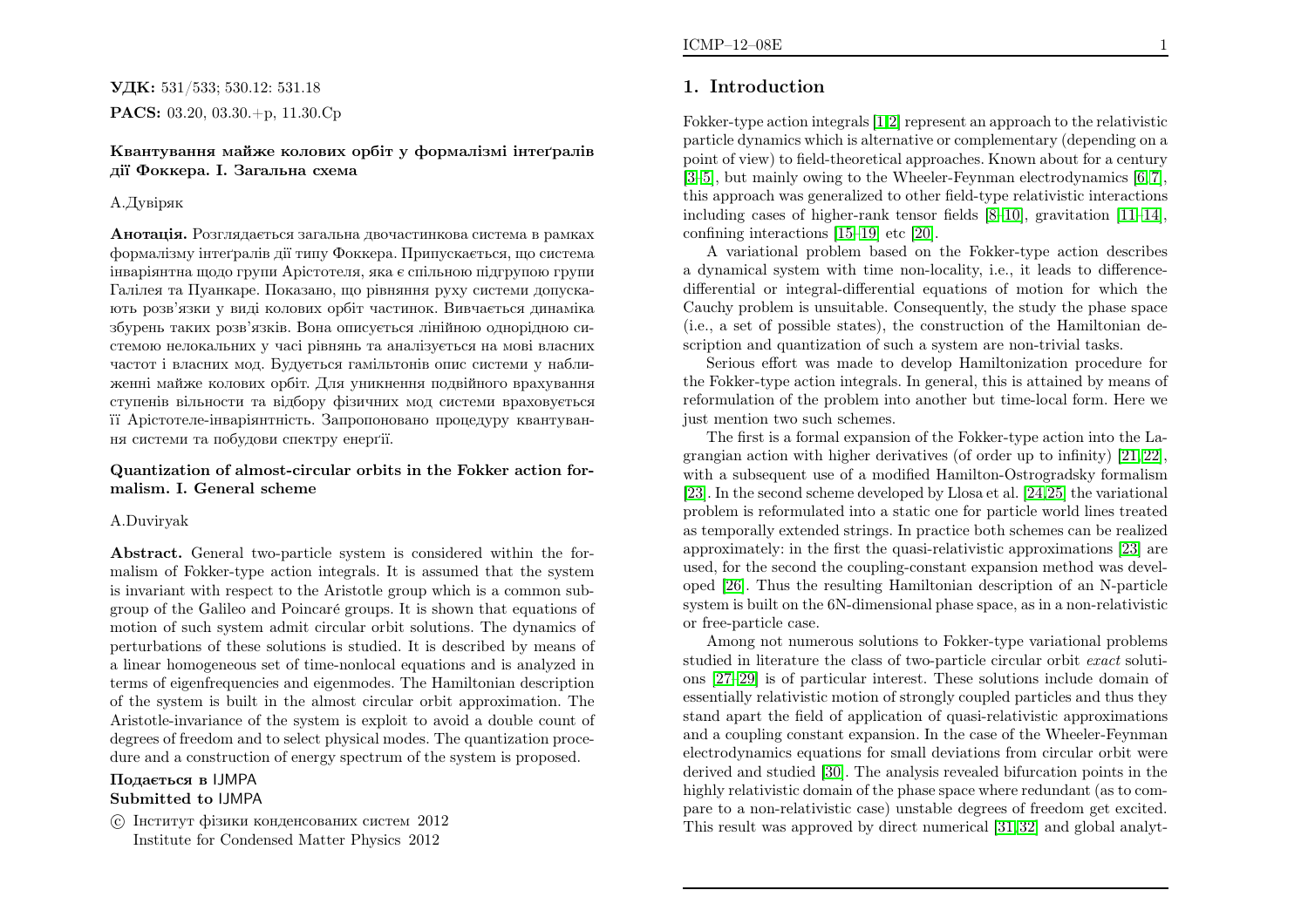ical [\[33\]](#page-22-17) study of the Wheeler-Feynman two-body variational problem. We do not discuss here <sup>a</sup> <sup>p</sup>hysical meaning of highly relativistic unstable solutions mentioned above. But on the whole the almost circular orbit (ACO) approximation turns out more informative and thus appropriate in the highly relativistic domain than the quasi-relativistic or weakcoupling approximations.

Of <sup>p</sup>hysical interest is <sup>a</sup> study, in ACO approximation, of various Fokker-type systems, especially those which may have relevance to the relativistic bound state problems in the nuclear and hadronic <sup>p</sup>hysics. In particular, some Fokker-type systems with confining interaction may serve as relativistic potential model of mesons [\[15–](#page-22-3)[18\]](#page-22-18). Thereupon the quantization procedure of Fokker-type models which is based on ACO approximation scheme should be developed. One can relay in this way on the Bohr quantization of circular orbits [\[29\]](#page-22-13) and <sup>a</sup> heuristic suggestion [\[34\]](#page-22-19) to use the Miller's quantum condition [\[35\]](#page-22-20) for WKB quantization of ACO in the Wheeler-Feynman electrodynamics.

<span id="page-2-0"></span>In this paper we propose <sup>a</sup> substantiate quantization recipe of <sup>a</sup> twobody Fokker-type problem of genera<sup>l</sup> form in ACO approximation. The recipe in based on an implicit Hamiltonian description of the system which, in turn, is built by means of Llosa scheme [\[25\]](#page-22-10). We suppose that <sup>a</sup> Fokker-type system is invariant with respect to the Aristotle group whichis a common subgroup of the Galilei- and Poincaré groups. By this both non-reativistic as well as relativistic systems are involved into consideration. The symmetry with respect to time translations and space rotations results in the existence of generalized Noether integrals of motions [\[38\]](#page-22-21), i.e., the energy and the total angular momentum. We show that, under rather genera<sup>l</sup> condition, <sup>a</sup> system admits <sup>a</sup> circular particle motion with <sup>a</sup> <sup>g</sup>iven constant angular velocity. It is taken as zero-order approximation for non-circular motions. In order to study <sup>a</sup> perturbation to circular orbit solution we use <sup>a</sup> uniformly rotating reference frame where circulating particles are motionless. Then ACO solution is formulated in terms of small deviations from fixed (and presumably equilibrium) particle positions. We obtain <sup>a</sup> time-nonlocal action principle for these deviations and derive corresponding linear homogeneous set of integral-differential equations of motion. Fundamental set of solutions to these equations can be expressed in terms of characteristic frequencies and amplitudes of generalized normal modes. The amplitudes are shown to be canonical variables, the frequencies are functions of the total angular momentum, and all they constitute <sup>a</sup> correction to zero-order circular-orbit energy. Then the quantization is trivial. In general, it must be complemented bysome selection rules for separation of <sup>p</sup>hysical modes out from all variety

of them. It is discussed in details.

The paper is organized as follows. In Section <sup>2</sup> we apply the ACO approximation method to <sup>a</sup> single-particle Lagrangian system which is rotary-invariant and local in time. This Section has <sup>a</sup> rather methodological meaning since main points of the method are demonstrated, and useful definitions and notations are introduced there. In Section <sup>3</sup> the method is extended for <sup>a</sup> genera<sup>l</sup> Galilei-invariant two-particle system. We consider the latter as <sup>a</sup> time-local or slow-motion limit of <sup>a</sup> wide class of Fokker-type two-particle systems examined in Section 4. Perturbations to circular orbits are shown to be described by <sup>a</sup> linear set of time-nonlocal equations of motion. Symmetry and dynamical properties of this set is studied in various subsections of the section <sup>4</sup> as well as in appendix. In particular, in subsection <sup>D</sup> of the appendix the Hamiltonization and quantization of <sup>a</sup> linear nonlocal system is discussed indetail.

# <span id="page-2-3"></span><span id="page-2-2"></span><span id="page-2-1"></span>2. Rotary-invariant single-particle dynamics

Let us consider <sup>a</sup> system of single particle which is invariant under thetime translations  $t \to t + \lambda$  and the space rotations  $x \to Rx$ , where time translations  $t \to t + \lambda$  and the space rotations  $\mathbf{x} \to \mathbf{R}\mathbf{x}$ , where  $\lambda \in \mathbb{R}$ ,  $\mathsf{R} \in \mathrm{O}(3)$  and  $\mathbf{x} \equiv \{x_i; i=1,2,3\} \in \mathbb{E}^3$ . The Lagrangian function  $L(\boldsymbol{x}, \dot{\boldsymbol{x}})$ , satisfies the equality: ;

$$
L(Rx, R\dot{x}) = L(x, \dot{x})
$$
\n(2.1)

and thus has the following structure:

$$
L(\mathbf{x}, \dot{\mathbf{x}}) = L(\mathbf{x}^2, \mathbf{x} \cdot \dot{\mathbf{x}}, \dot{\mathbf{x}}^2) \equiv L(\alpha, \beta, \gamma).
$$
 (2.2)

Following the Noether theorem the energy  $E$  and angular momentum  $\boldsymbol{J},$ 

$$
E = \mathbf{x} \cdot \mathbf{p} - L,\tag{2.3}
$$

$$
J = x \times p,\tag{2.4}
$$

are conserved; here  $p = \partial L / \partial x$  and " $\times$ " denotes a vector product.

 The system is exactly integrable with standard methods. We consider this example here in order to demonstrate the idea of the approximatemethod applied below to <sup>a</sup> Fokker-type system.

### 2.1. The description in <sup>a</sup> uniformly rotating reference frame

First of all we perform the coordinate transformation  $x\mapsto z$  correspondi-ng to transition to <sup>a</sup> uniformly rotating reference frame:

$$
\boldsymbol{x}(t) = \mathsf{S}(t)\boldsymbol{z}(t), \qquad \text{with} \quad \mathsf{S}(t) = \exp(t\Omega) \tag{2.5}
$$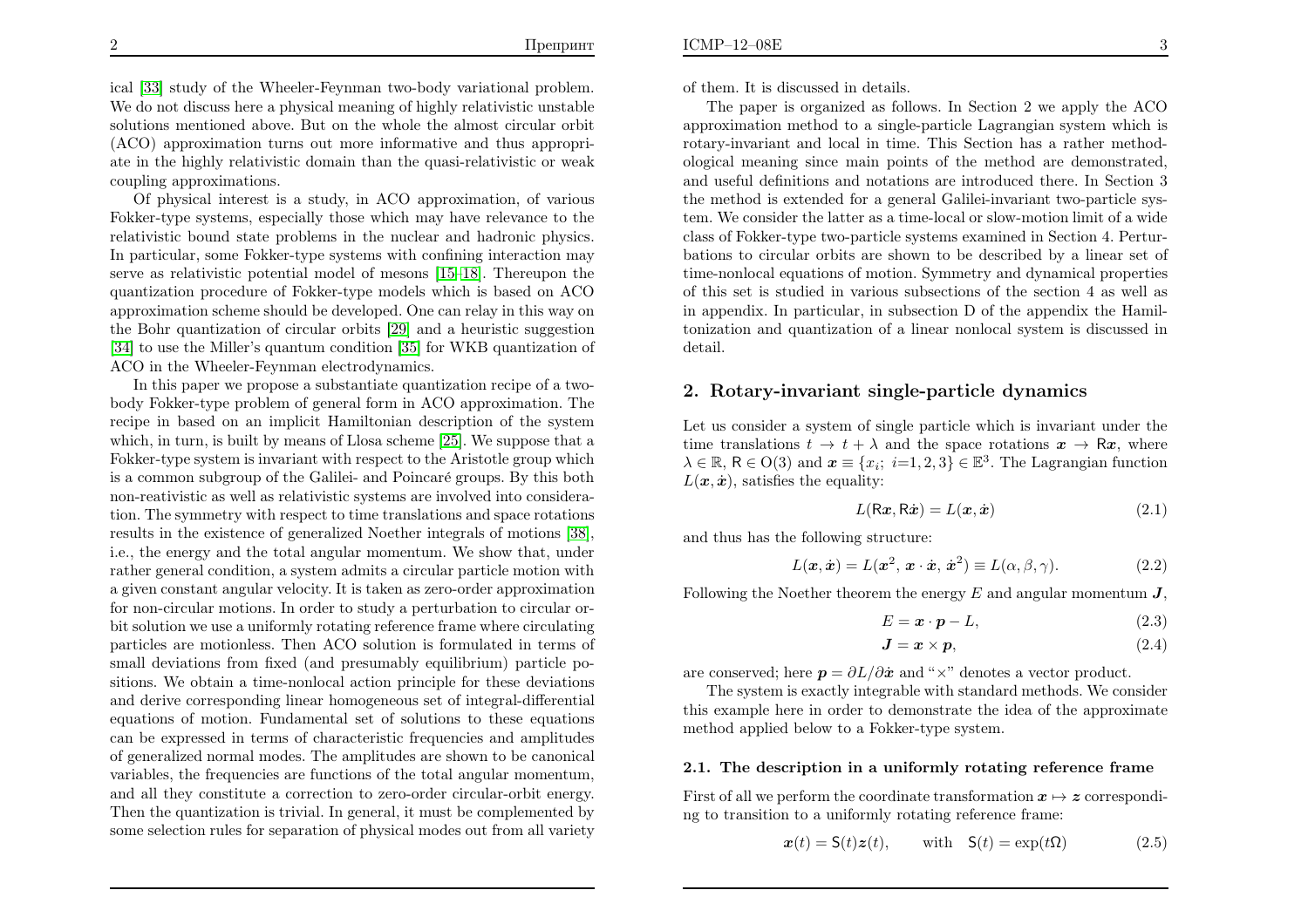where  $\Omega \in \mathfrak{o}(3)$  is a constant matrix. We introduce the vector  $\Omega$  which is dual to  $\Omega$ :  $\Omega_k = -\frac{1}{2} \varepsilon_k^{ij} \Omega_{ij}$ . This vector determines the angular velocity  $\Omega = |\Omega|$  and the direction  $n = \Omega/\Omega$  of rotation of a reference frame.

Using the equality  $[\Omega v]_i = (\Omega \times v)_i$  we complement the coordinate transformation [\(2.5\)](#page-2-0) by the velocity transformation:

$$
\dot{x} = S u \equiv S(\dot{z} + \Omega z) = S(\dot{z} + \Omega \times z) \tag{2.6}
$$

and calculate the Lagrangian in the rotating reference frame:

<span id="page-3-7"></span>
$$
\tilde{L}(\mathbf{z}, \dot{\mathbf{z}}; \mathbf{\Omega}) \equiv L(\mathsf{S}\mathbf{z}, \mathsf{S}\mathbf{u}).\tag{2.7}
$$

This function of  $z, \dot{z}$  is rotary invariant but with respect to the timedependent realization of  $O(3)$ :  $\boldsymbol{z} \to S^{-1}(t)RS(t)\boldsymbol{z} \equiv S(-t)RS(t)\boldsymbol{z}$ . The corresponding conserved quantity is the same vector of angular momentum  $J$  as in eq.  $(2.4)$ .

Besides, the Lagrangian  $\tilde{L}(\boldsymbol{z}, \dot{\boldsymbol{z}}; \boldsymbol{\Omega})$  does not depend on the time t explicitly, so that the conserved quantity  $\tilde{E}$  exists although it differs from the energy [\(2.3\)](#page-2-1):

$$
\tilde{E} = \dot{\mathbf{z}} \cdot \frac{\partial \tilde{L}}{\partial \dot{\mathbf{z}}} - \tilde{L}.
$$
\n(2.8)

It is related with the integrals [\(2.3\)](#page-2-1), [\(2.4\)](#page-2-1) by means of the equality:

$$
\tilde{E} = E - \mathbf{\Omega} \cdot \mathbf{J}.
$$
 (2.9)

#### 2.2. Circular orbit solutions

Let us consider the solution of the above dynamical problem which isstatic in the rotating reference frame:  $\dot{z} = 0$ ,  $z = R$ . The Euler-Lagrange equations take the form:

$$
\left. \partial \tilde{L} / \partial z \right|_{\dot{z}=0} = 0. \tag{2.10}
$$

Taking into account the structure  $(2.7)$ ,  $(2.2)$  of the Lagrangian, the equations [\(2.10\)](#page-3-1) read:

$$
\mathbf{R}L_{\alpha} - \mathbf{\Omega} \times (\mathbf{\Omega} \times \mathbf{c})L_{\gamma} = 0, \tag{2.11}
$$

where  $L_{\alpha} = \partial L / \partial \alpha$  e.t.c.; in the present case  $\alpha = \mathbf{R}^2$ ,  $\beta = \mathbf{R} \cdot (\mathbf{\Omega} \times \mathbf{R}) =$  $\frac{e}{\cdot} L_{\alpha} =$ 0, and  $\gamma = (\mathbf{\Omega} \times \mathbf{R})^2 = \mathbf{\Omega}^2 \mathbf{R}^2 - (\mathbf{\Omega} \cdot \mathbf{R})^2$ .

Let us consider two cases. In the special case  $\mathbf{R} \parallel \mathbf{\Omega}$  we have  $\beta =$  $\gamma = 0$  while  $\alpha = R^2 = |\mathbf{R}|^2$  must satisfy the equation  $\alpha L_\alpha(\alpha, 0, 0) = 0$ . The solution  $x=SR$  is the truly static one:

$$
\dot{\boldsymbol{x}} = \mathsf{S}(\underbrace{\dot{\boldsymbol{R}}}_{0} + \underbrace{\boldsymbol{\Omega} \times \boldsymbol{R}}_{0}) = 0.
$$

In general,  $\mathbf{R} \nparallel \mathbf{\Omega}$ . Then the eq. [\(2.11\)](#page-3-2) determines both the direction of the vector  $R$ ,

$$
\mathbf{\Omega} \cdot \mathbf{R} = \mathbf{\Omega} \cdot \mathbf{x} = 0 \qquad \Longrightarrow \qquad \mathbf{R} \perp \mathbf{\Omega}, \qquad \mathbf{x} \perp \mathbf{\Omega},
$$

as well as the relation of  $R = |\mathbf{R}|$  and  $\Omega = |\mathbf{\Omega}|$ :

$$
L_{\alpha}(R^2, 0, \Omega^2 R^2) + \Omega^2 L_{\gamma}(R^2, 0, \Omega^2 R^2) = 0.
$$
 (2.12)

Thus  $\mathbf{R} = R(\Omega)\hat{\mathbf{R}}$ , where  $\hat{\mathbf{R}} \perp \mathbf{\Omega}$ ,  $|\hat{\mathbf{R}}| = 1$ .

 The values of the integrals of motion on the circular orbit solutionsare:

<span id="page-3-4"></span><span id="page-3-3"></span>
$$
\mathbf{J}^{(0)} = 2\mathbf{R} \times (\mathbf{\Omega} \times \mathbf{R})L_{\gamma}^{(0)} = 2\mathbf{\Omega} R^2 L_{\gamma}^{(0)},\tag{2.13}
$$

<span id="page-3-0"></span>
$$
\tilde{E}^{(0)} = -L^{(0)},\tag{2.14}
$$

<span id="page-3-6"></span><span id="page-3-5"></span>
$$
E^{(0)} = 2\Omega^2 R^2 L_{\gamma}^{(0)} - L^{(0)} = \Omega J^{(0)} - L^{(0)};
$$
\n(2.15)

<span id="page-3-2"></span><span id="page-3-1"></span>they depend on  $\Omega$  only; here  $L^{(0)}$ ,  $L^{(0)}_{\alpha}$  e.t.c. denote values of corresponding functions on the circular orbit solution.

#### 2.3. Equations of motion in the linear approximation

Let us put

$$
\boldsymbol{z} = \boldsymbol{R} + \boldsymbol{\rho}, \qquad \boldsymbol{u} = \boldsymbol{v} + \dot{\boldsymbol{\rho}} + \boldsymbol{\Omega} \times \boldsymbol{\rho}, \qquad \text{with} \quad \boldsymbol{v} = \boldsymbol{\Omega} \times \boldsymbol{R},
$$

where  $|\rho| \ll |R|$ , and expand the Lagrangian [\(2.7\)](#page-3-0) in the vicinity of the extremal point  $\boldsymbol{R}$  up to quadratic (with respect to  $\rho$ ) terms. One obtains:

$$
\tilde{L}(z, \dot{z}) = \tilde{L}(\mathbf{R} + \boldsymbol{\rho}, \dot{\boldsymbol{\rho}}) \approx \tilde{L}(\mathbf{R}, 0) + \underbrace{\frac{\partial \tilde{L}(\mathbf{R}, 0)}{\partial z}}_{0} \cdot \boldsymbol{\rho} + \underbrace{\frac{\partial \tilde{L}(\mathbf{R}, 0)}{\partial \dot{z}} \cdot \dot{\boldsymbol{\rho}}}_{\text{total derivative}}
$$
\n
$$
+ \frac{1}{2} \left( \frac{\partial^2 \tilde{L}(\mathbf{R}, 0)}{\partial z^i \partial z^j} \rho^i \rho^j + 2 \frac{\partial^2 \tilde{L}(\mathbf{R}, 0)}{\partial z^i \partial \dot{z}^j} \rho^i \dot{\rho}^j + \frac{\partial^2 \tilde{L}(\mathbf{R}, 0)}{\partial \dot{z}^i \partial \dot{z}^j} \dot{\rho}^i \dot{\rho}^j \right)
$$
\n
$$
\equiv L^{(0)} + L^{(2)}.
$$
\n(2.16)

(the argument  $\Omega$  of  $\tilde{L}$  is omitted here). Using the notations

$$
L_i \equiv \frac{\partial \tilde{L}(\mathbf{R}, \mathbf{0})}{\partial z^i}, \qquad L_i \equiv \frac{\partial \tilde{L}(\mathbf{R}, \mathbf{0})}{\partial \dot{z}^i} \qquad \text{e.t.c.} \tag{2.17}
$$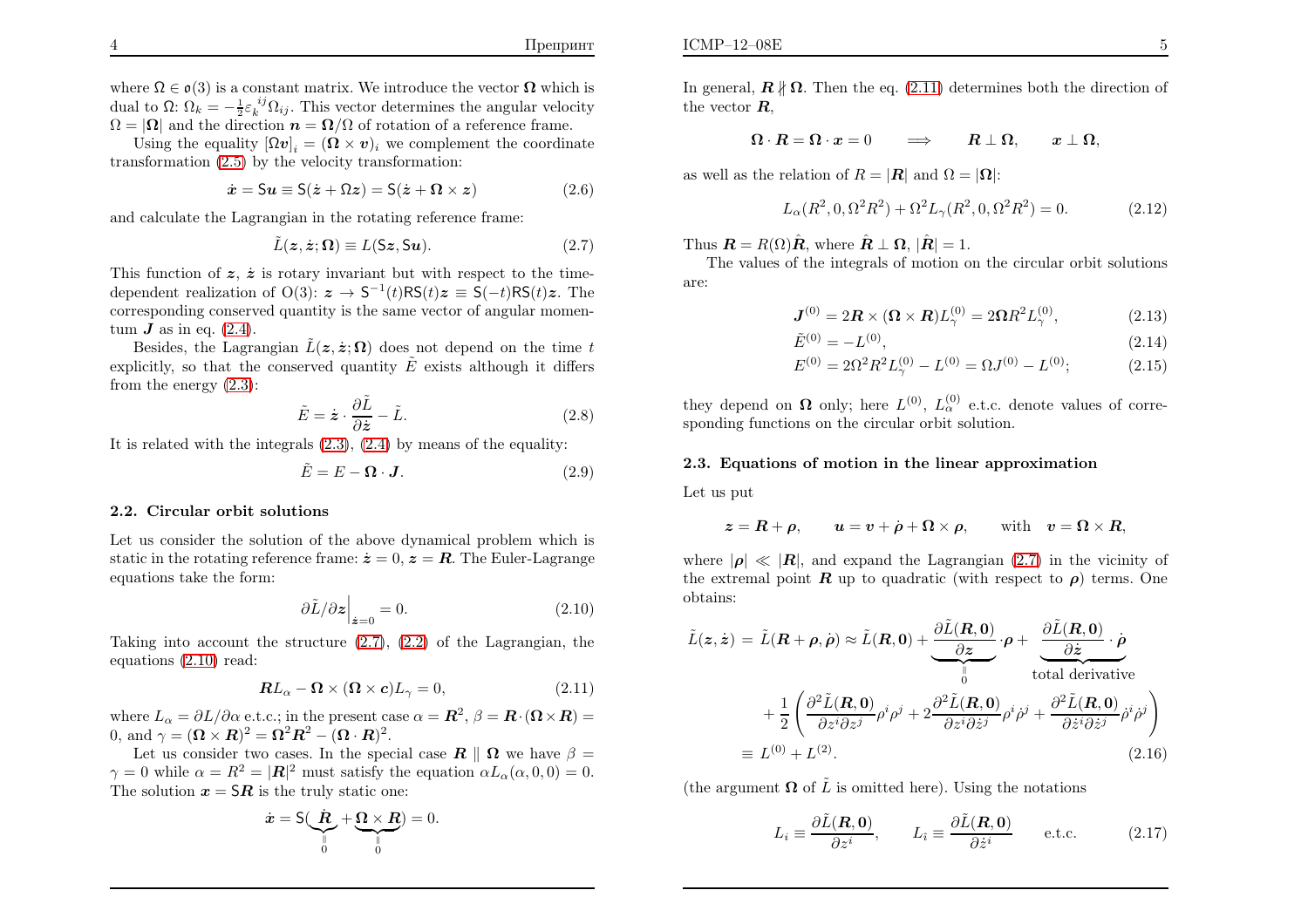we write down the second-order Lagrangian

$$
L^{(2)} = \frac{1}{2} (L_{ij}\rho^i \rho^j + 2L_{ij}\rho^i \dot{\rho}^j + L_{\hat{i}\hat{j}}\dot{\rho}^i \dot{\rho}^j),
$$
 (2.18)

and corresponding equations of motion:

$$
L_{ij}\rho^{j} + (L_{i\hat{j}} - L_{j\hat{i}})\dot{\rho}^{j} - L_{\hat{i}\hat{j}}\ddot{\rho}^{j} = 0.
$$
 (2.19)

It is convenient to chose unit coordinate orts as follows:  $\epsilon_3 \uparrow \Omega$ ,  $\epsilon_1 \uparrow \Omega$  $\mathbf{R}, \quad \epsilon_2 = \epsilon_3 \times \epsilon_1 \uparrow \mathbf{\Omega} \times \mathbf{R}, \text{ and decompose the vector } \boldsymbol{\rho} = \{\rho^1, \rho^2, \rho^3\}$  into coordinate components. Then taking the rotary invariance of the Lagrangian into account (see appendix A) one obtains the equations of motion in the following form:

$$
L_{11}\rho^{1} + (L_{12} + L_{2}/R)\dot{\rho}^{2} - L_{\hat{1}\hat{1}}\ddot{\rho}^{1} - L_{\hat{1}2}\ddot{\rho}^{2} = 0, \qquad (2.20)
$$

$$
- (L_{1\hat{2}} + L_{\hat{2}}/R)\dot{\rho}^{1} - L_{\hat{1}\hat{2}}\ddot{\rho}^{1} - L_{\hat{2}\hat{2}}\ddot{\rho}^{2} = 0, \qquad (2.21)
$$

<span id="page-4-3"></span>
$$
-\frac{L_2}{R\Omega}(\Omega^2 \rho^3 + \ddot{\rho}^3) = 0, \qquad (2.22)
$$

 The equation [\(2.22\)](#page-4-0) splits out from other ones of this set; it describesthe harmonic oscillations in the direction  $\epsilon_3 \uparrow \uparrow \Omega$  with the frequency <sup>Ω</sup>. Physically, this can be treated (in the linear approximation) as <sup>a</sup> motion of particle along <sup>a</sup> <sup>p</sup>lane orbit, the normal to which differs from $\epsilon_3$ . Inother words, this mode combines with a circular orbit solution resulting a new one with the angular velocity  $\tilde{\Omega} = R\Omega$  (where R is <sup>a</sup> rotation by some small angle). In order to avoid double counting of degrees of freedom one can assign the constraint  $\rho^3 = 0$ .

The equation [\(2.21](#page-4-0)) can be integrated out once:

$$
(L_{1\hat{2}} + L_{\hat{2}}/R)\rho^{1} + L_{\hat{1}\hat{2}}\dot{\rho}^{1} + L_{\hat{2}\hat{2}}\dot{\rho}^{2} = C,
$$
\n(2.23)

with the integration constant C. Let us show that one can put  $C = 0$ without loss of generality. Indeed, if  $C \neq 0$ , the set of equations [\(2.20\)](#page-4-0), [\(2.23\)](#page-4-1) possesses the solution  $\rho^1 = \rho_0^1$ ,  $\rho^2 = \rho_0^2 + \rho_0^2 t$  with some constants  $\rho_0^1$ ,  $\rho_0^2$  which are proportional to C (the constant  $\rho_0^2$  falls out the equations and is unimportant). The variable  $\rho^2$  grows beyond all bounds of applicability of the linear approximation unless  $\rho^1 = 0$  and  $\rho^2 = 0$ . On the other hand, the solution with  $\rho^1 \neq 0$  or/and  $\dot{\rho}^2 \neq 0$  can be treated (in the linear approximation) as <sup>a</sup> motion of particle along the circular orbitof the radius  $\tilde{R} = R + \rho_0^1$  with the angular velocity  $\tilde{\Omega} = \Omega + \rho_0^2/R$ , i.e., as some zero-order solution. Thus, it is sufficient to put  $C = 0$  yielding  $\rho^2 = \rho_0^2$ .

Apart these two modes (in  $\epsilon_3$  and  $\epsilon_2$  directions) which we will refer to as kinematic ones, the system [\(2.20\)](#page-4-0)-[\(2.22\)](#page-4-0) possesses the third dynamical mode which is of <sup>p</sup>hysical interest. Looking for <sup>a</sup> bounded solution of thelinear set  $(2.20)-(2.22)$  $(2.20)-(2.22)$  $(2.20)-(2.22)$  we use the ansatz

<span id="page-4-0"></span>
$$
\rho^i = e^i(\omega)e^{-i\omega t},\qquad(2.24)
$$

real part of which makes <sup>a</sup> <sup>p</sup>hysical sense. Substituting this anzatz into $(2.20)-(2.22)$  $(2.20)-(2.22)$  $(2.20)-(2.22)$  yields the set of equations  $\mathcal{D}(\omega)e(\omega) = 0$  for a polarization vector  $e(\omega)$  with the dynamical matrix

$$
\mathcal{D}(\omega) = \begin{vmatrix} L_{11} + \omega^2 L_{\hat{1}\hat{1}} & \omega^2 L_{\hat{1}\hat{2}} - \mathrm{i} \,\omega \bar{L}_{1\hat{2}} & 0 \\ \omega^2 L_{\hat{1}\hat{2}} + \mathrm{i} \,\omega \bar{L}_{1\hat{2}} & \omega^2 L_{\hat{2}\hat{2}} & 0 \\ 0 & 0 & \frac{L_{\hat{2}}}{R\Omega} (\omega^2 - \Omega^2) \end{vmatrix},
$$

<span id="page-4-1"></span>where  $\bar{L}_{1\hat{2}} = L_{1\hat{2}} + L_{\hat{2}}/R$ . The secular equation:

<span id="page-4-4"></span>
$$
\det \mathcal{D}(\omega) = \frac{L_{\hat{2}}}{R\Omega} \omega^2 (\omega^2 - \Omega^2) \left\{ L_{11} L_{\hat{2}\hat{2}} - \bar{L}_{1\hat{2}}^2 + \omega^2 \left[ L_{\hat{1}\hat{1}} L_{\hat{2}\hat{2}} - L_{\hat{1}\hat{2}}^2 \right] \right\} = 0
$$

 leads to three solutions for eigenfrequencies squared corresponding to three degrees of freedom of the system. The only one solution corresponds to the dynamical mode:

<span id="page-4-5"></span><span id="page-4-2"></span>
$$
\omega_1^2 = \frac{\bar{L}_{12}^2 - L_{11}L_{22}}{L_{11}L_{22} - L_{12}^2}.\tag{2.25}
$$

If  $\omega_1^2 > 0$ , both values of eigenfrequencies  $\pm \omega_1$  are real; they permit us, using the ansatz [\(2.24\)](#page-4-2), to construct <sup>a</sup> <sup>p</sup>hysically meaningful real andbounded solution of equations [\(2.20\)](#page-4-0)–[\(2.22\)](#page-4-0).

Two other eigenfrequencies squared and corresponding eigenvectors,

$$
\omega_2^2 = 0, \n\omega_3^2 = \Omega^2, \ne = \{0, 1, 0\}; \ne = \{0, 0, 1\},
$$

are images of the kinematical modes mentioned above.

#### 2.4. Integrals of motion in the linear approximation

Let us start from the angular momentum  $J$ . It can be presented as follows:

$$
\mathbf{J} = \mathsf{S}z \times \mathsf{S} \frac{\partial \tilde{L}}{\partial \dot{z}} = \mathsf{S} \,\mathbf{\Upsilon},\tag{2.26}
$$

where the vector

$$
\Upsilon \equiv z \times \frac{\partial \tilde{L}}{\partial \dot{z}} = \frac{\partial \tilde{L}}{\partial \Omega} \tag{2.27}
$$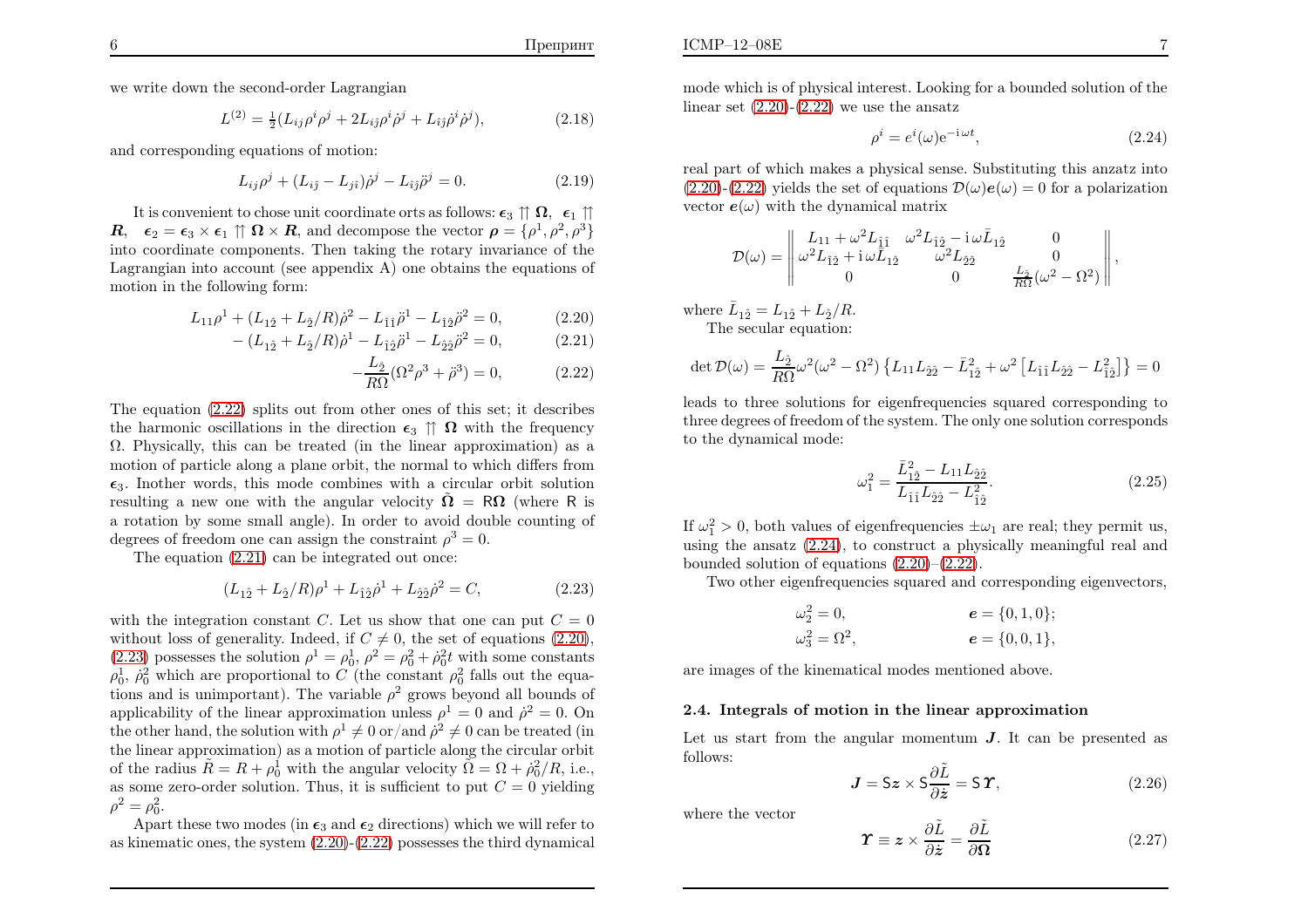is not, in general, conserved. Its components, in the linear approximation, can be presented as follows:

$$
\begin{split} \Upsilon_i &= \varepsilon_{ij}{}^k (R^j + \rho^j)(L_{\hat{k}} + L_{\hat{k}l}\rho^l + L_{\hat{k}l}\dot{\rho}^l + \dots) \\ &\approx \varepsilon_{ij}{}^k R^j L_{\hat{k}} + \varepsilon_{ij}{}^k \{R^j (L_{\hat{k}l}\rho^l + L_{\hat{k}l}\dot{\rho}^l) + L_{\hat{k}}\rho^j\} \\ &\equiv \Upsilon_i^{(0)} \qquad + \Upsilon_i^{(1)}. \end{split} \tag{2.28}
$$

The components  $\Upsilon_i^{(0)}$  and  $\Upsilon_i^{(1)}$  have the explicit form:

$$
\Upsilon_1^{(0)} = \Upsilon_2^{(0)} = 0, \qquad \Upsilon_3^{(0)} = R L_{\hat{2}}, \tag{2.29}
$$

$$
\Upsilon_1^{(1)} = L_2 \rho^3, \qquad \Upsilon_2^{(1)} = -\frac{1}{\Omega} L_2 \dot{\rho}^3, \tag{2.30}
$$

$$
\Upsilon_3^{(1)} = \frac{1}{R} \left\{ \bar{L}_{1\hat{2}} \rho^1 + L_{\hat{1}\hat{2}} \dot{\rho}^1 + L_{\hat{2}\hat{2}} \dot{\rho}^2 \right\} \equiv \frac{C}{R}.
$$
 (2.31)

It is evidently that  $\boldsymbol{J}^{(0)}=\boldsymbol{\mathsf{S}} \, \boldsymbol{\varUpsilon}^{(0)}=\boldsymbol{\varUpsilon}^{(0)}.$  Besides, the only kinematic modes but not the dynamical one contribute in  $\boldsymbol{\Upsilon}^{(1)}$  and thus in  $\boldsymbol{J}^{(1)}$  =  $S\,\boldsymbol{\varUpsilon}^{(1)}$ . It was pointed out in the previous subsection that we can put  $\rho^3 = 0$  and  $C = 0$  without loss of generality. Then  $J^{(1)} = \mathsf{S} \Upsilon^{(1)} =$ 0, and, in the given approximation,  $J \approx J^{(0)}(\Omega)$ , where the function  $J^{(0)}(\Omega)$  is defined implicitly by  $(2.12)$ – $(2.13)$ .

Now we consider the energy of the system. First of all, we calculatethe correction to the zero-order term  $\tilde{E}^{(0)}$  [\(2.14\)](#page-3-4) of the integral  $\tilde{E}$  [\(2.8\)](#page-3-5):

$$
\tilde{E} \approx \tilde{E}^{(0)} + \tilde{E}^{(2)} \equiv -L^{(0)} + \frac{1}{2} \{ L_{\hat{i}\hat{j}} \dot{\rho}^i \dot{\rho}^j - L_{ij} \rho^i \rho^j \}.
$$
 (2.32)

So that the first nontrivial correction  $\tilde{E}^{(2)}$  to  $\tilde{E}^{(0)}$  is quadratic in  $\rho^i$ . It is evidently conserved by virtue of the equations of motion in the first-orderapproximation  $(2.20)-(2.22)$  $(2.20)-(2.22)$  $(2.20)-(2.22)$ .

Further we are interested not in the integral  $\tilde{E}$  but in the energy

$$
E = \mathbf{\Omega} \cdot \mathbf{J} + \tilde{E} = \dot{\mathbf{z}} \cdot \frac{\partial \tilde{L}}{\partial \dot{\mathbf{z}}} + \mathbf{\Omega} \cdot \frac{\partial \tilde{L}}{\partial \mathbf{\Omega}} - \tilde{L}
$$
  

$$
\approx \mathbf{\Omega} \cdot \mathbf{J} - L^{(0)} + \tilde{E}^{(2)}.
$$
 (2.33)

It follows from the equalities  $(2.28)$ – $(2.32)$ :

$$
\tilde{E}^{(2)} = \frac{1}{2} \{ L_{\hat{i}\hat{j}} \dot{\rho}^{\hat{i}} \dot{\rho}^{\hat{j}} + L_{\hat{i}\hat{j}} \rho^{\hat{i}} \rho^{\hat{j}} \} + \frac{\Omega}{2J_3^{(0)}} \Upsilon_i^{(1)} \Upsilon_i^{(1)i}.
$$
 (2.34)

where  $i, j = 1, 2$ . On the other hand, within the given accuracy

$$
\Omega \cdot J = \Omega J_3 = \Omega \sqrt{J^2 - J_i J^i} \approx \Omega \left\{ J - \frac{J_i J^i}{2J} \right\}
$$

<span id="page-5-3"></span><span id="page-5-0"></span>
$$
\approx \Omega J - \frac{\Omega}{2J_3^{(0)}} \Upsilon^{(1)}_i \Upsilon^{(1)i}.
$$

Thus we obtain <sup>a</sup> useful equality

$$
E \approx \Omega J - L^{(0)} + E^{(2)}, \quad \text{where} \quad E^{(2)} = \tilde{E}^{(2)} \Big|_{\rho^3 = 0} \quad (2.35)
$$

which holds with accuracy up to quadratic terms in  $\rho$ 's.

#### <span id="page-5-1"></span>2.5. Hamiltonian description and quantization

<span id="page-5-2"></span>The Legendre transformation  $\dot{\rho} \mapsto \pi = \partial \tilde{L}/\partial \dot{z}$  leads to the Hamiltonian description with the Hamiltonian function  $\tilde{H}(\boldsymbol{\rho},\boldsymbol{\pi};\boldsymbol{\Omega})$  to be the integral of motion  $\tilde{E}$  [\(2.8\)](#page-3-5) in terms of canonical variables  $\rho$ ,  $\pi$ .

<span id="page-5-4"></span>The fixed auxiliary vector  $\Omega$  was introduced to specify the rotating names frame and than the simular split solution. In ander to separate reference frame and then the circular orbit solution. In order to generatea set of all possible circular orbit solutions we let  $\Omega$  to be a variable<br>of angular valentiar It follows from (2.27) and (2.22) that the Lagandra of angular velocity. It follows from [\(2.27](#page-4-3)) and [\(2.33\)](#page-5-2) that the Legendretransformation with respect to both  $\dot{z} = \dot{\rho}$  and  $\Omega$  leads to the Hamilto-<br>nion description with the Hamiltonian function  $H(z, z, \mathbf{\hat{X}})$  to be a sepnian description with the Hamiltonian function  $H(\boldsymbol{\rho}, \boldsymbol{\pi}; \boldsymbol{\varUpsilon})$  to be a con ventional energy. Rotary invariance and <sup>a</sup> Hamiltonian constraint born from the identity [\(2.27\)](#page-4-3) provides <sup>a</sup> proper balance of degrees of freedomin the phase space enlarged with the  $\gamma$  variable.

 It is convenient in our case to proceed from the expression [\(2.33\)](#page-5-2). First two terms depend on  $J = |J| = |T|$  and  $\Omega$  only. Using [\(2.12\)](#page-3-3),  $(2.13)$  one can express  $\Omega = f(J)$ . Thus, in zero-order approximation, we have the Hamiltonian:

$$
H^{(0)}(J) = E^{(0)}(\Omega, J)\Big|_{\Omega = f(J)}.
$$
\n(2.36)

Similarly, coefficients  $L_{ij}$ ,  $L_{\hat{i}\hat{j}}$  of the quadratic form  $E^{(2)}$  in [\(2.35\)](#page-5-3) turns into functions of  $|J|$ . We note that within the Hamiltonian description the components  $J_i$  of the angular momentum  $J$  satisfy the Poisson bracket relations (PBR):

$$
\{J_i, J_j\} = \varepsilon_{ij}{}^k J_k \, ;
$$

non-triviality of these PBR is due to the fact that original variables  $\Omega^i$ are not velocities but quasi-velocities.

To complete the Hamiltonization one should eliminate in  $E^{(2)}$  velocities  $\rho^i$  (i = 1,2) in favour of canonical momenta  $\pi_i = \frac{\partial \tilde{L}^{(2)}}{\partial \rho^i}$ satisfying the PBR  $\{\rho^i, \pi_j\} = \delta^i_j$  (others are trivial). For a quantization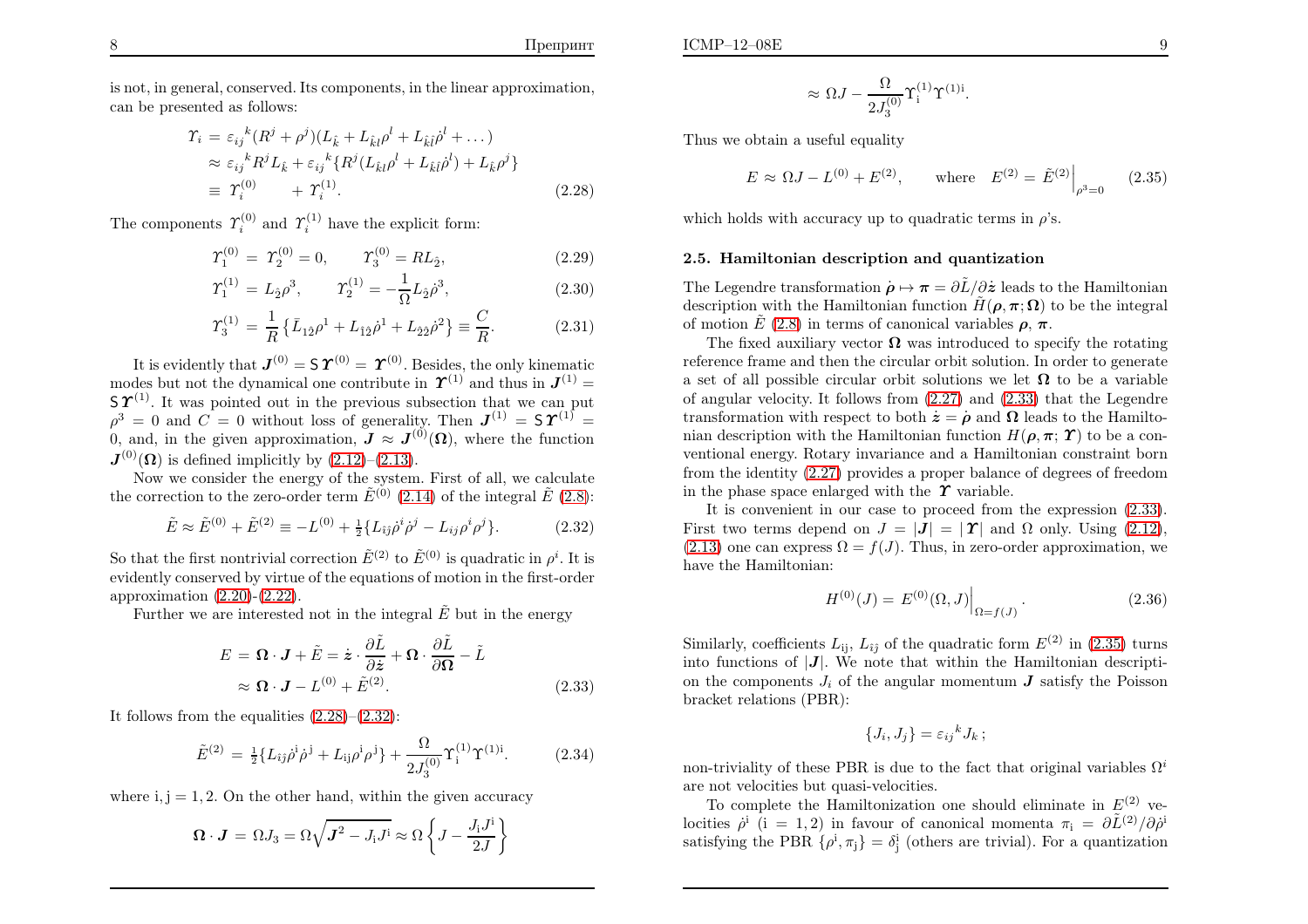purpose it is better to use normal mode complex amplitudes  $A_{\alpha}$  satisfying PBR:  $\{A_{\alpha}, A_{\beta}^*\} = -i \delta_{\alpha\beta}$  ( $\alpha = 1, 2$  in our case). Then, using results of subsections 2.3-4, the energy correction  $E^{(2)}$  is put in the Hamiltonian form:

$$
H^{(2)} = \sum_{\alpha} \omega_{\alpha} |A_{\alpha}|^2 = \omega_r(J) |A_r|^2.
$$
 (2.37)

Here  $\omega_r \equiv \omega_1$  (>0) is the characteristic frequency of dynamical mode  $(2.25)$ ; we redenoted the subscript  $\alpha = 1 \rightarrow r$  to hint that this degree of freedom corresponds to radial oscillations. The radial frequency  $\omega(T)$  is freedom corresponds to radial oscillations. The radial frequency  $\omega_r(J)$  is expressed in terms of  $J$  rather than  $\Omega$ .

We note that the kinematic mode with the frequency  $\omega_2 = 0$  is not oscillator-like and must be suppressed; corresponding solution is discussed in Subsection 2.3 after eq. [\(2.23\)](#page-4-1). The corresponding contributionin the Hamiltonian [\(2.37](#page-6-0)) drops out automatically.

Finally we have the Hamiltonian  $H = H^{(0)} + H^{(2)}$  which is ready for quantization: variables are replaced by operators and then – by theireigenvalues as follows:

$$
\mathbf{J} \rightarrow \hat{\mathbf{J}}; \qquad A_r \rightarrow \hat{A}_r, \qquad A_r^* \rightarrow \hat{A}_r^{\dagger};
$$
  
\n
$$
J \rightarrow \sqrt{\hat{\mathbf{J}}^2} \rightarrow \sqrt{\ell(\ell+1)}, \qquad \ell = 0, 1, \dots;
$$
  
\n
$$
|A_r|^2 \rightarrow \frac{1}{2} (\hat{A}_r \hat{a}_r^{\dagger} + \hat{a}_r^{\dagger} \hat{A}_r) \rightarrow n_r + \frac{1}{2}, \qquad n_r = 0, 1, \dots
$$
 (2.38)

It is implied, due to a perturbation procedure, the condition  $H^{(2)} \ll H^{(0)}$ which is mainly satisfied by  $n_r \ll l$ . Then  $\sqrt{l(l+1)} \approx l + \frac{1}{2}$ .<br>Ceneral structure of the Hamiltonian (2.36) (2.37) and its

 General structure of the Hamiltonian [\(2.36\)](#page-5-4), [\(2.37\)](#page-6-0) and its spectrum agree completely with corresponding results derived with the standard Hamilton-Jacobi and WKB methods. In appendix <sup>B</sup> the quantization method is demonstrated on the example of <sup>a</sup> nonrelativistic particle in<sup>a</sup> power-law potential.

### 3. Galilei-invariant two-particle dynamics

The rotary-invariant single-particle dynamics studied in the previous section <sup>g</sup>ives us an important tool for the description of <sup>a</sup> two-particle system. Any isolated system, anyway the non-relativistic or relativisticone, possesses 10 conserved quantities: the energy  $E$ , the momentum  $P$ , the angular momentum  $J$  and the boost  $K$ . This is consequence of invariance under the action of <sup>a</sup> symmetry group: the Galilei group inthe non-relativistic case, and the Poincaré group in the relativistic case. It is known, both in the non-relativistic and relativistic cases, that in therest reference frame fixed by the condition  $P = 0$  (and also  $K = 0$  in the

#### 3.1. General dynamics and circular orbits

effective single-particle one in the ACO approximation.

ICMP–12–08E

<span id="page-6-3"></span>The Galilei-invariant two-particle Lagrangian has the following genera<sup>l</sup> form:

<span id="page-6-4"></span><span id="page-6-1"></span>
$$
L(\boldsymbol{x}_1, \boldsymbol{x}_2, \dot{\boldsymbol{x}}_1, \dot{\boldsymbol{x}}_2) = \sum_{a=1}^2 \frac{m_a}{2} \dot{\boldsymbol{x}}_a^2 + F(\boldsymbol{x}^2, \boldsymbol{x} \cdot \dot{\boldsymbol{x}}, \dot{\boldsymbol{x}}^2)
$$
  

$$
\equiv \sum_{a=1}^2 \frac{m_a}{2} \dot{\boldsymbol{x}}_a^2 + F(\alpha, \beta, \gamma), \qquad (3.1)
$$

<span id="page-6-2"></span>where  $x \equiv x_1 - x_2$ . The corresponding 10 integrals of motion are:

<span id="page-6-0"></span>
$$
E = \sum_{a=1}^{2} \frac{m_a}{2} \dot{x}_a^2 + \dot{x} \cdot \frac{\partial F}{\partial \dot{x}} - F,
$$
 (3.2)

$$
\boldsymbol{P} = \sum_{a=1}^{2} m_a \dot{\boldsymbol{x}}_a,\tag{3.3}
$$

$$
\mathbf{J} = \sum_{a=1}^{2} m_a \mathbf{x}_a \times \dot{\mathbf{x}}_a + \mathbf{x} \times \frac{\partial F}{\partial \dot{\mathbf{x}}},
$$
(3.4)

$$
\boldsymbol{K} = \sum_{a=1}^{2} m_a \boldsymbol{x}_a - t \boldsymbol{P}.
$$
 (3.5)

Non-inertial variables are introduced similarly to the single-particlecase:

$$
x_a = Sz_a, \qquad \dot{x}_a = Su_a \equiv S(\dot{z}_a + \Omega \times z_a) \equiv S(\dot{z}_a + v_a). \tag{3.6}
$$

In these terms the Lagrangian

$$
\tilde{L}(\boldsymbol{z}_1, \boldsymbol{z}_2, \dot{\boldsymbol{z}}_1, \dot{\boldsymbol{z}}_2; \boldsymbol{\Omega}) \equiv L(\boldsymbol{z}, \boldsymbol{u}_1, \boldsymbol{u}_2) \tag{3.7}
$$

does not depend on time  $t$  explicitly and thus it generates the corresponding integral of motion:

$$
\tilde{E} = \sum_{a=1}^{2} \dot{z}_a \cdot \frac{\partial \tilde{L}}{\partial \dot{z}_a} - \tilde{L},
$$
\n(3.8)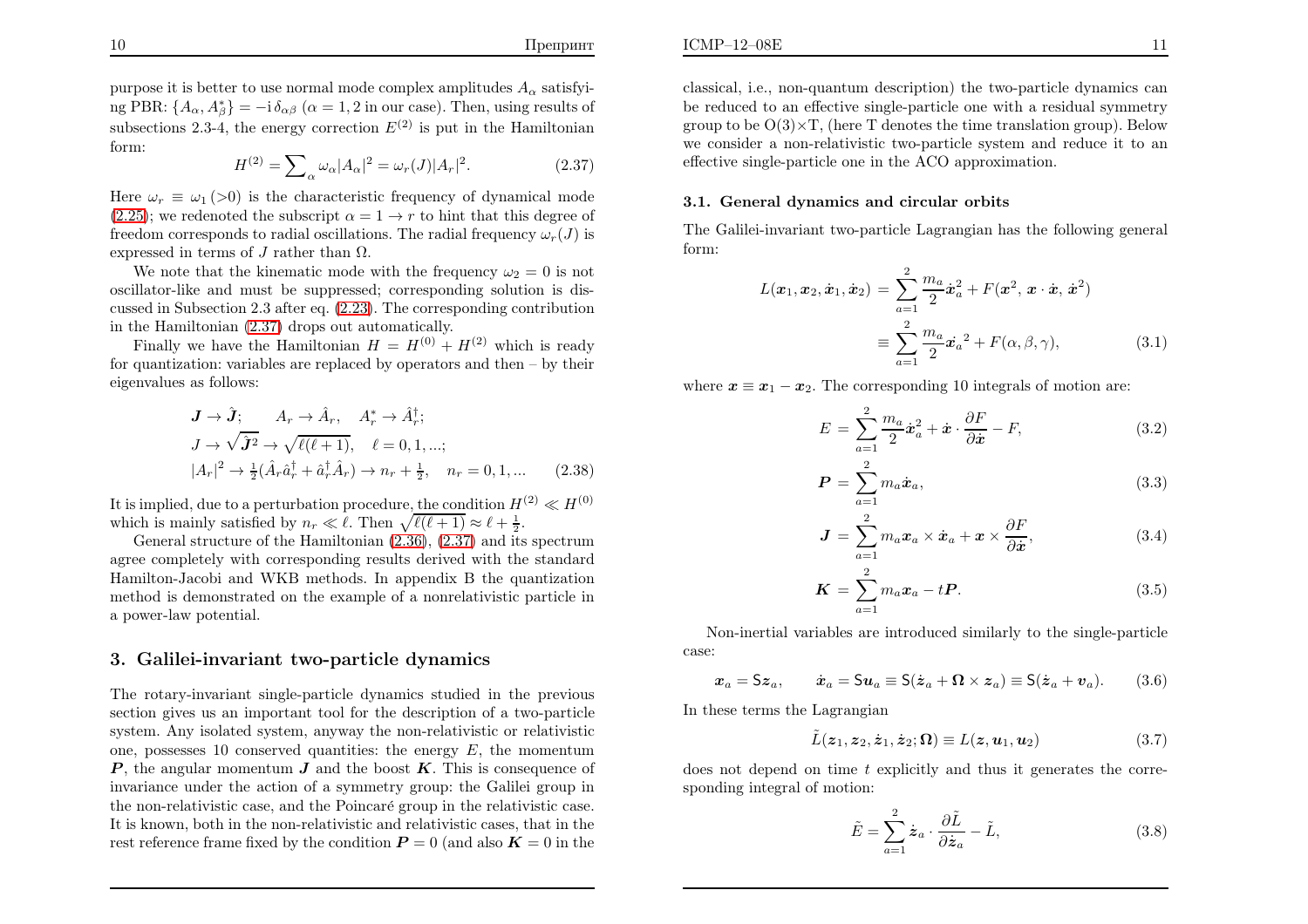related to the original integrals [\(3.2\)](#page-6-1), [\(3.4\)](#page-6-1) by means of eq. [\(2.9\)](#page-3-6).

Circular orbit solutions are determined by the conditions:

$$
\left. \frac{\partial \tilde{L}}{\partial \mathbf{z}_a} \right|_{\substack{\dot{\mathbf{z}}_1 = 0 \\ \dot{\mathbf{z}}_2 = 0}} = 0, \qquad a = 1, 2
$$

which explicit form is:

$$
-m_a \Omega \times v_a + 2(-)^{\bar{a}} (zF_\alpha - \Omega \times vF_\gamma) = 0, \qquad \bar{a} \equiv 3 - a. \tag{3.9}
$$

Multiplying left- and right-hand sides of these equations by  $\Omega$  yields:

$$
2(-)^{\bar{a}}\Omega \times zF_{\alpha} = 0 \qquad \Longrightarrow \quad z \perp \Omega. \tag{3.10}
$$

We note that eqs. [\(3.9\)](#page-7-0) are invariant under translations along  $\Omega$ , i.e., under the transformations  $z'_a = z_a + \lambda n$  with an arbitrary  $\lambda \in \mathbb{R}$ . Indeed, it is evidently that  $z \mapsto z'=z$ , and also

$$
\boldsymbol{v}'_a = \boldsymbol{\Omega} \times \boldsymbol{z}'_a = \boldsymbol{\Omega} \times (\boldsymbol{z}_a + \lambda \boldsymbol{n}) = \boldsymbol{\Omega} \times \boldsymbol{z}_a = \boldsymbol{v}_a.
$$

Taking into account the equality [\(3.10\)](#page-7-1) one finds:

$$
\mathbf{\Omega}\cdot\boldsymbol{z}_a=\mathbf{\Omega}\cdot(\boldsymbol{z}_a-(\boldsymbol{z}_a-\boldsymbol{z}_{\bar{a}}))=\mathbf{\Omega}\cdot\boldsymbol{z}_{\bar{a}},
$$

i.e.,  $z_{\alpha}^{\parallel} \equiv n \cdot z_{\alpha} = z_{\alpha}^{\parallel}$  but no information for the last quantity follows from eqs. [\(3.9\)](#page-7-0). Thus one can choose

$$
\mathbf{\Omega}\cdot\boldsymbol{z}_a=0\qquad\Longrightarrow\quad \boldsymbol{z}_a\perp\boldsymbol{\Omega},
$$

which simplifies the system  $(3.9)$  to the form:

$$
\{m_1\Omega^2 + 2[F_{\alpha} + \Omega^2 F_{\gamma}]\} z_1 - 2[F_{\alpha} + \Omega^2 F_{\gamma}] z_2 = 0,-2[F_{\alpha} + \Omega^2 F_{\gamma}] z_1 + \{m_2\Omega^2 + 2[F_{\alpha} + \Omega^2 F_{\gamma}]\} z_2 = 0,
$$
 (3.11)

where  $\alpha = z^2$ ,  $\beta = 0$  and  $\gamma = \Omega^2 z^2$ .

The linear homogenous set of equations [\(3.11\)](#page-7-2) possesses <sup>a</sup> non-trivial solution if its determinant vanishes:

$$
\Omega^2 \left\{ m_1 m_2 \Omega^2 + 2(m_1 + m_2) [F_\alpha + \Omega^2 F_\gamma] \right\} = 0. \tag{3.12}
$$

This is a relation between  $\Omega$  and z. One solution of eq. [\(3.12\)](#page-7-3) is:  $\Omega = 0$ . In this case the set [\(3.9](#page-7-0)) reduces to the equation  $F_{\alpha}z = 0$ . If an interaction is not singular at  $z = 0$  then we have the solution  $z = 0$ . Otherwise, the solution is determined by the equality  $F_{\alpha} = 0$  which is the condition of extremum (here, the minimum) of the static potential of interaction. Asin the single-particle case, this solution is not suitable.

Other roots of secular equation are determined by the condition:

<span id="page-7-5"></span><span id="page-7-0"></span>
$$
\mu \Omega^2 + 2[F_\alpha + \Omega^2 F_\gamma] = 0, \qquad \Omega \neq 0 \tag{3.13}
$$

(here  $\mu = m_1 m_2/(m_1 + m_2)$  is the reduced mass) which being combining with [\(3.11\)](#page-7-2) <sup>y</sup>ields the set:

$$
\begin{array}{ccc} (m_1 - \mu)z_1 + \mu z_2 = 0 \\ \mu z_1 + (m_2 - \mu)z_2 = 0 \end{array} \implies \begin{array}{c} z_1 = R_1 \equiv \frac{m_2}{m_1 + m_2} R \\ z_2 = -R_2 \equiv -\frac{m_1}{m_1 + m_2} R \end{array}, (3.14)
$$

<span id="page-7-3"></span><span id="page-7-2"></span>The relation of  $R = |\mathbf{R}|$  and  $\Omega$  is, evidently, defined by [\(3.13\)](#page-7-4).

The values of the integral of motions [\(3.2\)](#page-6-1)-[\(3.5\)](#page-6-1) on <sup>a</sup> the circular-orbitsolutions are as follows

<span id="page-7-4"></span><span id="page-7-1"></span>
$$
\begin{aligned} \mathbf{P}^{(0)} &= 0, & \mathbf{K}^{(0)} &= 0, \\ \tilde{E}^{(0)} &= -\frac{1}{2}\mu c^2 \Omega^2 - F^{(0)}, \\ \mathbf{J}^{(0)} &= \mathbf{\Omega} R^2 (\mu + 2F_\gamma^{(0)}), \\ E^{(0)} &= R^2 \Omega^2 (\frac{1}{2}\mu + 2F_\gamma^{(0)}) - F^{(0)}; \end{aligned}
$$

they obviously correspond to <sup>a</sup> rest of the system as <sup>a</sup> whole.

#### 3.2. The dynamics in the ACO approximation

Similarly to the single-particle case one puts:

$$
\mathbf{z}_a = (-)^{\bar{a}} \mathbf{R}_a + \boldsymbol{\rho}_a, \quad \mathbf{u}_a = \mathbf{v}_a + \dot{\boldsymbol{\rho}}_a + \mathbf{\Omega} \times \boldsymbol{\rho}_a,
$$
  
where  $\mathbf{v}_a = (-)^{\bar{a}} \mathbf{\Omega} \times \mathbf{R}_a$ ,

and expands the Lagrangian [\(3.7\)](#page-6-2) in  $\rho_a$ ,  $\rho_a$ . One gets  $\tilde{L} \approx L^{(0)} + L^{(2)}$ where

$$
L^{(2)} = \frac{1}{2} \sum_{ab} (L_{ai\,bj} \rho_a^i \rho_b^j + 2L_{ai\,bj} \rho_a^i \dot{\rho}_b^j + L_{ai\,bj} \dot{\rho}_a^i \dot{\rho}_b^j), \tag{3.15}
$$

with the coefficients  $L_{ai\,bj} = \frac{\partial^2 \tilde{L}}{\partial z_a^i \partial z_b^j} \Big|^{(0)}$  etc. The corresponding equations of motion,

$$
\sum_{b} \left( L_{ai\, bj} \rho_b^j + (L_{ai\, bj} - L_{bj\, ai}) \dot{\rho}_b^j - L_{ai\, bj} \ddot{\rho}_b^j \right) = 0,
$$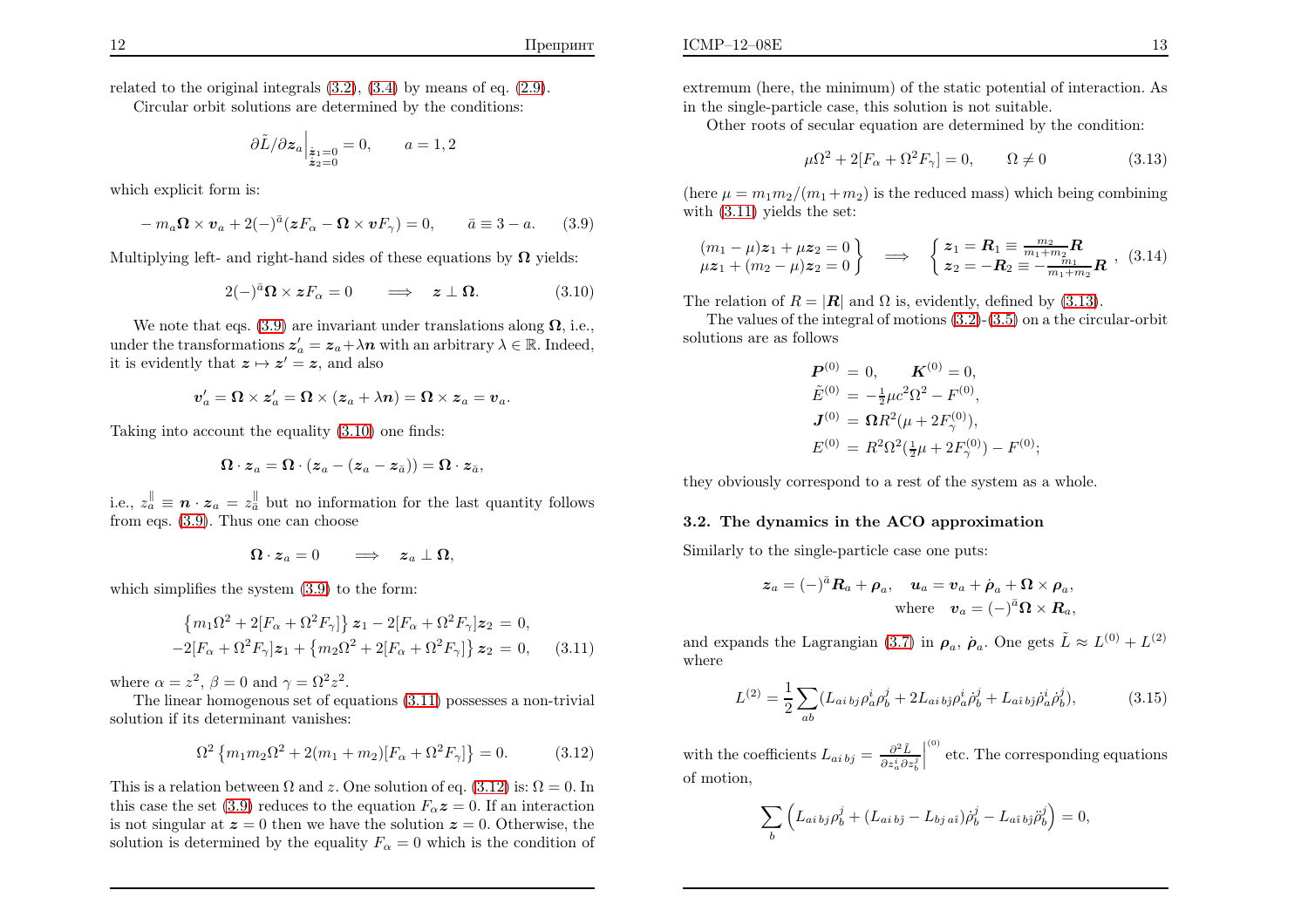have the following explicit form:

$$
m_a(\Omega^2 \rho_{ai} - \Omega_i \Omega_j \rho_a^j + 2\varepsilon_{ij}^k \Omega_k \dot{\rho}_a^j - \ddot{\rho}_{ai} + (-)^{\bar{a}} (F_{ij}\rho^j + F_{[ij]}\dot{\rho}^j - F_{\hat{i}\hat{j}}\ddot{\rho}^j) = 0,
$$

where  $F_{ij} = \frac{\partial^2 \tilde{F}}{\partial z^i \partial z^j}$ up these equations over  $a = 1, 2$ , first with the wight 1, and then with <sup>(0)</sup> etc.,  $F_{[ij]} = F_{i\hat{j}} - F_{j\hat{i}}$  and  $\rho$  $=$   $\rho_1 - \rho_2$ . Summing  $(-)^{\bar{a}}m_{\bar{a}}/(m_1 + m_2)$ , splits the equations as follows:

$$
\Omega^2 \varrho_i - \Omega_i \Omega_j \varrho^j + 2\varepsilon_{ij}{}^k \Omega_k \dot{\varrho}^j - \ddot{\varrho}_i = 0 \qquad (3.16)
$$

$$
\left[ \mu(\Omega^2 \delta_{ij} - \Omega_i \Omega_j) + F_{ij} \right] \rho^j + \left[ 2\mu \varepsilon_{ij}{}^k \Omega_k + F_{[ij]} \right] \dot{\rho}^j - \left[ \mu \delta_{ij} + F_{ij} \right] \ddot{\rho}^j = 0, \qquad (3.17)
$$

where  $\rho = \sum_a \frac{m_a}{m_1 + m_2} \rho_a$  is a deviation of the center-of-mass position.

Let us consider the equation  $(3.16)$ . Choosing orts as in the 1-particle case simplifies it to the form :

<span id="page-8-1"></span>
$$
\Omega^2 \rho^1 + 2\Omega \dot{\rho}^2 - \ddot{\rho}^1 = 0
$$
  

$$
\Omega^2 \rho^2 - 2\Omega \dot{\rho}^1 - \ddot{\rho}^2 = 0
$$
  

$$
-\ddot{\rho}^3 = 0.
$$

In order to cut unbounded solutions off we search <sup>a</sup> solution in the form:

$$
\varrho^i = \varepsilon^i e^{-i \omega t},
$$

and arrive at the secular equation:

$$
\omega^2(\omega^2 - \Omega^2)^2 = 0.
$$

We claim without details that eigenvectors belonging to the degenerate eigenvalue  $\omega^2 = \Omega^2$  correspond to a rotation of the vector *Q* with the frequency  $\Omega$ . In the fixed (motionless) reference frame this solution is the constant vector  $\epsilon \perp \Omega$ . The  $\omega = 0$  mode possesses constant eigenvector  $\varepsilon$   $\left\Vert \mathbf{\Omega}.\right.$  All three modes can be compensated by the translation of the origin of coordinates, i.e., by redefinition of the center-of-mass reference frame. Thus these modes are kinematic, and one can put  $\boldsymbol{\varrho} = 0$ .

 The set of equations [\(3.17\)](#page-8-0) can be obtained from the set [\(2.19\)](#page-4-5) or $(2.20)-(2.22)$  $(2.20)-(2.22)$  $(2.20)-(2.22)$  by means of formal substitution  $L\rightarrow\overline{L}$ , where

$$
\bar{L}(\alpha, \beta, \gamma) = \frac{1}{2}\mu\gamma + F(\alpha, \beta, \gamma).
$$
 (3.18)

This set leads to one dynamical mode with frequency [\(2.25\)](#page-4-4) (with thechange  $L \rightarrow \bar{L}$  and two kinematic modes in addition to three ones

described just above. Particle eigenvectors  $e_a$  of all the kinematic modes have the following components:

$$
\omega_2 = 0,
$$
\n $e_1 = \{0, R_1, 0\},$ \n $e_2 = \{0, -R_2, 0\};$ \n(3.19)

$$
\omega_3 = \pm \Omega
$$
,  $e_1 = \{0, 0, R_1\}$ ,  $e_2 = \{0, 0, -R_2\}$ ; (3.20)

$$
\omega_{4,5} = \pm \Omega
$$
,  $\mathbf{e}_1 = \{1, \mp i, 0\}$ ,  $\mathbf{e}_2 = \{1, \mp i, 0\}$ ; (3.21)

<span id="page-8-2"></span>
$$
\omega_6 = 0,
$$
\n $e_1 = \{0, 0, 1\},$ \n $e_2 = \{0, 0, 1\},$ \n(3.22)

where  $R_a \equiv |\mathbf{R}_a|$  and  $\mathbf{R}_a$   $(a = 1, 2)$  are defined in [\(3.14\)](#page-7-5).

<span id="page-8-4"></span> After the kinematic modes are suppressed, the subsequent analysis is reduced to the single-particle case considered in Section <sup>2</sup> with the effective centre-of-mass Lagrangian [\(3.18\)](#page-8-1), as it is in the standard treatment.

# <span id="page-8-3"></span>4. Two-particle Fokker-type dynamics

In this Section we extend the ACO approximation method to the formalism of action integrals of Fokker type. We start with <sup>a</sup> two-particleFokker-type action of genera<sup>l</sup> form [\[38\]](#page-22-21):

<span id="page-8-0"></span>
$$
I = \sum_{a=1}^{2} \int dt_a L_a(t_a, \mathbf{x}_a(t_a), \dot{\mathbf{x}}_a(t_a))
$$
  
+  $\iint dt_1 dt_2 \Phi(t_1, t_2, \mathbf{x}_1(t_1), \mathbf{x}_2(t_2), \dot{\mathbf{x}}_1(t_1), \dot{\mathbf{x}}_2(t_2)).$  (4.1)

The variational problem leads to the integral-differential equations of motion:

<span id="page-8-8"></span><span id="page-8-7"></span><span id="page-8-6"></span><span id="page-8-5"></span>
$$
\left\{\frac{\partial}{\partial z_a} - \frac{d}{dt_a} \frac{\partial}{\partial \dot{z}_a}\right\} (L_a + \Lambda_a) = 0, \qquad a = 1, 2,
$$
 (4.2)

where 
$$
\frac{d}{dt_a} \equiv \frac{\partial}{\partial t_a} + \dot{x}_a \cdot \frac{\partial}{\partial x_a} + \ddot{x}_a \cdot \frac{\partial}{\partial \dot{x}_a}
$$
 and  
\n
$$
\Lambda_1 = \int_{-\infty}^{\infty} dt_2 \, \Phi, \qquad \Lambda_2 = \int_{-\infty}^{\infty} dt_1 \, \Phi. \tag{4.3}
$$

For <sup>a</sup> <sup>p</sup>hysical reason we are interested mainly in the case where the system is invariant under transformations of the Aristotle group [\[36\]](#page-22-22) (see also [\[37\]](#page-22-23)), i.e., time and space translations and inversions as well as space rotations. The Aristotle group is <sup>a</sup> common subgroup of the Galilei and Poincaré groups. Thus this case includes both non-relativistic and relativistic non-local systems into consideration.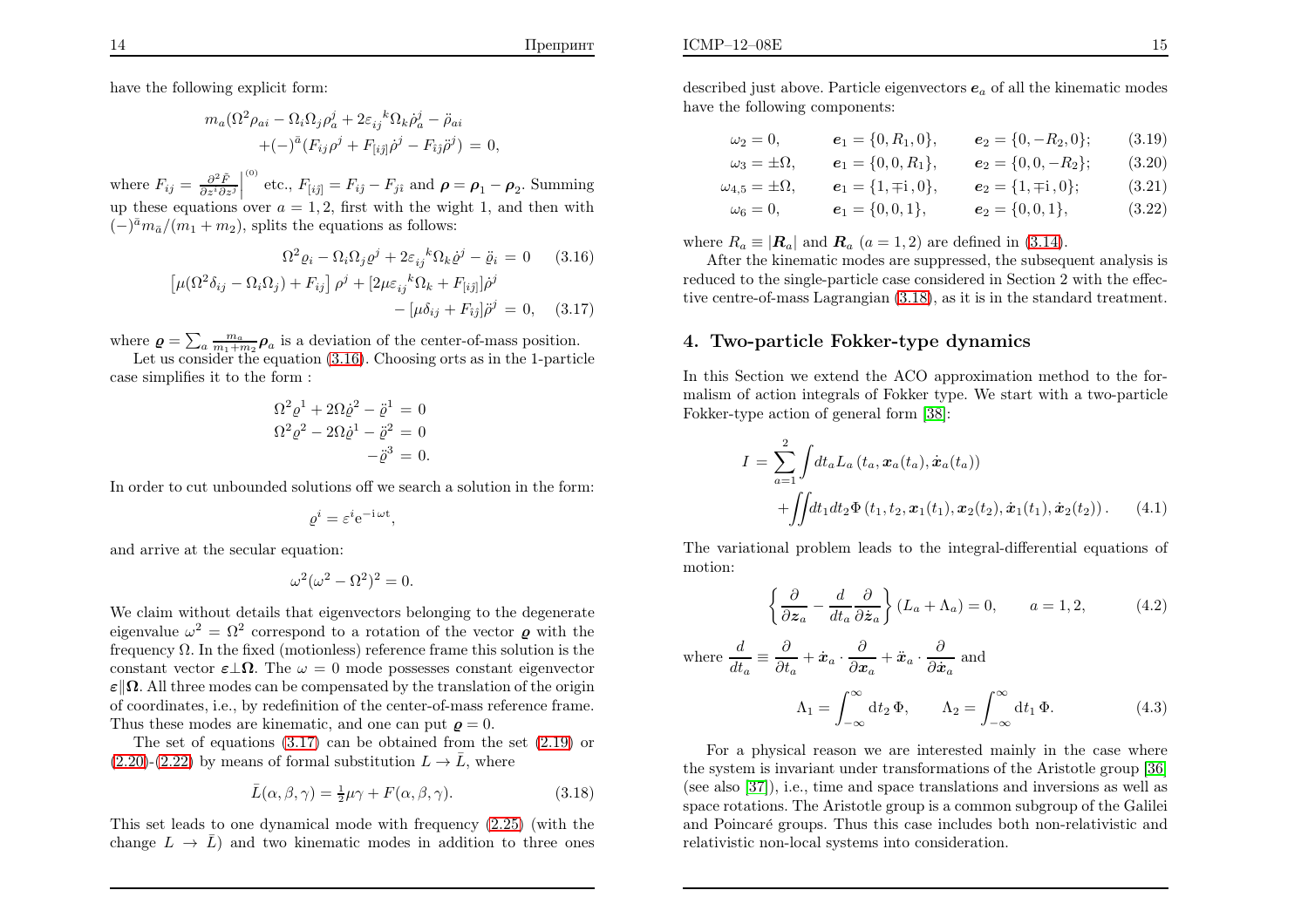### 4.1. Symmetries and conserved quantities

Symmetry properties of the action [\(4.1\)](#page-8-2) determines genera<sup>l</sup> structure of the functions  $L_a(t_a, \boldsymbol{x}_a, \dot{\boldsymbol{x}}_a)$  (farther referred to as the 1-Fokkerians) and  $\Phi(t_1,t_2,\boldsymbol{x}_1,\boldsymbol{x}_2,\dot{\boldsymbol{x}}_1,\dot{\boldsymbol{x}}_2)$  (referred to as the 2-Fokkerian) and leads to an existence of integrals of motion studied, for non-local (i.e., Fokker-type)systems, in [\[1,](#page-21-0) [38\]](#page-22-21).

The invariance under *time translations*,  $t \to t + \lambda_0$  ( $\lambda_0 \in \mathbb{R}$ ), results be conditions: in the conditions:

<span id="page-9-4"></span>
$$
X_0^T L_a \equiv \frac{\partial L_a}{\partial t_a} = 0,
$$
\n
$$
X_0^T \Phi \equiv \sum_{a=1}^2 \frac{\partial \Phi}{\partial t_a} = 0 \qquad \Longrightarrow \Phi(t_1, t_2, \ldots) = \Phi(t_1 - t_2, \ldots)
$$
\n
$$
\equiv \Phi(\vartheta, \ldots) \qquad (4.5)
$$

and yields the *energy* integral of motion:

$$
E = \sum_{a=1}^{2} \left\{ \dot{x}_a \cdot \frac{\partial}{\partial \dot{x}_a} - 1 \right\} (L_a + \Lambda_a) + \iint dt_1 dt_2 \frac{\partial}{\partial \vartheta} \Phi \qquad (4.6)
$$
  
where 
$$
\iint \equiv \int_{-\infty}^{t_1} \int_{t_2}^{\infty} - \int_{t_1}^{\infty} \int_{-\infty}^{t_2} . \qquad (4.7)
$$

The invariance under *space translations*,  $x \to x + \lambda$  ( $\lambda \in \mathbb{R}^3$ ), yields the conditions:

$$
\mathbf{X}^T L_a \equiv \frac{\partial L_a}{\partial \mathbf{x}_a} = 0; \tag{4.8}
$$

$$
\mathbf{X}^T \Phi \equiv \sum_{a=1}^2 \frac{\partial \Phi}{\partial x_a} = 0 \implies \Phi(., x_1, x_2, ..) = \Phi(., x_1 - x_2, ..)
$$

$$
\equiv \Phi(., x, ..) \tag{4.9}
$$

and the conserved total momentum:

$$
\boldsymbol{P} = \sum_{a=1}^{2} \frac{\partial}{\partial \dot{\boldsymbol{x}}_a} \left( L_a + \Lambda_a \right) - \iint \mathrm{d}t_1 \, \mathrm{d}t_2 \, \frac{\partial}{\partial \boldsymbol{x}} \Phi. \tag{4.10}
$$

The *rotary* invariance,

$$
L_a(\mathsf{R}\dot{\mathbf{x}}_a) = L_a(\dot{\mathbf{x}}_a),\tag{4.11}
$$

$$
\Phi(\vartheta, \mathsf{R}\boldsymbol{x}, \mathsf{R}\dot{\boldsymbol{x}}_1, \mathsf{R}\dot{\boldsymbol{x}}_2) = \Phi(\vartheta, \boldsymbol{x}, \dot{\boldsymbol{x}}_1, \dot{\boldsymbol{x}}_2),\tag{4.12}
$$

<sup>y</sup>ields the infinitesimal conditions:

$$
\mathbf{X}^R L_a \equiv \dot{\mathbf{x}}_a \times \frac{\partial L_a}{\partial \dot{\mathbf{x}}_a} = 0, \tag{4.13}
$$

<span id="page-9-5"></span>
$$
\mathbf{X}^R \Phi \equiv \mathbf{x} \times \frac{\partial \Phi}{\partial \mathbf{x}} + \sum_{a=1}^2 \dot{\mathbf{x}}_a \times \frac{\partial \Phi}{\partial \dot{\mathbf{x}}_a} = 0 \tag{4.14}
$$

and results in a conservation of the *angular momentum* of the system:

<span id="page-9-8"></span><span id="page-9-6"></span>
$$
\mathbf{J} = \sum_{a=1}^{2} x_a \times \frac{\partial}{\partial \dot{x}_a} (L_a + \Lambda_a)
$$
  
 
$$
- \frac{1}{2} \iint dt_1 dt_2 \left\{ (x_1 + x_2) \times \frac{\partial}{\partial x} + \dot{x}_1 \times \frac{\partial}{\partial \dot{x}_1} - \dot{x}_2 \times \frac{\partial}{\partial \dot{x}_2} \right\} \Phi.
$$
 (4.15)

The consequences of discrete symmetries with respect to space inversionsand <sup>a</sup> time reversal will be considered farther.

#### 4.2. Fokker-type dynamics in <sup>a</sup> uniformly rotating referenceframe

Using the non-inertial change of variables:

$$
\boldsymbol{x}_a(t_a) = \mathsf{S}(t_a) \boldsymbol{z}_a(t_a) \equiv \mathsf{S}_a \boldsymbol{z}_a(t_a), \qquad \dot{\boldsymbol{x}}_a = \mathsf{S}_a \boldsymbol{u}_a,\tag{4.16}
$$

where  $S(t)$  and **u** are defined in [\(2.5\)](#page-2-0), [\(3.6\)](#page-6-3), and symmetry properties [\(4.4\)](#page-9-0)-[\(4.5\)](#page-9-1), [\(4.8\)](#page-9-2)-[\(4.9\)](#page-9-3), [\(4.11\)](#page-9-4)-[\(4.14\)](#page-9-5) one can define "tilded" Fokkerians:

<span id="page-9-7"></span><span id="page-9-1"></span><span id="page-9-0"></span>
$$
L_a(\dot{x}_a) = L_a(S_a u_a) = L_a(u_a) \equiv \tilde{L}_a(z_a, \dot{z}_a; \Omega), \qquad (4.17)
$$
  
\n
$$
\Phi(\vartheta, x_1 - x_2, \dot{x}_1, \dot{x}_2) = \Phi(\vartheta, S_1 z_1 - S_2 z_2, S_1 u_1, S_2 u_2)
$$
  
\n
$$
= \Phi(\vartheta, S_2^T S_1 z_1 - z_2, S_2^T S_1 u_1, u_2)
$$
  
\n
$$
= \Phi(\vartheta, S(\vartheta) z_1 - z_2, S(\vartheta) u_1, u_2)
$$
  
\n
$$
\equiv \tilde{\Phi}(\vartheta, z_1, z_2, \dot{z}_1, \dot{z}_2; \Omega). \qquad (4.18)
$$

<span id="page-9-3"></span><span id="page-9-2"></span>It is obviously that "tilded" Fokkerians are invariant under time translation. Thus the corresponding integral of motion exists:

$$
\tilde{E} = \sum_{a=1}^{2} \left\{ \dot{z}_a \cdot \frac{\partial}{\partial \dot{z}_a} - 1 \right\} \left( \tilde{L}_a + \tilde{\Lambda}_a \right) + \iint dt_1 dt_2 \frac{\partial}{\partial \vartheta} \tilde{\Phi} \qquad (4.19)
$$

where the relations of  $\tilde{\Lambda}_a$  and  $\tilde{\Phi}$  are similar to [\(4.3\)](#page-8-3). The equality [\(2.9\)](#page-3-6) holds in the present case too which fact can be examined directly withthe use of eqs. [\(4.6\)](#page-9-6), [\(4.15\)](#page-9-7) and [\(4.16](#page-9-8)).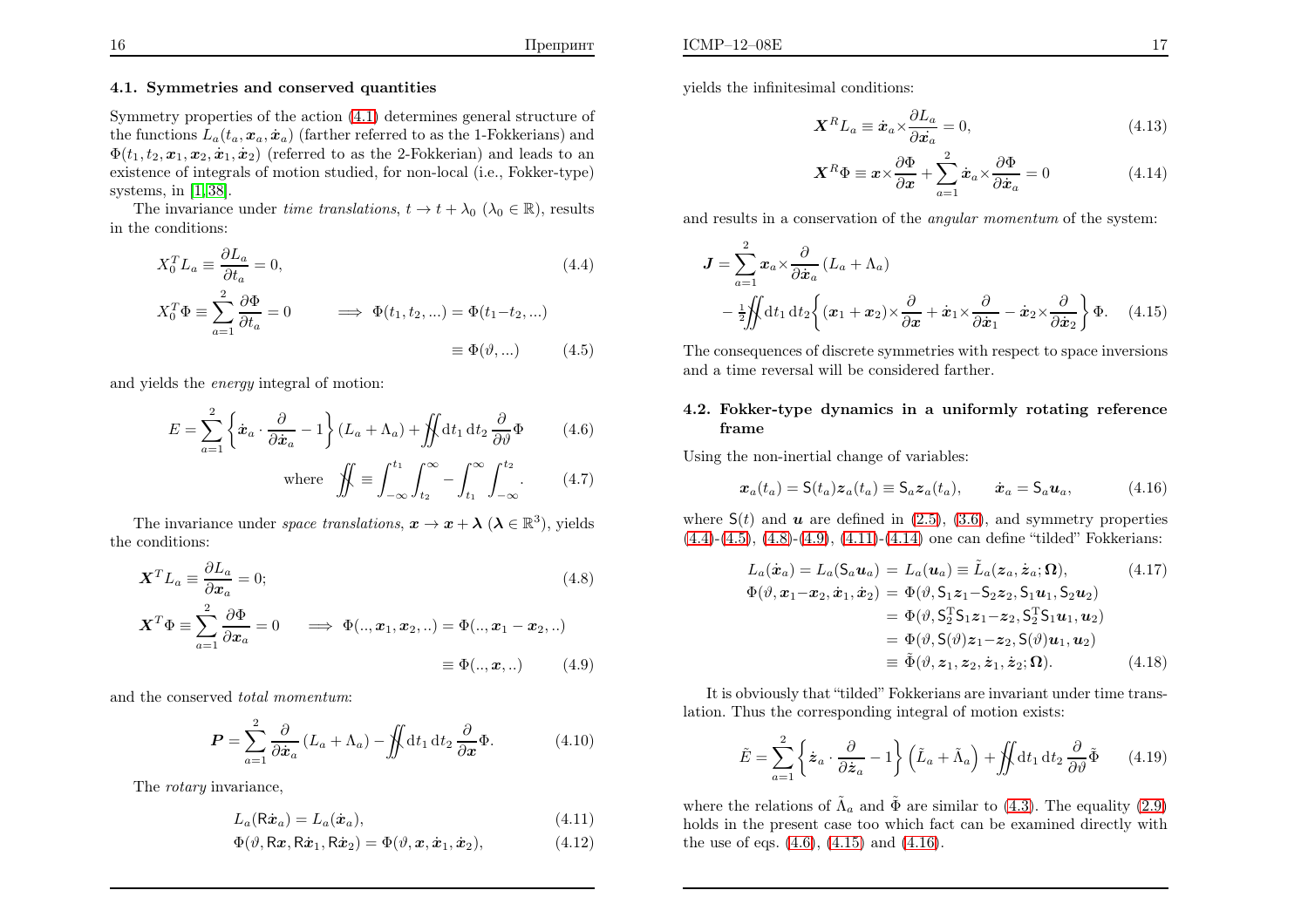#### 4.3. Circular orbit solutions

Proposition. If Fokkerians are invariant with respect to the action of the Aristotle group, i.e., the equalities  $(4.4)$ ,  $(4.5)$ ,  $(4.8)$ ,  $(4.9)$ ,  $(4.13)$ ,  $(4.14)$  hold, the corresponding equations of motion  $(4.2)$  $(4.2)$  posses a circular orbit solution with characteristics described below.

Proof. Fokker-type equations of circular orbit motion (i.e., equations of a rest in terms of variables  $z_a$ ) have the form:

$$
\frac{\partial}{\partial z_a} \left( \tilde{L}_a + \tilde{\Lambda}_a \right) \Big|_{\substack{\dot{z}_1 = 0 \\ \dot{z}_2 = 0}} = 0, \qquad a = 1, 2,
$$
\n(4.20)

where 
$$
\tilde{L}_a \Big|_{\dot{z}_a=0} = \tilde{L}_a(z_a, 0; \Omega) \equiv L_a^{(0)}(z_a; \Omega),
$$
  $a = 1, 2,$   
\n
$$
\tilde{\Lambda}_a \Big|_{\dot{z}_1=0} = \int dt_{\bar{a}} \tilde{\Phi}(t_1-t_2, z_1, z_2, 0, 0; \Omega) \qquad (\bar{a} = 3 - a)
$$
\n
$$
= \int d\vartheta \, \tilde{\Phi}(\vartheta, z_1, z_2, 0, 0; \Omega)
$$
\n
$$
\equiv \Lambda^{(0)}(z_1, z_2; \Omega),
$$

and the last function is common for both values of  $a = 1, 2$ . Thus, equations of <sup>a</sup> rest [\(4.20\)](#page-10-0) can be presented in the effective Lagrangian form:

$$
\frac{\partial}{\partial z_a} L^{(0)} \equiv \frac{\partial}{\partial z_a} \left( \sum_{a=1}^2 L_a^{(0)} + \Lambda^{(0)} \right) = 0, \qquad a = 1, 2. \tag{4.21}
$$

In order to take into account symmetric properties of Fokkerians itis convenient to represent their genera<sup>l</sup> functional form as follows:

$$
L_a(\dot{\boldsymbol{x}}_a) = L_a(\dot{\boldsymbol{x}}_a^2) \equiv L_a(\gamma_a), \qquad a = 1, 2,
$$
\n
$$
\Phi(\vartheta, \boldsymbol{x}, \dot{\boldsymbol{x}}_1, \dot{\boldsymbol{x}}_2) = \Phi(\vartheta, \boldsymbol{x}^2, \boldsymbol{x} \cdot \dot{\boldsymbol{x}}_1, \boldsymbol{x} \cdot \dot{\boldsymbol{x}}_2, \dot{\boldsymbol{x}}_1^2, \dot{\boldsymbol{x}}_2^2, \dot{\boldsymbol{x}}_1 \cdot \dot{\boldsymbol{x}}_2)
$$
\n
$$
\equiv \Phi(\vartheta, \alpha, \beta_1, \beta_2, \gamma_1, \gamma_2, \delta).
$$
\n(4.23)

Invariance with respect to time reversal causes the property

$$
\Phi(-\vartheta, ..., -\beta_1, -\beta_2, ...) = \Phi(\vartheta, ..., \beta_1, \beta_2, ...);
$$

the space parity is provided automatically.

In appendix C scalar arguments  $\alpha \dots \delta$  are expressed in terms of noninertial variables  $z_a$  and their derivatives. Using [\(C.1\)](#page-21-7)-[\(C.4\)](#page-21-7) in [\(4.22](#page-10-1))-[\(4.23\)](#page-10-1) then <sup>y</sup>ields "tilded" Fokkerians.

For <sup>a</sup> circular orbit problem it is sufficient to consider the static case $\dot{z}_a = 0$ . Then the expression [\(C.1\)](#page-21-7) for  $\alpha$  does not change while remaining scalars  $(C.2)-(C.4)$  $(C.2)-(C.4)$  $(C.2)-(C.4)$  simplify:

$$
\beta_1^{(0)} = \beta_2^{(0)} = \Omega \left[ \mathbf{z}_1^\perp \cdot \mathbf{z}_2^\perp \sin(\Omega \vartheta) - (\mathbf{n}, \mathbf{z}_1, \mathbf{z}_2) \cos(\Omega \vartheta) \right],
$$
  

$$
\gamma_a^{(0)} = \mathbf{v}_a^2 = \Omega^2 |\mathbf{z}_a^\perp|^2, \qquad \delta^{(0)} = \Omega^2 \mathbf{z}_1^\perp \cdot \mathbf{z}_2^\perp
$$

<span id="page-10-2"></span><span id="page-10-1"></span>Upon these equalities the 2-Fokkerian takes the following genera<sup>l</sup> structure:

$$
\Phi^{(0)} = \Phi^{(0)}(\vartheta, \mathbf{z}^2, |\mathbf{z}_1^{\perp}|^2, |\mathbf{z}_2^{\perp}|^2, \mathbf{z}_1^{\perp} \cdot \mathbf{z}_2^{\perp}, (\mathbf{n}, \mathbf{z}_1, \mathbf{z}_2); \Omega). \tag{4.24}
$$

<span id="page-10-3"></span>Upon accounting the temporal reversability,

<span id="page-10-4"></span><span id="page-10-0"></span>
$$
\Phi^{(0)}(-\vartheta, \ldots) = \Phi^{(0)}(\vartheta, \ldots), \tag{4.25}
$$

the integrating this function over  $\vartheta$  yields a general structure of  $\Lambda^{(0)}$ :

$$
\Lambda^{(0)}=\!\int\!\!\mathrm{d}\vartheta\,\Phi^{(0)}=\Lambda^{(0)}(\bm{z}^2,|\bm{z}^{\perp}_{1}|^2,|\bm{z}^{\perp}_{2}|^2,\bm{z}^{\perp}_{1}\cdot\bm{z}^{\perp}_{2},(\bm{n},\bm{z}_{1},\bm{z}_{2})^2;\Omega).
$$

Since  $(n, z_1, z_2) = \pm |z_1 \times z_2|$ , so  $(n, z_1, z_2)^2 = |z_1^{\perp}|^2 |z_2^{\perp}|^2 - (z_1^{\perp} \cdot z_2^{\perp})^2$ , the final structures of the 2-Fokkerian and then of the effective Lagrangian involved in eq. [\(4.21\)](#page-10-2) is expressed via four scalar arguments:

$$
\Lambda^{(0)} = \Lambda^{(0)}(z^2, |z_1^{\perp}|^2, |z_2^{\perp}|^2, z_1^{\perp} \cdot z_2^{\perp}; \Omega)
$$
  
\n
$$
\equiv \Lambda^{(0)}(\sigma_0, \sigma_1, \sigma_2, \sigma_3; \Omega),
$$
\n(4.26)

$$
L^{(0)} = L^{(0)}(\sigma_0, \sigma_1, \sigma_2, \sigma_3; \Omega)
$$
  
= 
$$
\sum_{a=1}^{2} L_a^{(0)}(\sigma_a; \Omega) + \Lambda^{(0)}(\sigma_0 \dots \sigma_3; \Omega).
$$
 (4.27)

This form is useful for <sup>a</sup> study of circular-orbit equations [\(4.21\)](#page-10-2).

Using the notations  $k_i \equiv \partial L^{(0)}/\partial \sigma_i$   $(i = 0...3)$  brings [\(4.21\)](#page-10-2) to the form:

$$
2(-)^{\bar{a}}k_0 z + 2k_a z_a^{\perp} + k_3 z_{\bar{a}}^{\perp} = 0, \qquad a = 1, 2.
$$
 (4.28)

Scalar product of these equations with  $n$  yields the condition:

$$
k_0\mathbf{n}\cdot\mathbf{z}=0\quad\Longrightarrow\quad \mathbf{n}\cdot\mathbf{z}=0\quad\Longrightarrow\quad \mathbf{z}\perp\mathbf{n}
$$

(we do not consider the solution  $k_0 = 0$ ; roughly it corresponds to a static case in <sup>a</sup> conventional meaning).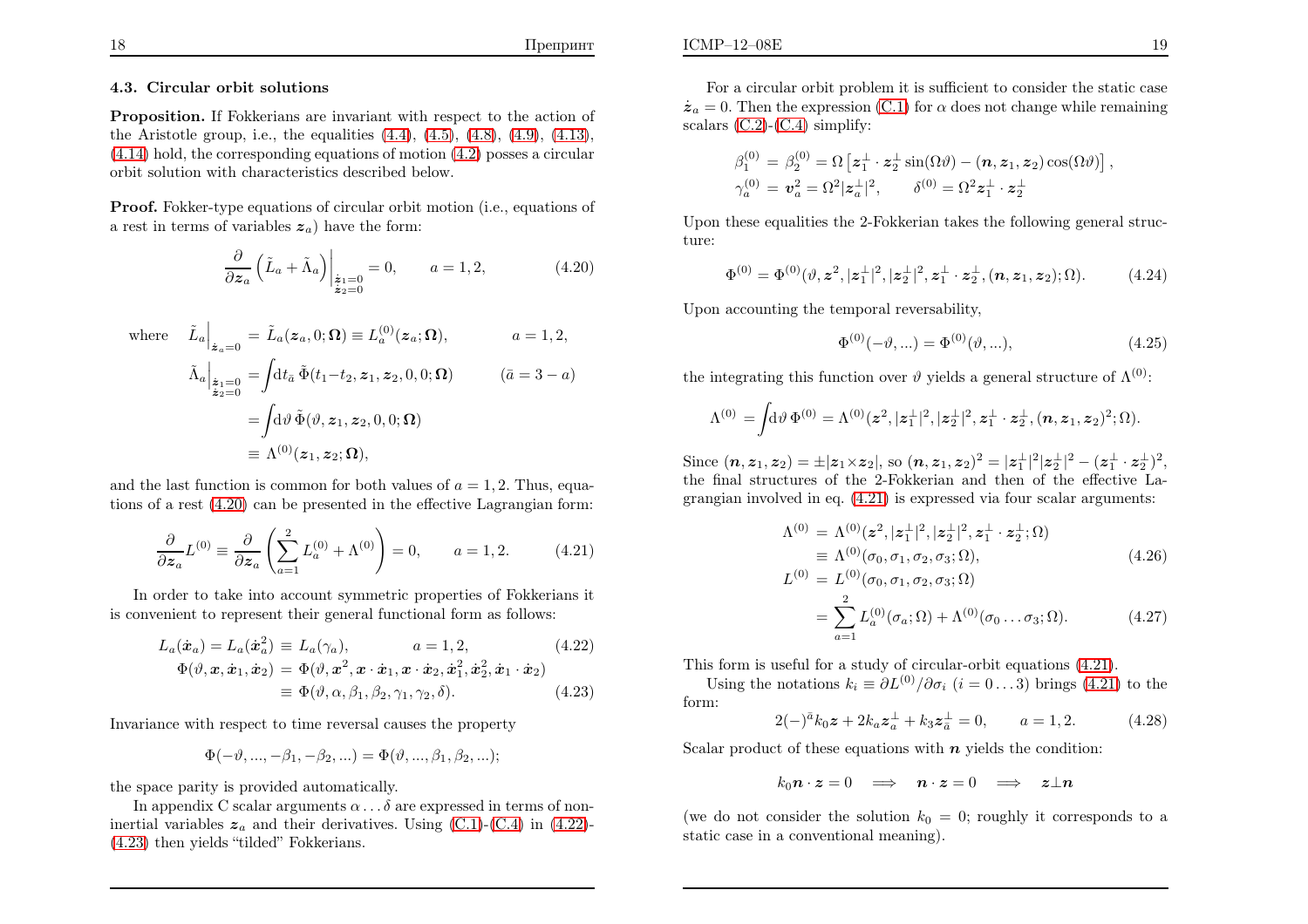Notice that z and thus  $\sigma_0$  is translation-invariant;  $z_a^{\perp}$  and thus  $\sigma_a$ ,  $\sigma_3$ are invariant under translations along  $n$ . Thus the solution of eq.[\(4.28\)](#page-10-3) is specified up to arbitrary vector along  $n$ . We fix it by means of the conditions:

$$
\boldsymbol{n} \cdot \boldsymbol{z}_a = 0, \quad a = 1, 2 \quad \Longrightarrow \quad \boldsymbol{z}_a \perp \boldsymbol{n}, \quad \boldsymbol{z}_a = \boldsymbol{z}_a^\perp.
$$

From now on both vectors  $z_a$  are placed on a common plane and the superscript " $\perp$ " can be omitted.

The rest equations [\(4.28\)](#page-10-3) take the form:

$$
2(k_0 + k_1)z_1 - (2k_0 - k_3)z_2 = 0,
$$
\n(4.29)

$$
-(2k_0 - k_3)z_1 + 2(k_0 + k_2)z_2 = 0;
$$
\n(4.30)

they possess non-trivial solution provided:

$$
4(k_0 + k_1)(k_0 + k_2) - (2k_0 - k_3)^2 = 0.
$$
 (4.31)

Then  $z_1||z_2$ . Choosing orts of a moving reference frame as follows:  $\epsilon_3 =$  $n \uparrow \uparrow \Omega$ ,  $\epsilon_1 \uparrow \uparrow z_1$ ,  $\epsilon_2 = \epsilon_3 \times \epsilon_1$ , one can recast [\(4.29\)](#page-11-0)-[\(4.30\)](#page-11-0) into equalities:

$$
z_1 = R_1 \epsilon_1, \qquad z_1 = -R_2 \epsilon_1, \tag{4.32}
$$

$$
z_1 = R_1 \epsilon_1, \qquad z_1 = -R_2 \epsilon_1, \qquad (4.32)
$$
  
\n
$$
\frac{R_2}{R_1} = \frac{k_3 - 2k_0}{2(k_0 + k_1)} = \frac{2(k_0 + k_2)}{k_3 - 2k_0}.
$$
\n(4.33)

By  $(4.32)$  we presuppose  $z_2 \uparrow z_1$  and thus  $R_1 > 0, R_2 > 0$ , as in the Galilei-invariant two-particle case. Otherwise  $R_2 < 0$  but this case is rather nonphysical.

Relations [\(4.31\)](#page-11-2) and [\(4.33\)](#page-11-1) form the set of equations determining  $R_1$ and  $R_2$  as functions of  $\Omega$ 

### 4.4. Integrals of motion along circular orbits

Static character of circular orbit solutions implies that Fokkerians  $L_a^{(0)}$ and  $\Lambda^{(0)}$  depend on the constant vectors [\(4.32\)](#page-11-1). Besides,  $\Phi^{(0)}$  is a function of  $\vartheta = t_1 - t_2$ . Thus integrals of motion can be evaluated explicitly. At that it is useful the following "skew" integration [\(4.7\)](#page-9-6) ansatz valid forarbitrary function  $f(\vartheta)$ :

$$
\iint dt_1 dt_2 f(\vartheta) \equiv \left[ \int_{-\infty}^{t_1} \int_{t_2}^{\infty} - \int_{t_1}^{\infty} \int_{-\infty}^{t_2} dt'_1 dt'_2 f(\vartheta')
$$

$$
= \int_{-\infty}^{\infty} d\vartheta' (\vartheta - \vartheta') f(\vartheta').
$$

Taking into account the time reversal  $(4.25)$  of  $\Phi^{(0)}$  yields easily an evaluation of the integral  $\tilde{E}^{(0)}$ :

$$
\tilde{E}^{(0)} = -\sum_{a=1}^{2} \left( L_a^{(0)} + \Lambda^{(0)} \right) - \int_{-\infty}^{\infty} d\vartheta \, \vartheta \frac{\partial}{\partial \vartheta} \Phi^{(0)} \n= -\sum_{a=1}^{2} L_a^{(0)} - 2\Lambda^{(0)} + \int_{-\infty}^{\infty} d\vartheta \, \Phi^{(0)} \n= -\sum_{a=1}^{2} L_a^{(0)} - \Lambda^{(0)} = -L^{(0)}.
$$
\n(4.34)

An evaluation of the angular momentum is cumbersome:  $\bm{J}^{(0)}=\bm{n}J^{(0)}$ where

<span id="page-11-2"></span><span id="page-11-1"></span><span id="page-11-0"></span>
$$
J^{(0)} = 2\Omega \sum_{a=1}^{2} R_a^2 (L_a + \Lambda_a)_{\gamma_a}^{(0)}
$$
  

$$
- R_1 R_2 \int_{-\infty}^{\infty} d\vartheta \{ [(2\Phi_{\alpha} - \Omega^2 \Phi_{\delta})\vartheta + \Phi_{\beta_1} + \Phi_{\beta_2}] \sin(\Omega \vartheta)
$$

$$
+ [2\Phi_{\delta} + (\Phi_{\beta_1} + \Phi_{\beta_2})\vartheta] \Omega \cos(\Omega \vartheta) \}^{(0)}; \qquad (4.35)
$$

the subscripts  $\alpha, ..., \delta$  denote derivatives,  $\Phi_{\alpha} = \partial \Phi / \partial \alpha$  etc. It follows from [\(4.34\)](#page-11-3) and [\(4.35](#page-11-4)) the following relation:

<span id="page-11-3"></span>
$$
J^{(0)} = -\partial \tilde{E}^{(0)}/\partial \Omega = \partial L^{(0)}/\partial \Omega.
$$

Besides, the relation [\(2.9\)](#page-3-6) <sup>g</sup>ives the possibility to evaluate the energy:

$$
E^{(0)} = \tilde{E}^{(0)} + \Omega J^{(0)} = -L^{(0)} + \Omega \partial L^{(0)} / \partial \Omega.
$$
 (4.36)

<span id="page-11-4"></span>The linear momentum integral vanishes:  $\boldsymbol{P}^{(0)} = 0$ .

### 4.5. Equations of motion in oscillator approximation

Small perturbations  $\rho_a(t_a)$  to circular orbits are introduced naturally:

$$
\boldsymbol{z}_a(t_a) = (-)^{\bar{a}} \boldsymbol{R}_a + \boldsymbol{\rho}_a(t_a), \qquad \dot{\boldsymbol{z}}_a(t_a) = \dot{\boldsymbol{\rho}}_a(t_a), \qquad a = 1, 2
$$

and then substituted into the action [\(4.1\)](#page-8-2). Expanding the Fokkerians upto quadratic terms in  $\rho_a(t_a)$ ,  $\dot{\rho}_a(t_a)$  yields:

$$
I = \sum_{a} \int dt_a L_a^{(0)} + \iint dt_1 dt_2 \Phi^{(0)}
$$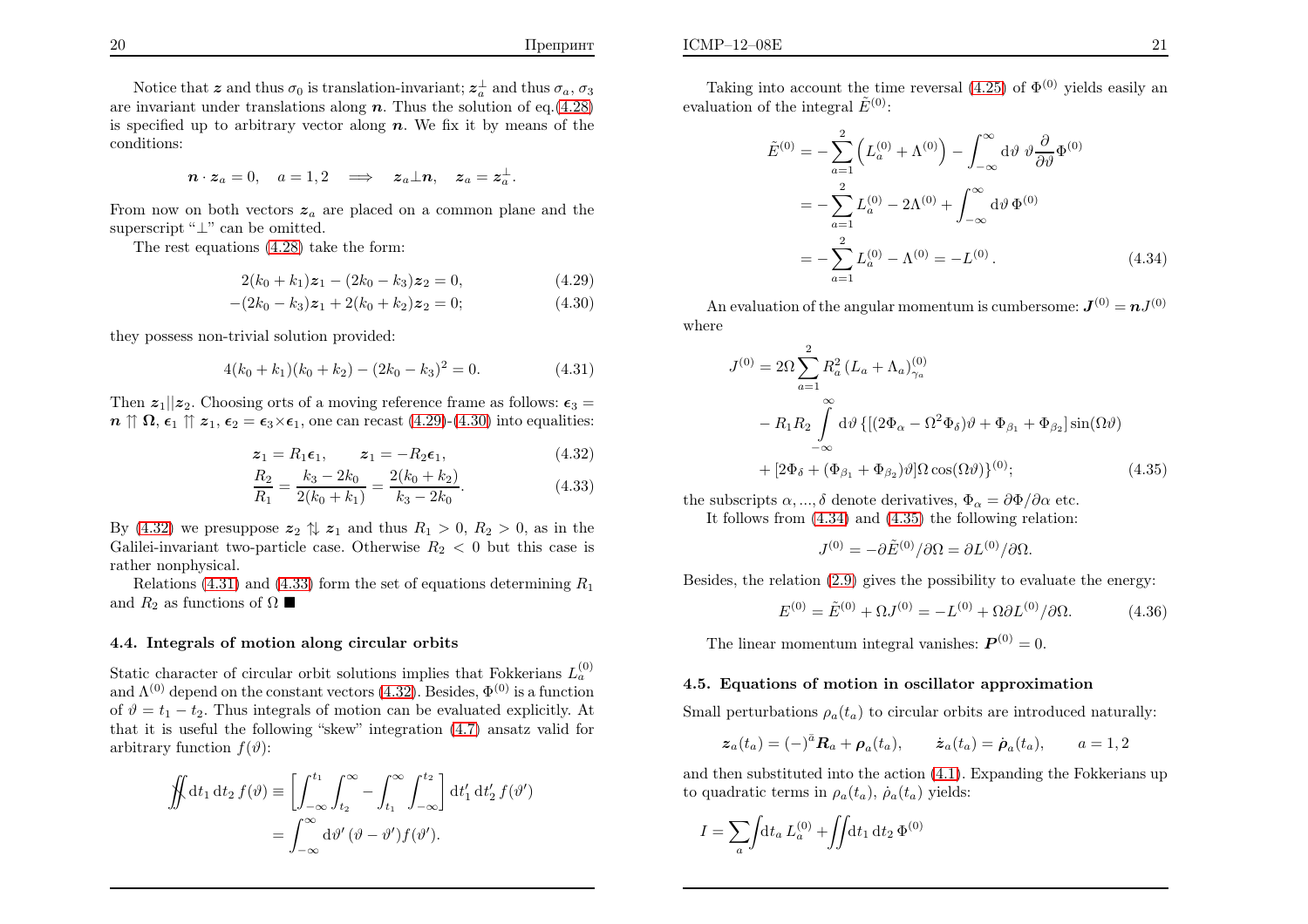$$
+\sum_{a} \int dt_{a} \left\{ \underbrace{\left[\frac{\partial \tilde{L}_{a}}{\partial \mathbf{z}_{a}} + \int dt_{\bar{a}} \frac{\partial \tilde{\Phi}}{\partial \mathbf{z}_{a}}\right]^{(0)}}_{0} \cdot \boldsymbol{\rho}_{a} + \underbrace{\left[\frac{\partial \tilde{L}_{a}}{\partial \dot{\mathbf{z}}_{a}} + \int dt_{\bar{a}} \frac{\partial \tilde{\Phi}}{\partial \dot{\mathbf{z}}_{a}}\right]^{(0)} \cdot \dot{\boldsymbol{\rho}}_{a}}_{\text{total derivative}}
$$
\n
$$
I^{(2)} \left\{ + \frac{1}{2} \sum_{a} \int dt_{a} \left(L_{aij} \rho_{a}^{i} \rho_{a}^{j} + 2L_{aij} \rho_{a}^{i} \rho_{a}^{j} + L_{a\hat{i}\hat{j}} \rho_{a}^{i} \rho_{a}^{j}\right) + \frac{1}{2} \sum_{a} \sum_{b} \int dt_{1} dt_{2} \left(\Phi_{aibj} \rho_{a}^{i} \rho_{b}^{j} + 2\Phi_{aibj} \rho_{a}^{i} \rho_{b}^{j} + \Phi_{aibj} \rho_{a}^{i} \rho_{b}^{j}\right) \tag{4.37}
$$

with the coefficients  $L_{aij} = \frac{\partial^2 \tilde{L}_a}{\partial z_a^i \partial z_b^j}$   $\overset{(0)}{\Phi}_{a i \, b \hat{\jmath}} = \frac{\partial^2 \tilde{\Phi}}{\partial z^i_a \partial \dot{z}^j_b}$  $\overset{\text{\tiny{(0)}}}{\phantom{\cdot}}$  etc.

The equations of motion have the form:

$$
\mathcal{L}_{aij}\rho_a^j(t) + \mathcal{L}_{a[i\hat{j}]} \dot{\rho}_a^j(t) - \mathcal{L}_{a\hat{i}\hat{j}} \ddot{\rho}_a^j(t) + \int dt' \Xi_{aij}(t-t')\rho_{\bar{a}}^j(t') = 0, \quad (4.38)
$$

where  $\mathcal{L}_{a[i\hat{j}]} \equiv \mathcal{L}_{ai\hat{j}} - \mathcal{L}_{aj\hat{i}} \ (a=1,2,\bar{a}=3-a),$ 

$$
\mathcal{L}_{aij} = L_{aij} + \Lambda_{aij}, \quad \mathcal{L}_{aij} = \dots,
$$
\n(4.39)

$$
\Xi_{aij}(\vartheta) = \Phi_{ai\,\bar{a}j}(\vartheta) + (-)^{\bar{a}} \dot{\Phi}_{[ai\,\bar{a}j]}(\vartheta) - \ddot{\Phi}_{a\hat{i}\,\bar{a}j}(\vartheta)
$$
(4.40)

and  $\dot{\Phi}(\vartheta) \equiv \partial \Phi / \partial \vartheta$ . Due to the time reversability of the dynamics, the kernel possesses the properties:

$$
\Xi_{aij}(\vartheta) = \Xi_{aji}(-\vartheta) = \Xi_{\bar{a}ji}(\vartheta) = \Xi_{\bar{a}ij}(-\vartheta).
$$

Putting  $\rho_a^i(t) = e_a^i e^{-i\omega t}$  leads to the set of equations:

$$
\sum_{b=1}^{2} D_{ai\,bj}(\omega)e_b^j = 0 \tag{4.41}
$$

with the  $6 \times 6$  dynamical matrix

$$
D(\omega) = \left\| \begin{array}{cc} \mathcal{L}_{1ij} - i \omega \mathcal{L}_{1[ij]} + \omega^2 \mathcal{L}_{1ij} & \tilde{\Xi}_{1ij}(\omega) \\ \tilde{\Xi}_{2ij}(-\omega) & \mathcal{L}_{2ij} - i \omega \mathcal{L}_{2[ij]} + \omega^2 \mathcal{L}_{2ij} \end{array} \right\|, \quad (4.42)
$$

where the off-diagonal entries  $\tilde{\Xi}_{aji}(\omega) \equiv \int d\vartheta \, \Xi_{aji}(\vartheta) e^{i \omega \vartheta}$  possess the properties:

$$
\check{\Xi}_{aji}(\omega) = \check{\Xi}_{aij}^*(\omega), \qquad \check{\Xi}_{2ij}(\omega) = \check{\Xi}_{1ij}(-\omega). \tag{4.43}
$$

The equation [\(4.41\)](#page-12-0) determines characteristic modes of the system. In particular, eigenfrequencies are derived from the secular equation

$$
\det \mathsf{D}(\omega)=0.
$$

Subsequent description of the system depends considerably on properties of the dynamical matrix [\(4.42\)](#page-12-1).

First of all we note that the equations of motion [\(4.38\)](#page-12-2) are not ordinary 2nd-order differential set but they form an integral-differential set which complicates to <sup>a</sup> great extent the analysis of the dynamics. In particular, the Cauchy problem is not appropriate and the Hamiltonization is not straightforward. On the other hand, the set is linear which, in turns, simplifies somewhat the analysis. The Hamiltonization scheme of <sup>a</sup> genera<sup>l</sup> linear system defined by <sup>a</sup> non-local action integral is discussedin appendix D.

#### <span id="page-12-6"></span><span id="page-12-3"></span><span id="page-12-2"></span><span id="page-12-1"></span>4.6. Symmetry properties of the dynamical matrix

Similarly to the cases of ordinary single- and two-particle systems we should separate the dynamical and kinematic modes of the dynamical matrix. This can be done by taking the Aristotle-invariance of the systeminto account.

<span id="page-12-0"></span>Proposition. The dynamical matrix [\(4.42\)](#page-12-1) built with the Aristotleinvariant Fokkerians admits the eigenfrequencies and eigenvectors [\(3.19\)](#page-8-5)-  $(3.22)$ , where  $R_a$   $(a = 1, 2)$  are determined by the equations  $(4.31)$ ,  $(4.33).$  $(4.33).$ 

**Proof.** Multiplying l.-h.s. of equalities  $(4.8)$ ,  $(4.9)$ ,  $(4.13)$  and  $(4.14)$  by  $\mathsf{S}_a^{-1} \equiv \mathsf{S}_a^{\mathrm{T}} \equiv \mathsf{S}^{\mathrm{T}}(t_a)$  and expressing them in terms of noninertial variables <sup>y</sup>ields the equalities:

<span id="page-12-7"></span>
$$
\tilde{X}_{ai}^T \tilde{L}_a = \left\{ \frac{\partial}{\partial z_a^i} + \varepsilon_{ik}^l \Omega^k \frac{\partial}{\partial \dot{z}_a^l} \right\} \tilde{L}_a = 0, \tag{4.44}
$$

<span id="page-12-5"></span><span id="page-12-4"></span>
$$
\tilde{X}_{ai}^R \tilde{L}_a = \varepsilon_{ik}^{\ \ l} \left\{ z_a^k \frac{\partial}{\partial z_a^l} + \dot{z}_a^k \frac{\partial}{\partial \dot{z}_a^l} + \Omega^k \varepsilon_{lm}^{\ \ n} z_a^m \frac{\partial}{\partial \dot{z}_a^n} \right\} \tilde{L}_a = 0, \tag{4.45}
$$

$$
\tilde{X}_{ai}^T \tilde{\Phi}(\vartheta) = \left\{ \frac{\partial}{\partial z_a^i} + \varepsilon_{ik}^l \Omega^k \frac{\partial}{\partial \dot{z}_a^l} \right\} \tilde{\Phi}(\vartheta) \n+ \left[ S^{(-1)^a} (\vartheta) \right]_i^j \left\{ \frac{\partial}{\partial z_a^j} + \varepsilon_{jk}^l \Omega^k \frac{\partial}{\partial \dot{z}_a^l} \right\} \tilde{\Phi}(\vartheta) = 0, \tag{4.46}
$$

$$
\tilde{X}_{ai}^R \tilde{\Phi}(\vartheta) = \varepsilon_{ik}^{\ \ l} \left\{ z_a^k \frac{\partial}{\partial z_a^l} + \dot{z}_a^k \frac{\partial}{\partial \dot{z}_a^l} + \Omega^k \varepsilon_{lm}^{\ \ n} z_a^m \frac{\partial}{\partial \dot{z}_a^n} \right\} \tilde{\Phi}(\vartheta) + \left[ S^{(-1)^a}(\vartheta) \right]_i^{\ j}
$$
\n
$$
\times \varepsilon_{jk}^{\ \ l} \left\{ z_a^k \frac{\partial}{\partial z_a^l} + \dot{z}_a^k \frac{\partial}{\partial \dot{z}_a^l} + \Omega^k \varepsilon_{lm}^{\ \ n} z_a^m \frac{\partial}{\partial \dot{z}_a^n} \right\} \tilde{\Phi}(\vartheta) = 0; \quad (4.47)
$$

here arguments  $z_a$ ,  $\dot{z}_a$  of  $\tilde{L}_a$  and  $\tilde{\Phi}$  are omitted for brevity.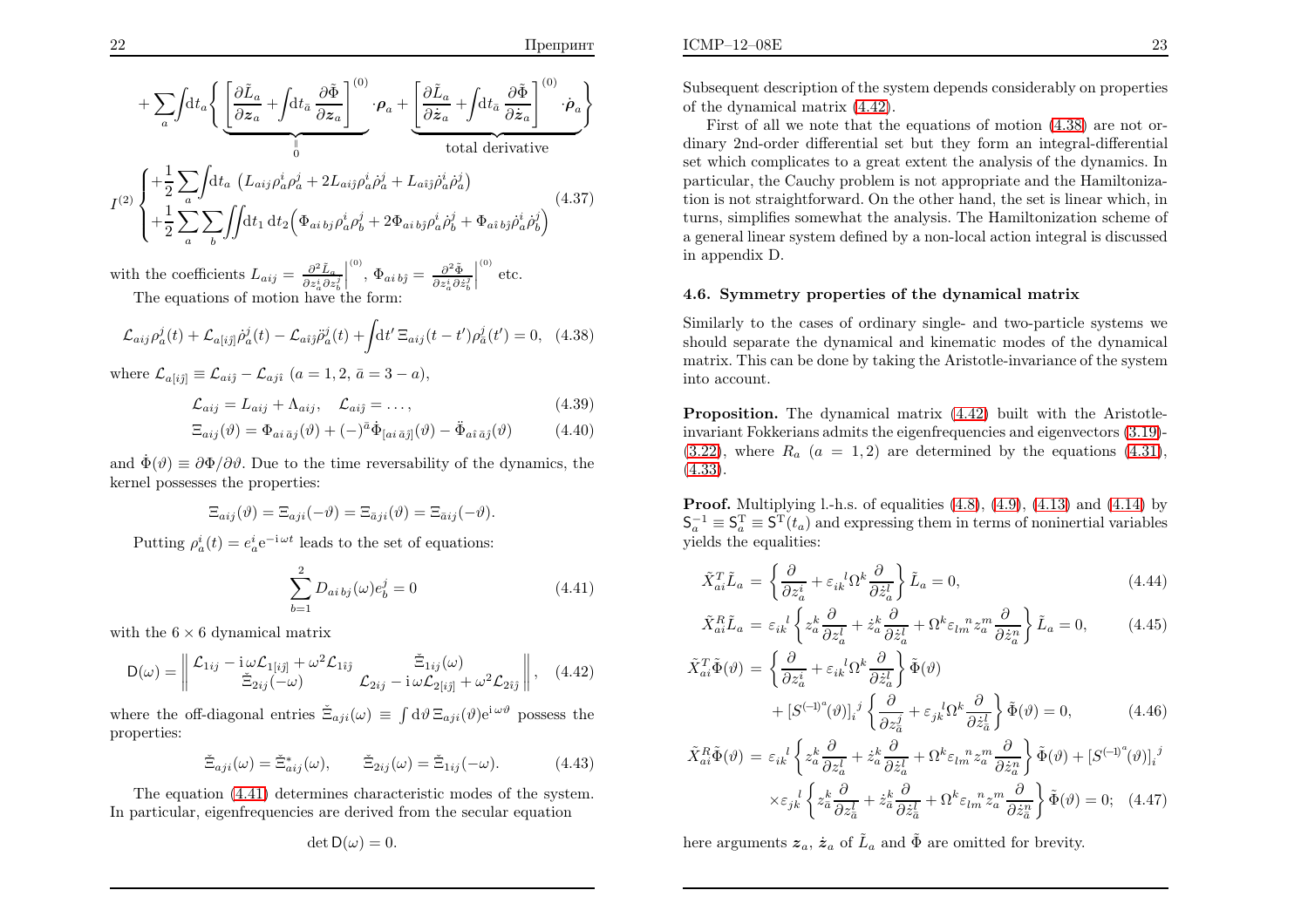Symmetry conditions [\(4.44\)](#page-12-3)–[\(4.45\)](#page-12-3) for 1-Fokkerians result in useful consequences:

$$
\begin{aligned}\n\left[\tilde{X}_{ai}^T \tilde{L}_a\right]^{(0)} &= 0, & \left[\frac{\partial}{\partial z_a^j} \tilde{X}_{ai}^T \tilde{L}_a\right]^{(0)} &= 0, & \left[\frac{\partial}{\partial \dot{z}_a^j} \tilde{X}_{ai}^T \tilde{L}_a\right]^{(0)} &= 0, \\
\left[\tilde{X}_{ai}^R \tilde{L}_a\right]^{(0)} &= 0, & \left[\frac{\partial}{\partial z_a^j} \tilde{X}_{ai}^R \tilde{L}_a\right]^{(0)} &= 0, & \left[\frac{\partial}{\partial \dot{z}_a^j} \tilde{X}_{ai}^R \tilde{L}_a\right]^{(0)} &= 0,\n\end{aligned}
$$

where the superscript "(0)" means "on circular orbit solution", i.e., taking the conditions  $z_1 = \mathbf{R}_1$ ,  $z_2 = -\mathbf{R}_2$ ,  $z_a = 0$  into account. These equalities impose constraints [\(E.1\)](#page-21-7)–[\(E.6\)](#page-21-7) for the quantities  $L_{ai}$ ,  $L_{aij}$  etc. shown in appendix E.

For the 2-Fokkerian we are interested in the following consequencesof [\(4.46\)](#page-12-3), [\(4.47\)](#page-12-3):

$$
\int_{-\infty}^{\infty} d\vartheta \left[ \tilde{X}_{ai}^T \tilde{\Phi}(\vartheta) \right]^{(0)} = 0, \int_{-\infty}^{\infty} d\vartheta \left[ \frac{\partial}{\partial z_a^j} \tilde{X}_{ai}^T \tilde{\Phi}(\vartheta) \right]^{(0)} = 0, \dots,
$$
  

$$
\int_{-\infty}^{\infty} d\vartheta \left[ \tilde{X}_{ai}^R \tilde{\Phi}(\vartheta) \right]^{(0)} = 0, \dots, \int_{-\infty}^{\infty} d\vartheta \left[ \frac{\partial}{\partial \dot{z}_a^j} \tilde{X}_{ai}^R \tilde{\Phi}(\vartheta) \right]^{(0)} = 0,
$$

which impose constraints for the quantities  $\Lambda_{ai}=\check{\Phi}_{ai}(0), \Lambda_{aij}=\check{\Phi}_{aij}(0),$ ... and  $\check{\Phi}_{ai\bar{a}j}(\pm \Omega)$  etc. Using the explicit form for the matrix  $\mathsf{S}(\vartheta)$ :

$$
S_i^{\ j}(\vartheta) = \cos(\Omega \vartheta) \delta_i^j + \{1 - \cos(\Omega \vartheta)\} n_i n^j - \sin(\Omega \vartheta) n^k \varepsilon_{ki}^{\ j},
$$

and taking into account the equality  $S^{-1}(\vartheta) = S^{T}(\vartheta) = S(-\vartheta)$  and the fact that the Fourier-transform  $\check{\Phi}(\omega)$  of  $\tilde{\Phi}(\vartheta)$  and its derivatives  $\check{\Phi}_{ai}(\omega)$ etc. are pair-vise functions of  $\omega$ , one can arrive at the equalities [\(E.7\)](#page-21-7)–  $(E.12)$  in appendix E. They lead together with the equations  $(E.1)$  $(E.1)$ – $(E.6)$ and the equations of a rest  $\mathcal{L}_{ai} = 0$  to the following linear relations for elements of the dynamical matrix  $D(0)$  and  $D(\Omega)$ :

$$
\mathcal{L}_{ai3} + \Lambda_{ai\,\bar{a}3} = 0,\tag{4.48}
$$

$$
R_a \mathcal{L}_{ai2} - R_{\bar{a}} \Lambda_{ai\,\bar{a}2} = 0,\tag{4.49}
$$

$$
R_a(\mathcal{L}_{ai3} + \Omega^2 \mathcal{L}_{a\hat{i}\hat{3}}) - R_{\bar{a}}(\check{\Phi}_{ai\,\bar{a}3}(\Omega) + \Omega^2 \check{\Phi}_{a\hat{i}\,\bar{a}\hat{3}}(\Omega)) = 0, \qquad (4.50)
$$

$$
R_a \mathcal{L}_{a[i\hat{3}]} - R_{\bar{a}} \check{\Phi}_{[ai\,\bar{a}\hat{3}]}(\Omega) = 0, \qquad a = 1, 2, \quad i = 1, 2, 3, \tag{4.51}
$$

$$
\mathcal{L}_{aij} - \Omega \varepsilon_{3j}{}^{k} \mathcal{L}_{a[i\hat{k}]} + \Omega^{2} \mathcal{L}_{a\hat{i}\hat{j}} + \Phi_{ai\,\bar{a}j}(\Omega) \n- \Omega \varepsilon_{3j}{}^{k} \Phi_{[ai\,\bar{a}\hat{k}]}(\Omega) + \Omega^{2} \Phi_{a\hat{i}\,\bar{a}\hat{j}}(\Omega) = 0, \quad j = 1, 2.
$$
\n(4.52)

The relations [\(4.48\)](#page-13-0) provide the existence of the eigenfrequency and theeigenvector  $(3.22)$ , the relations  $(4.49) (4.49) -$  of  $(3.19)$ , the relations  $(4.50)$ - $(4.51) - of (3.20)$  $(4.51) - of (3.20)$  $(4.51) - of (3.20)$ , and the relations  $(4.52) - of (3.21)$  $(4.52) - of (3.21)$  $(4.52) - of (3.21)$ 

Thanks to this proposition, the kinematic modes separate from <sup>p</sup>hysical modes, eigenfrequencies of which can be found from the equation:

<span id="page-13-1"></span>
$$
\frac{\det \mathsf{D}(\omega)}{\omega^4 (\omega^2 - \Omega^2)^3} = 0. \tag{4.53}
$$

<span id="page-13-0"></span>Since  $D(\omega)$  is a  $6\times6$  matrix, entries of which are not, in general, polynomial, the secular equation [\(4.53\)](#page-13-1) is rather complicated. It can besimplified somewhat due to the following proposition.

Proposition. The following identities hold:

$$
D_{aj\,b3}(\omega) = D_{a3\,bj}(\omega) = 0
$$
 for any  $a, b = 1, 2$  and  $j = 1, 2$ .

<span id="page-13-2"></span>Proof can be completed directly using the representation  $(4.22)$  $(4.22)$ ,  $(4.23)$ of 1- and 2-Fokkerians and examining the following equalities:

$$
\frac{\partial \alpha}{\partial z_a^3} \Big|^{(0)} = \dots = \frac{\partial \delta}{\partial z_a^3} \Big|^{(0)} = 0, \qquad \frac{\partial \alpha}{\partial \dot{z}_a^3} \Big|^{(0)} = \dots = \frac{\partial \delta}{\partial \dot{z}_a^3} \Big|^{(0)} = 0,
$$

$$
\frac{\partial^2 \alpha}{\partial z_a^j \partial z_b^3} \Big|^{(0)} = \dots = 0, \qquad \dots = \frac{\partial^2 \delta}{\partial \dot{z}_a^j \partial \dot{z}_b^3} \Big|^{(0)} = 0, \qquad j = 1, 2,
$$

where  $\alpha, \ldots \delta$  are defined by [\(C.1\)](#page-21-7)–[\(C.4](#page-21-7)) in appendix C, and the superscript "(0)" denotes the value of <sup>a</sup> marked quantity on the circular orbitsolution

Thanks to this proposition,  $\det D(\omega)$  splits into two factors:

$$
\det \mathsf{D}(\omega) = \det \mathsf{D}^{\perp}(\omega) \cdot \det \mathsf{D}^{\parallel}(\omega),
$$

where  $D^{\perp}(\omega) = ||D_{a}i b j}(\omega)||$   $(i, j = 1, 2),$   $D^{\parallel}(\omega) = ||D_{a3 b3}(\omega)||$ .

The  $2\times2$  submatrix  $D^{\parallel}(\omega)$  possesses two kinematic modes [\(3.20\)](#page-8-7) and [\(3.22\)](#page-8-6) while the  $4\times4$  submatrix  $D^{\perp}(\omega)$  – another three kinematic modes [\(3.19\)](#page-8-5), [\(3.21\)](#page-8-8) and one the dynamical mode. The frequency of the lattercan be determined fr0m the reduced secular equation:

$$
\frac{\det \mathsf{D}^{\perp}(\omega)}{\omega^2 (\omega^2 - \Omega^2)^2} = 0.
$$
\n(4.54)

The secular equations [\(4.53\)](#page-13-1) or [\(4.54\)](#page-13-2) simplify in the case of equa<sup>l</sup> particles.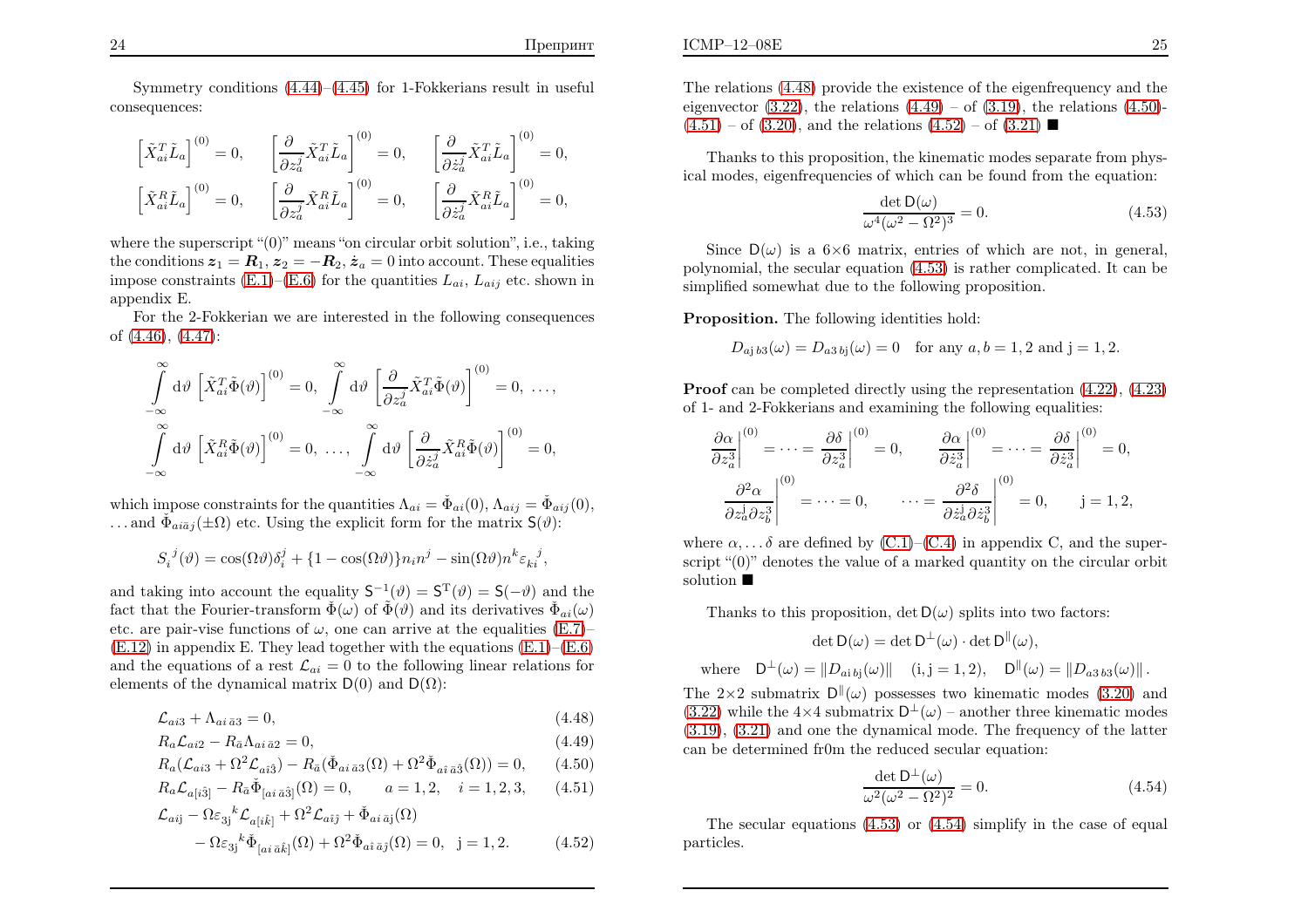#### 4.7. The dynamics of the equal particle system

 The equa<sup>l</sup> particles system is defined by Fokkerians of the following properties:

<span id="page-14-3"></span>
$$
L_a(\dot{\boldsymbol{x}}_a) = L(\dot{\boldsymbol{x}}_a), \tag{4.55}
$$

$$
\Phi(\vartheta,\boldsymbol{x}_1,\boldsymbol{x}_2,\dot{\boldsymbol{x}}_1,\dot{\boldsymbol{x}}_2)=\Phi(-\vartheta,\boldsymbol{x}_2,\boldsymbol{x}_1,\dot{\boldsymbol{x}}_2,\dot{\boldsymbol{x}}_1). \hspace{1cm} (4.56)
$$

Proposition. Along with <sup>a</sup> <sup>p</sup>lausible assumption the equations of motion [\(4.20\)](#page-10-0) for equa<sup>l</sup> particles possess <sup>a</sup> circular motion solution of theform:

$$
z_1 = R
$$
,  $z_2 = -R$  (and  $\dot{z}_1 = \dot{z}_2 = 0$ ) (4.57)

with characteristics described below.

**Proof.** It follows from  $(4.57)$  $(4.57)$  and  $(4.29)$ ,  $(4.30)$  $(4.30)$  the equality:  $k_1 = k_2$  which turns into identity provided [\(4.57\)](#page-14-0) holds. Then r.h.s of the equa-tion [\(4.31\)](#page-11-2) for  $|\mathbf{R}| = R(\Omega)$  factorizes:

$$
(4k_0 + 2k_1 - k_3) = 0 \quad \text{or/and} \quad (2k_1 + k_3) = 0. \tag{4.58}
$$

Although solutions of both the equations [\(4.58\)](#page-14-1) must be examined, the only first equation seems to make <sup>a</sup> <sup>p</sup>hysical sense since it includes thederivative  $k_0 = \partial L^{(0)}/\partial z^2$  which is intuitively related to a fource of interparticle interaction

Proposition. If the equa<sup>l</sup> particle system is invariant under the spaceinversions the entries of the dynamical matrix satisfy the equalities:

$$
D_{2i\,2j}(\omega) = D_{1i\,1j}(\omega), \qquad D_{2i\,1j}(\omega) = D_{1i\,2j}(\omega) \tag{4.59}
$$

Proof. If 1-Fokkerian is invariant under space inversions,

$$
\tilde{L}(-\boldsymbol{z}, -\dot{\boldsymbol{z}})=\tilde{L}(\boldsymbol{z}, \dot{\boldsymbol{z}}),
$$

then its second-order derivatives are invariant too. Thus we have

$$
L_{2ij} = \frac{\partial^2 \tilde{L}}{\partial z^i \partial z^j} (-\mathbf{R}, 0) = \frac{\partial^2 \tilde{L}}{\partial z^i \partial z^j} (\mathbf{R}, 0) = L_{1ij}
$$
(4.60)

and, similarly,

$$
L_{2ij} = L_{1ij}, \qquad L_{2ij} = L_{1ij}.
$$
 (4.61)

The 2-Fokkerian for equa<sup>l</sup> particles can be presented in the form

$$
\tilde{\Phi}(\vartheta,z_1,z_2,\dot{z}_1,\dot{z}_2)=\tfrac{1}{2}F(\vartheta,z_1,z_2,\dot{z}_1,\dot{z}_2)+\tfrac{1}{2}F(-\vartheta,z_2,z_1,\dot{z}_2,\dot{z}_1);
$$

here  $F(\vartheta, x, y, u, v)$  is some function (for example, the  $\Phi(\vartheta, x, y, u, v)$ itself) which is inversion-invariant,

<span id="page-14-4"></span>
$$
F(\vartheta,-\boldsymbol{x},-\boldsymbol{y},-\boldsymbol{u},-\boldsymbol{v})=F(\vartheta,\boldsymbol{x},\boldsymbol{y},\boldsymbol{u},\boldsymbol{v}),
$$

and thus its second-order derivatives are so. We have the equality

<span id="page-14-6"></span>
$$
\Phi_{2i\,2j}(\vartheta) = \frac{\partial^2 F}{2\partial y^i \partial y^j}(\vartheta, \mathbf{R}, -\mathbf{R}, 0, 0) + \frac{\partial^2 F}{2\partial x^i \partial x^j}(-\vartheta, -\mathbf{R}, \mathbf{R}, 0, 0)
$$
  
\n
$$
= \frac{\partial^2 F}{2\partial y^i \partial y^j}(\vartheta, -\mathbf{R}, \mathbf{R}, 0, 0) + \frac{\partial^2 F}{2\partial x^i \partial x^j}(-\vartheta, \mathbf{R}, \mathbf{R}, 0, 0)
$$
  
\n
$$
= \Phi_{1i\,1j}(-\vartheta)
$$

<span id="page-14-5"></span><span id="page-14-2"></span>and similar equalities for other derivatives and their Fourier-transforms:

<span id="page-14-1"></span><span id="page-14-0"></span>
$$
\check{\Phi}_{2i\,2j}(\omega) = \check{\Phi}_{1i\,1j}(-\omega), \dots, \check{\Phi}_{2i\,1j}(\omega) = \check{\Phi}_{1i\,2j}(-\omega). \tag{4.62}
$$

Then using the definitions  $(4.39)$ ,  $(4.40)$ ,  $(4.42)$  $(4.42)$  and the properties  $(4.43)$ ,  $(4.60), (4.61)$  $(4.60), (4.61)$  $(4.60), (4.61)$  and  $(4.62)$  results in the equalities  $(4.59)$ 

Thanks to equalities ([4.59\)](#page-14-5) the set of equations [\(4.41\)](#page-12-0) splits into tosubsets:

$$
\mathfrak{D}_{ij}(\omega)\varepsilon^j = 0 \quad \text{with} \quad \mathfrak{D}_{ij}(\omega) \equiv \mathcal{L}_{1ij} - i \,\omega \mathcal{L}_{1[i\hat{j}]} + \omega^2 \mathcal{L}_{1\hat{i}\hat{j}} + \tilde{\Xi}_{1ij}(\omega) \n= D_{1i\,1j}(\omega) + D_{1i\,2j}(\omega), \quad \varepsilon^j \equiv \frac{1}{2}(e_1^j + e_2^j); \quad (4.63)
$$
\n
$$
\mathcal{D}_{ij}(\omega)e^j = 0, \quad \text{with} \quad \mathcal{D}_{ij}(\omega) \equiv \mathcal{L}_{1ij} - i \,\omega \mathcal{L}_{1[i\hat{j}]} + \omega^2 \mathcal{L}_{1\hat{i}\hat{j}} - \tilde{\Xi}_{1ij}(\omega) \n= D_{1i\,1j}(\omega) - D_{1i\,2j}(\omega), \quad e^j \equiv e_1^j - e_2^j. \quad (4.64)
$$

It is easy to verify that the subset [\(4.63\)](#page-14-6) possesses three kinematic eigenfrequencies and eigenvectors [\(3.21\)](#page-8-8), [\(3.22\)](#page-8-6) while the subset [\(4.64\)](#page-14-6) – another two kinematic modes [\(3.19\)](#page-8-5), [\(3.20\)](#page-8-7) and one the dynamical mode. The frequency of the latter can be determined from the reducedsecular equation:

$$
\frac{\det \mathcal{D}^{\perp}(\omega)}{\omega^2} = 0 \quad \text{where } \mathcal{D}^{\perp}(\omega) \equiv ||\mathcal{D}_{ij}(\omega)|| \quad (i, j = 1, 2)
$$

is the reduced dynamical matrix. In the next subsection we discuss possible solutions of this equation as well as of more genera<sup>l</sup> equations [\(4.53\)](#page-13-1)or [\(4.54\)](#page-13-2).

#### 4.8. Predictive treatment of the Fokker-type system

Let us call a particle system as *predictive* if it possesses three degrees of freedom per particle. For example it is the Galilei-invariant Lagrangian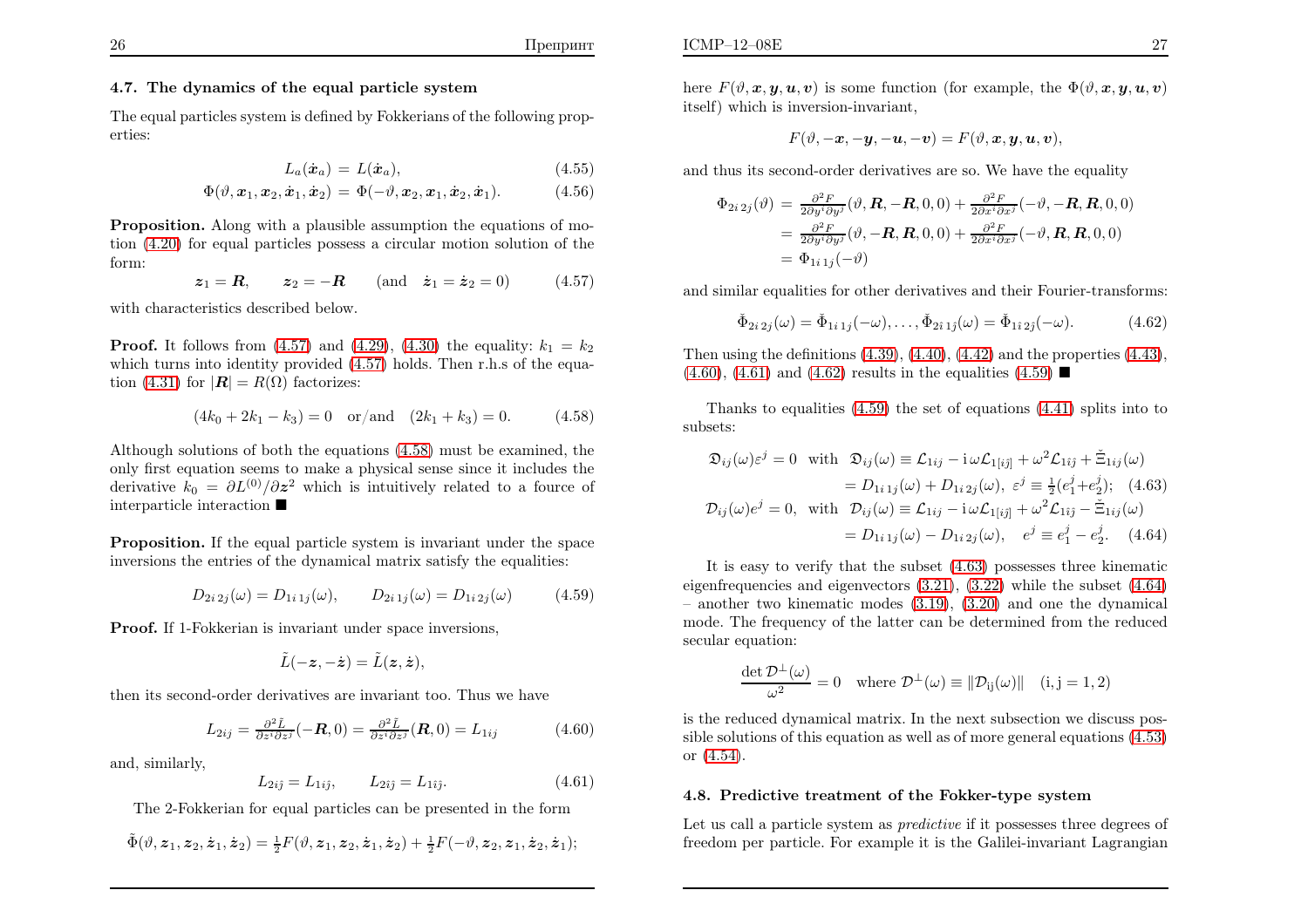ICMP–12–08E

two-particle system considered in section 3. Consequently, in ACO approximation the corresponding dynamical matrix admits <sup>6</sup> modes withreal frequencies, 5 of which have a kinematic origin (they are 0 or  $\pm \Omega$ ), and only one mode characterizes <sup>a</sup> specific dynamics (it corresponds toradial interparticle oscillations).

The same kinematic modes arise in Aristotle-invariant Fokker-type 2-particle system and thus, in <sup>a</sup> Lagrangian system (as <sup>a</sup> particular casewhen 2-Fokkerian includes  $\delta(\vartheta)$  as well as in the Poincaré-invariant Fokker-type system (as <sup>a</sup> particular case with extra Lorentz-invariance).

In contrast to predictive systems, the Fokker-type dynamical system may possess an infinite number of degrees of freedom, due to <sup>a</sup> time nonlocality of equations of motion. In ACO approximation the quadraticterm  $I^{(2)}$  of the action [\(4.37\)](#page-12-7) (i.e., 3rd and 4th strings) is of the Fokker type too. Consequently, the dynamical matrix of such systems is not polynomial and may possess an infinitely large number of modes with real or/and complex frequencies. It has been shown in subsections 4.6 and 4.7 how kinematic modes can be separated out. The question arises: how one could understand the case when <sup>a</sup> number of remaining modesis more then 1?

 One point of view is that extra degrees of freedom are inherent to Fokker-type system considered literally as <sup>a</sup> <sup>p</sup>hysical model. If complex frequencies are present, the system is unstable and thus it cannot form bound states, at least in the ACO approximation. It has been pointed out in appendix <sup>D</sup> that some modes with real frequencies may contribute negatively in the energy what is another kind of instability [\[39\]](#page-22-24). In these cases the model should be adjudged as <sup>p</sup>hysically inconsistent.

One can adhere another point of view. We considered two-particle Fokker-type action integral where 1-Fokkerians correspond to <sup>a</sup> freeparticle system while 2-Fokkerian describes particle interaction. <sup>A</sup> system of two free particles possesses <sup>6</sup> degrees of freedom. The same is true for the interacting system describing within the predictive Lagrangian dynamics. If one endows <sup>a</sup> particle interpretation of the Fokker-type system, the latter should possess <sup>6</sup> <sup>p</sup>hysical degrees of freedom. Thus extra degrees of freedom should be considered as <sup>a</sup> mathematical artifact of the Fokker formalism or specific model, and finally should be separated out the <sup>p</sup>hysical dynamics of the system. Similar situation arises when considering the Lorentz-Dirac equation [\[40\]](#page-22-25). It possesses an extra solution describing exponentially accelerating particle even if external forcesvanish. This solution is commonly discarded as nonphysical.

The question is how to separate <sup>p</sup>hysical degrees of freedom out of nonphysical ones? In our case, how to recognize the only dynamical mode of radial excitations? <sup>A</sup> kind of selection rule can be suggested if 1) thereexist some parameter of nonlocality  $\tau$  such that:

$$
\Phi_{\tau}(\vartheta,\boldsymbol{x}_1,...,\dot{\boldsymbol{x}}_2)\mathop{\longrightarrow}\limits_{\tau\rightarrow 0}\delta(\vartheta)\Lambda(\boldsymbol{x}_1,...,\dot{\boldsymbol{x}}_2),
$$

<span id="page-15-0"></span>i.e., in the limit  $\tau \to 0$  the system turns into a predictive Lagrangian system and 2) if this predictive system admits circular orbit solution. As system, and 2) if this predictive system admits circular orbit solution. As <sup>a</sup> consequence, all modes of the dynamical matrix reduce to <sup>5</sup> kinematic and <sup>1</sup> dynamical ones while every extra mode disappears. It is possible, for example, if corresponding frequency  $|\omega| \longrightarrow 0$  (then this mode does not contribute in the Hamiltonian; see [\(2.37\)](#page-6-0), [\(D.18](#page-20-0)) and [\(D.22\)](#page-20-1)) or $|\omega| \longrightarrow \infty$  (then it never can be excited).

 If there is no an explicit parameter of nonlocality, it sometimes canbe defined dynamically, as a function of the angular velocity  $\Omega$  or of the angular momentum J. This is possible because  $\Omega$  is a parameter with respect to the action  $I^{(2)}$  in [\(4.37\)](#page-12-7) as well as the angular momentum J or the quantum number  $\ell$  are parameters as to the classical or quantum hamiltonian  $H^{(2)}$  [\(2.37\)](#page-6-0). For example, in the Fokker action formulation of electrodynamics [\[30\]](#page-22-14) one can put  $\tau \sim v = R\Omega$ , where v is a particle speed along a circular orbit of the radius R. In the domain  $v \ll 1$  there exists only one mode with the frequency which can be identified as  $\omega(T)$ exists only one mode with the frequency which can be identified as  $\omega_r(J)$ . By continuity this mode can be recognized and selected in the essentiallyrelativistic domain  $v \lesssim 1$ , while other (extra) modes should be discarded as nonphysical.

Similarly, one can treat other relativistic systems.

After kinematic modes are suppressed and nonphysical modes are discarded the subsequent treatment of the two-particle Fokker-type systemreduces to the effective single-particle case with the effective Hamiltonian

$$
H_{\text{eff}}(J, |A_r|) = H^{(0)}(J) + H^{(2)}(J, |A_r|) = H^{(0)}(J) + \omega_r(J)|A_r|^2, \tag{4.65}
$$

where  $J = |\mathbf{J}| = \sqrt{\mathbf{J}^2}$  and  $|A_r| = \sqrt{A_r^*A_r}$ .

 At this point one should refer to <sup>a</sup> symmetry of the original Fokkertype system which is Galilei-invariant in <sup>a</sup> non-relativistic case orPoincaré-invariant in a relativistic case. In both cases the effective Hamiltonian is understood as the energy of the system in the center-of-mass $(CM)$  reference frame. It is a function of  $J$  which is meant as the intrinsic angular momentum of the system, and  $A_r$  which is the amplitude of interparticle radial oscillations. In order to have <sup>a</sup> complete Hamiltonian description of the system one must introduce variables (or operators)characterizing the state of the system as <sup>a</sup> whole, for example, the total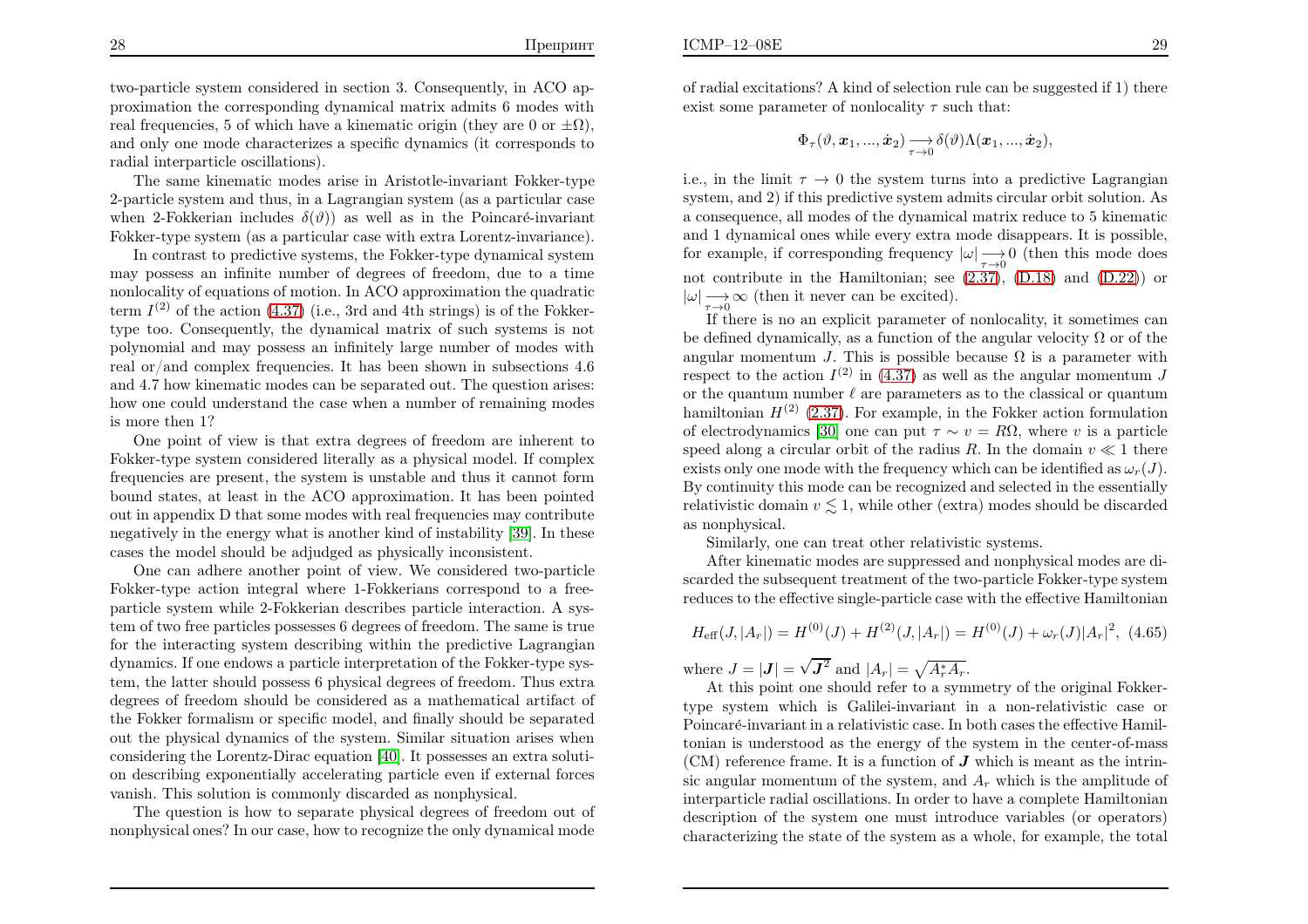<span id="page-16-0"></span> $\mathbf{E}$  31

momentum  $P$  and the canonically conjugated CM position  $Q$ . Together with  $J$ ,  $A_r$  and the function [\(4.65\)](#page-15-0) these variable unambiguously determine a canonical realization of a symmetry (Galileo or Poincaré) group, i.e., the complete Hamiltonian description of the system.

For example, the total energy of <sup>a</sup> non-relativistic system is

$$
H = \frac{1}{2}(m_1 + m_2)^{-1} \mathbf{P}^2 + H_{\text{eff}}(J, |A_r|). \tag{4.66}
$$

In the relativistic case:

$$
H = \sqrt{M^2 + P^2}
$$
, where  $M = H_{\text{eff}}(J, |A_r|)$ , (4.67)

i.e., the effective Hamiltonian coincides with the total mass  $M$  of the system while the total Hamiltonian  $(4.67)$  and other generators of the system, while the total Hamiltonian [\(4.67\)](#page-16-0) and other generators of thePoincaré group are determined in terms of  $M$ ,  $J$ ,  $P$  and  $Q$  via the <br>Polymijan Themas (PT) or equivalent model [41,49]. The questionian Bakamjian-Thomas (BT) or equivalent model [\[41](#page-23-0), [42\]](#page-23-1). The quantization of BT model is well elaborated [\[43](#page-23-2), [44\]](#page-23-3). But the spectrum of the massoperator can be obtained from [\(4.65\)](#page-15-0) by means of the substitution [\(2.38\)](#page-6-4).

### 5. Conclusion

In this paper we proposed <sup>a</sup> quantization scheme for <sup>a</sup> two-particle Fokker-type system on ACO approximation. For generality it is considered <sup>a</sup> system which is invariant under the Aristotle group, the commonsubgroup of the Galileo and the Poincaré groups. In such a way both non-relativistic as well as relativistic systems are included into consideration. And only at <sup>a</sup> very final stage the scheme refers to <sup>a</sup> genuinesymmetry of the system.

It has been proven that the Aristotle-invariant two-particle system admits <sup>a</sup> <sup>p</sup>lanar circular motion of particles with arbitrary (in principle) angular velocity  $\Omega$  provided some rather general conditions hold. This is done by the usage of <sup>a</sup> non-inertial uniformly rotating reference frame in which circular orbits are search as static (equilibrium) solutions of equations of motion. Radii  $R_a$  of particle orbits are stated as certain implicit functions of  $\Omega = |\Omega|$ . Then small perturbations of particle motions of particle motions of particle motions of particle motions of particle motions of particle motions of particle motions of particle motions of p on around equilibrium point are considered. They correspond to almostcircular particle orbits [\[30\]](#page-22-14) as referred by the inertial observer.

The action principle of Fokker type for perturbed motion is derived. It leads to <sup>a</sup> set of linear homogeneous integral-differential equation. General properties of this set has been studied.

It is shown by means of <sup>a</sup> group-theoretical analysis that <sup>a</sup> possibly wide variety of characteristic modes of this set includes <sup>a</sup> number of modes which are unessential and must be suppressed in order to avoid <sup>a</sup> double count of degrees of freedom. Also, there is <sup>a</sup> one mode corresponding to radial inter-particle oscillations. Our attitude is that, namely, this mode is <sup>p</sup>hysically meaningful. All other characteristic modes (if exist) are unstable or <sup>p</sup>hysically unacceptable and must be suppressed. The corresponding selection rule is suggested. The reduced dynamical system is equivalent to some effective single-body problem. It is put by means of the Llosa procedure [\[25\]](#page-22-10) into the Hamiltonian formulation which then is expanded to <sup>a</sup> two-body problem in accordance to <sup>a</sup> symmetry of the origrnal Fokker-type system. For example, if the ori<sup>g</sup>inal Fokker-type system is Poincar´e-invariant, the final Hamiltonian description is formulated within the Bakamjian-Thomas (BT) or equivalent model  $[41, 42]$  $[41, 42]$  $[41, 42]$  on the 12-dimensional phase space  $\mathbb{P}$ . In other words, as <sup>a</sup> dynamical system, this BT model is <sup>a</sup> predictive subsystem of the original Fokker-type system. <sup>A</sup> subsequent quantization is straightforward.

The presented scheme for quantization of Fokker-type models may appear useful in the nuclear and hadronic <sup>p</sup>hysics. The Fokker-type model of Regge trajectories will be presented in <sup>a</sup> forthcoming paper [\[46\]](#page-23-4).

## Appendix

### A. Rotary invariance properties of <sup>a</sup> single particle Lagrangian

We use the rotary invariance property [\(2.1\)](#page-2-3) of the Lagrangian [\(2.2\)](#page-2-2) inthe infinitesimal form:

$$
X_i^R L = \varepsilon_{ik}^{\ \ l} \left( x^k \frac{\partial}{\partial x^l} + \dot{x}^k \frac{\partial}{\partial \dot{x}^l} \right) L = 0.
$$
 (A.1)

Applying the infinitesimal operators  $\tilde{X}_i^R \equiv S^j_i X_j^R$  to the Lagrangian [\(2.7\)](#page-3-0) we express the identities [\(A.1\)](#page-21-7) in terms of the variables  $z, \dot{z}$ :

$$
\tilde{X}_i^R \tilde{L} = \varepsilon_{ik}^{\ \ l} \left( z^k \frac{\partial \tilde{L}}{\partial z^l} + \dot{z}^k \frac{\partial \tilde{L}}{\partial \dot{z}^l} + \Omega^k \varepsilon_{lm}^{\ \ m} z^m \frac{\partial \tilde{L}}{\partial \dot{z}^n} \right) = 0. \tag{A.2}
$$

Then the equation [\(2.10\)](#page-3-1), the identities [\(A.2\)](#page-18-0) and their differential consequences

$$
\frac{\partial}{\partial z^j} \tilde{X}_i^R \tilde{L} = 0, \qquad \frac{\partial}{\partial \dot{z}^j} \tilde{X}_i^R \tilde{L} = 0,
$$

taken on circular orbit, result in the homogeneous linear set of equations:

$$
L_i=0,
$$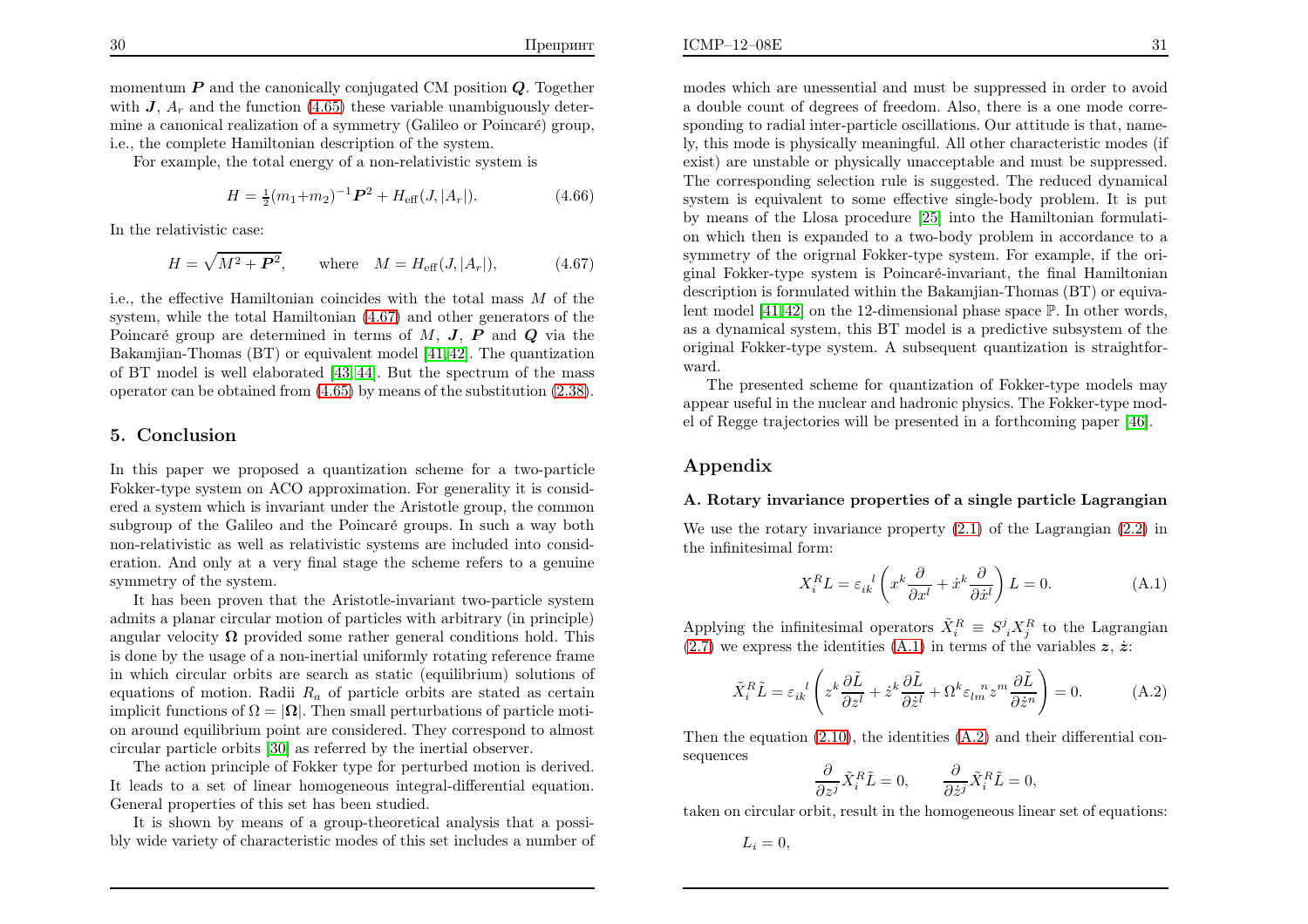where  $z=R$ . This set permits us to express a one part of coefficients  $(2.17) L_i$  $(2.17) L_i$ ,  $L_{ij}$  etc. via another part of them. Choosing unit coordinate orts as described before eq. [\(2.20\)](#page-4-0) we have:

$$
||L_{ij}|| = ||L_{ji}|| = \begin{vmatrix} L_{11} & 0 & 0 \\ 0 & 0 & 0 \\ 0 & 0 & -\frac{\Omega}{R}L_2 \end{vmatrix},
$$
 (A.3)

$$
||L_{\hat{i}\hat{j}}|| = ||L_{\hat{j}\hat{i}}|| = \begin{vmatrix} L_{\hat{1}\hat{1}} & L_{\hat{1}\hat{2}} & 0 \\ L_{\hat{1}\hat{2}} & L_{\hat{2}\hat{2}} & 0 \\ 0 & 0 & \frac{1}{R\Omega}L_{\hat{2}} \end{vmatrix},
$$
(A.4)

$$
||L_{ij}|| = ||L_{ji}|| = \begin{vmatrix} L_{1\hat{1}} & L_{1\hat{2}} & 0 \\ -\frac{1}{R}L_{\hat{2}} & \frac{1}{R}L_{\hat{1}} & 0 \\ 0 & 0 & \frac{1}{R}L_{\hat{1}} \end{vmatrix}
$$
 (A.5)

so that

$$
||L_{ij} - L_{ji}|| = \left\| -L_{1\hat{2}} - \frac{1}{R}L_{\hat{2}} \begin{array}{ccc} 0 & L_{1\hat{2}} + \frac{1}{R}L_{\hat{2}} & 0 \\ 0 & 0 & 0 \end{array} \right\| \tag{A.6}
$$

It follows from these formulae the equations [\(2.20\)](#page-4-0)-[\(2.22\)](#page-4-0).

 $\overline{11}$ 

### B. Nonrelativistic particle in <sup>a</sup> power-law potential

Let us consider the following Lagrangian of <sup>a</sup> non-relativistic particle:

$$
L = \frac{m}{2}\dot{x}^{2} - a|x|^{\nu} = \frac{m}{2}\gamma - a\alpha^{\nu/2}, \qquad a\nu > 0.
$$
 (B.1)

Eqs.  $(2.12)$ ,  $(2.13)$  and  $(2.15)$  $(2.15)$  in this case lead to the following circular orbit equation and integrals of motion:

$$
\Omega^2 = \nu \frac{a}{m} R^{\nu - 2},\tag{B.2}
$$

$$
J = mR^2\Omega,
$$
 (B.3)

$$
E^{(0)} = \frac{1}{2}mR^2\Omega^2 + aR^\nu.
$$
 (B.4)

Combining [\(B.2\)](#page-18-0) with [\(B.3\)](#page-18-0) and [\(B.4\)](#page-18-0) <sup>y</sup>ields the functions which determine the circular orbit Hamiltonian:

$$
\Omega = \left[ (\nu a)^2 \frac{J^{\nu - 2}}{m^{\nu}} \right]^{\frac{1}{\nu + 2}}, \tag{B.5}
$$

$$
H^{(0)} = \left(\frac{\nu}{2} + 1\right) \left[ a^2 \left(\frac{J^2}{\nu m}\right)^{\nu} \right]^{\frac{1}{\nu + 2}}.
$$
 (B.6)

The radial frequency [\(2.25\)](#page-4-4) the present case,  $\omega^2 = \nu(\nu+2) \frac{a}{m} R^{\nu-2}$ , simplifies with the use of [\(B.2\)](#page-18-0):

$$
\omega_r = \sqrt{\nu + 2} \,\Omega. \tag{B.7}
$$

It follows from this that the circular motion is unstable at  $\nu \le -2$ .<br>Cathering (B c) (9.27) (B 7) (B i) all tanth was design that

Gathering [\(B.6\)](#page-18-1), [\(2.37\)](#page-6-0), [\(B.7\)](#page-18-2), [\(B.5\)](#page-18-1) all together and using the quantization rules [\(2.38\)](#page-6-4) one obtains the energy spectrum:

$$
E = \left(\frac{\nu}{2} + 1\right) \left[ a^2 \left( \frac{\ell(\ell+1)}{\nu m} \right)^{\nu} \right]^{\frac{1}{\nu+2}} \left\{ 1 + \frac{\nu}{\sqrt{\nu+2}} \frac{2n_r + 1}{\sqrt{\ell(\ell+1)}} \right\}.
$$
 (B.8)

It coincides exactly with that formula derived in [\[45\]](#page-23-5) by solving theSchrödinger equation in the oscillator approximation.

In the cases of Coulomb and oscillator potentials we have:

$$
\nu = -1:
$$
\n
$$
E = -\frac{a^2 m}{2\ell(\ell+1)} \left\{ 1 - \frac{2n_r + 1}{\sqrt{\ell(\ell+1)}} \right\} = -\frac{a^2 m}{2(\ell+n_r+1)^2} + O(\ell^{-4});
$$
\n
$$
\nu = 2:
$$
\n
$$
E = \sqrt{\frac{2a}{m}\ell(\ell+1)} \left\{ 1 + \frac{2n_r + 1}{\sqrt{\ell(\ell+1)}} \right\} = \sqrt{\frac{2a}{m}} \left\{ \ell+2n_r + \frac{3}{2} \right\} + O(\ell^{-1}).
$$

#### C. Scalar arguments of Fokkerians

$$
\alpha = \mathbf{x}^2 = (S_1 z_1 - S_2 z_2)^2 = (S z_1 - z_2)^2
$$
  
=  $\mathbf{z}^2 + 2 \{ z_1^{\perp} \cdot z_2^{\perp} [1 - \cos(\Omega \vartheta)] - (\mathbf{n}, z_1, z_2) \sin(\Omega \vartheta) \},$  (C.1)

$$
\beta_a = \dot{\mathbf{x}}_a \cdot \mathbf{x} = (-)^{\bar{a}} (\dot{\mathbf{z}}_a + \mathbf{v}_a) \cdot (\mathbf{z}_a - \mathbf{S}_a^{\mathrm{T}} \mathbf{S}_{\bar{a}} \mathbf{z}_{\bar{a}})
$$
  
\n
$$
= (-)^{\bar{a}} (\dot{\mathbf{z}}_a + \mathbf{v}_a) \cdot {\mathbf{z}_a - \mathbf{z}_{\bar{a}} \cos(\Omega \vartheta) - \mathbf{n} (\mathbf{n} \cdot \mathbf{z}_{\bar{a}}) [1 - \cos(\Omega \vartheta)]
$$
  
\n
$$
- (-)^a \mathbf{n} \times \mathbf{z}_{\bar{a}} \sin(\Omega \vartheta) , \qquad a = 1, 2; \quad \bar{a} = 3 - a,
$$
 (C.2)

$$
\gamma_a = \dot{x}_a^2 = [S_a(\dot{z}_a + \boldsymbol{v}_a)]^2 = \dot{z}_a^2 + 2\dot{z}_a \cdot \boldsymbol{v}_a + \boldsymbol{v}_a^2,\tag{C.3}
$$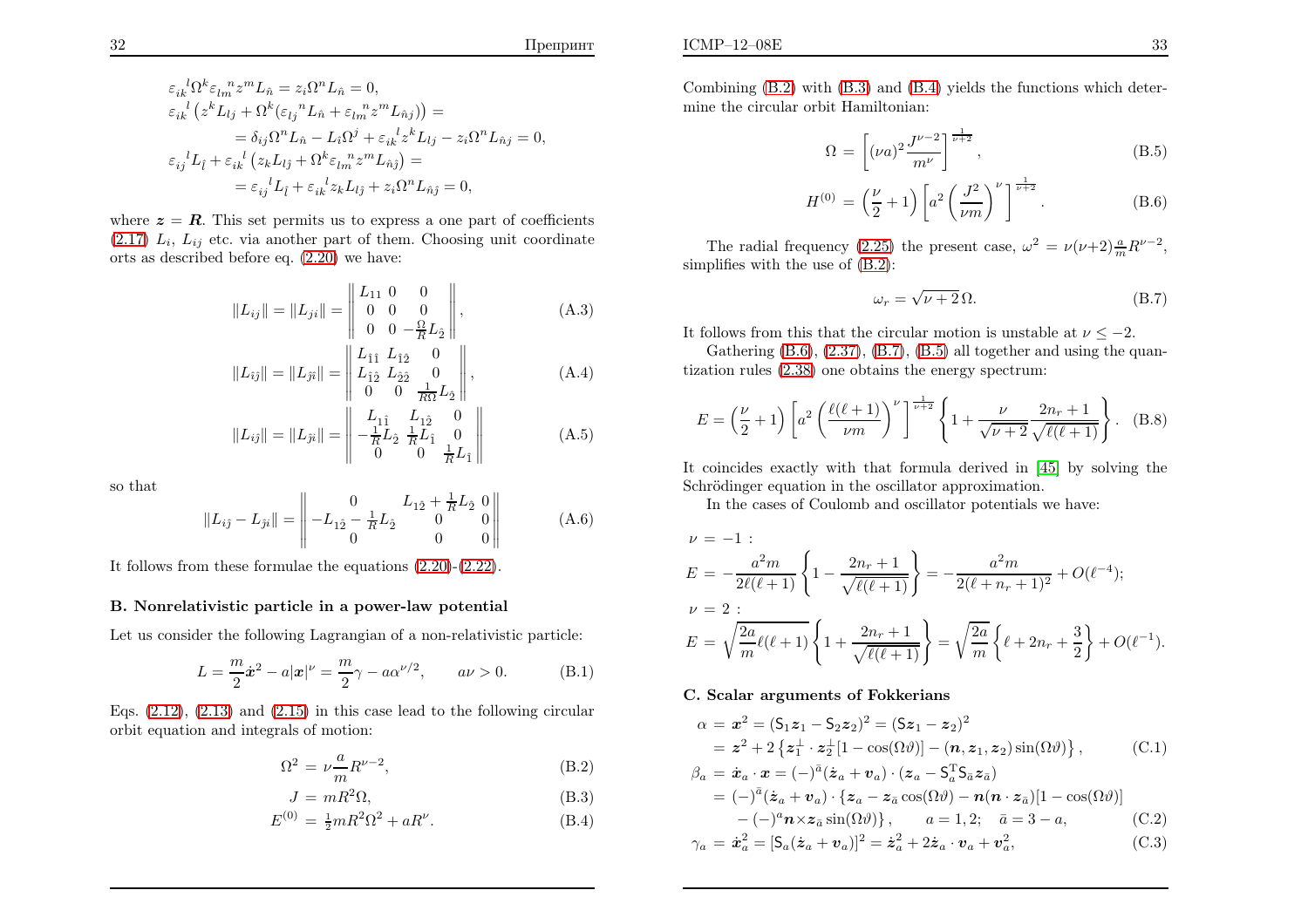$$
\delta = \dot{\boldsymbol{x}}_1 \cdot \dot{\boldsymbol{x}}_2 = \left[ S_1(\dot{z}_1 + \boldsymbol{v}_1) \right] \cdot \left[ S_2(\dot{z}_2 + \boldsymbol{v}_2) \right] = \left[ S(\dot{z}_1 + \boldsymbol{v}_1) \right] \cdot (\dot{z}_2 + \boldsymbol{v}_2)
$$
  
\n
$$
= (\dot{z}_1 + \boldsymbol{v}_1) \cdot (\dot{z}_2 + \boldsymbol{v}_2) \cos(\Omega \vartheta) + (\boldsymbol{n} \cdot \dot{z}_1) (\boldsymbol{n} \cdot (\dot{z}_2) [1 - \cos(\Omega \vartheta))]
$$
  
\n
$$
+ (\boldsymbol{n}, \dot{z}_1 + \boldsymbol{v}_1, \dot{z}_2 + \boldsymbol{v}_2) \sin(\Omega \vartheta); \tag{C.4}
$$

here  $v_a \equiv \Omega \times z_a$  is a vector product of  $\Omega$  and  $z_a$ ;  $(n, z_1, z_2) = n \cdot (z_1 \times z_2)$  $(z_1 \times z_2); S_a = \exp(t_a \Omega)$   $(a = 1, 2); S = S_1 S_2^T = \exp(\vartheta \Omega)$ 

#### D. Hamiltonization of <sup>a</sup> system of nonlocal oscillators

Quadratic terms of the action [\(4.37\)](#page-12-7) can be presented in the followingsimple form:

<span id="page-18-4"></span>
$$
I^{(2)} = \frac{1}{2} \sum_{kl} \iint dt dt' \rho^k(t) D_{kl}(t - t') \rho^l(t'), \tag{D.1}
$$

where the matrix kernel  $D(t-t') = ||D_{kl}(t-t')||$  (here the multindeces are used:  $k, l = (a, i), (b, j)$  etc.) is invariant with respect to time translations and a time reversal:  $D^{T}(t'-t) = D(t-t')$ . The time-nonlocal linear equations of motion:

<span id="page-18-7"></span>
$$
\sum_{l} \int dt' D_{kl}(t - t')\rho^{l}(t') = 0
$$
\n(D.2)

admit a fundamental set of solutions of the form:  $\rho^k(t) = e^k(\omega)e^{-i\omega t}$ . Their substitution into the equations [\(D.2\)](#page-18-0) <sup>y</sup>ields the set of algebraicequations:

$$
\sum_{l} D_{kl}(\omega)e^{l}(\omega) = 0, \tag{D.3}
$$

which constitute the eigenvector-eigenvalue problem for the polarizationvectors  $e^{k}(\omega)$  and characteristic frequencies  $\omega$ . The latters are determined from the secular equation det  $\mathsf{D}(\omega) = 0$  in terms of the dynamical matrix:  $D(\omega) = \int dt D(t)e^{i\omega t}$ . (Here the Fourier-image  $D(\omega)$  is denoted by the same symbol as the prototype  $D(t)$  but with different argument which might not lead to confusion). Due to non-locality of the problem $(D.2)$  matrix elements  $D_{kl}(\omega)$  are non-polynomial, in general, functions of  $\omega$ . Consequently, solutions of the secular equation form, in general, an infinitely large set of complex and/or real characteristic frequencies. Thanks to symmetry properties of the dynamical matrix:

$$
D^{T}(\omega) = D(-\omega), \quad D^{\dagger}(\omega) = D(\omega^{*})
$$
 (D.4)

this set consists of quadruplets  $\{\pm \omega_{\alpha}, \pm \omega_{\alpha}^*, \alpha = 1, 2, ...\}$  (and/or duplets if  $\omega_{\alpha} \in \mathbb{R}$ , and a general real solution of the equations [\(D.2\)](#page-18-0) is:

$$
\rho^{k}(t) = \sum_{\alpha} \left\{ A_{\alpha} e_{\alpha}^{k} e^{-i \omega_{\alpha} t} + A_{\alpha}^{*} e_{\alpha}^{k} e^{i \omega_{\alpha}^{*} t} + B_{\alpha} f_{\alpha}^{k} e^{-i \omega_{\alpha}^{*} t} + B_{\alpha}^{*} f_{\alpha}^{k} e^{i \omega_{\alpha} t} \right\}, \quad (D.5)
$$

where  $e_{\alpha}^{k} \equiv e^{k}(\omega_{\alpha})$  and  $f_{\alpha}^{k} \equiv e^{k}(\omega_{\alpha}^{*})$ .

 $e_{\alpha}^* \equiv e^{\alpha}(\omega_{\alpha})$  and  $J_{\alpha}^* \equiv e^{\alpha}(\omega_{\alpha})$ .<br>Arbitrary complex variables  $A_{\alpha}$  and  $B_{\alpha}$  parameterize a phase space  $\mathbb{P}^{\mathbb{C}}$  of the system (infinitely-dimensional, in general) which may include both the <sup>p</sup>hysical as well as non-physical degrees of freedom. Complex frequencies cause necessarily difficulties in <sup>a</sup> <sup>p</sup>hysical interpretation of the system which we discuss below (also see [\[39\]](#page-22-24)). Thus, from the whole variety of frequencies we choose only real ones:  $\omega_{\alpha}^* = \omega_{\alpha}$ . The general solution [\(D.5\)](#page-18-1) reduces in this case to the following one:

<span id="page-18-3"></span><span id="page-18-0"></span>
$$
\rho^k(t) = \sum_{\alpha} \left\{ A_{\alpha} e_{\alpha}^k \ e^{-i \omega_{\alpha} t} + A_{\alpha}^* e_{\alpha}^k \ e^{i \omega_{\alpha} t} \right\},\tag{D.6}
$$

<span id="page-18-6"></span><span id="page-18-5"></span><span id="page-18-2"></span>where summation spreads over those  $\alpha$  for which Im  $\omega_{\alpha} = 0$ . This is implied in next subsection too.

#### D.1. Hamiltonian description: real frequencies

A current problem at this point is to construct the Hamiltonian descrip-tion for the variational principle [\(D.1\)](#page-21-7) on the phase subspace  $\mathbb{P}^{\mathbb{R}} \subset \mathbb{P}^{\mathbb{C}}$  of solutions [\(D.6\)](#page-18-3) parameterized by complex variables  $A_{\alpha}$ . An appropriate guideline which we adopt for this purpose is the Hamiltonian formalismfor nonlocal Lagrangians proposed by Llosa and coauthors [\[24–](#page-22-9)[26\]](#page-22-11).

Let us define the time-nonlocal lagrangian:

<span id="page-18-1"></span>
$$
L(t) = \frac{1}{2} \sum_{kl} \int dt' \rho^k(t) D_{kl}(t - t') \rho^l(t'), \tag{D.7}
$$

in term of which the action [\(D.1\)](#page-21-7) takes a usual form  $I^{(2)} = \int dt L(t)$ , and the functional derivative:

$$
E_k(t, t'; [\rho]) \equiv \frac{\delta L(t)}{\delta \rho^k(t')} = \frac{1}{2} \sum_l \rho^l(t) D_{lk}(t - t').
$$
 (D.8)

Then, following the Ref. [\[25\]](#page-22-10), the Hamiltonian structure on the <sup>p</sup>hase space of the time-nonlocal system is defined by the symplectic form, i.e., the closed differential 2-form:

$$
\Omega = \sum_{kl} \int dt \int ds \int du \chi(t,s) \frac{\delta E_k(-s,t;[\rho])}{\delta \rho^l(u)} \delta \rho^l(u) \wedge \delta \rho^k(t), \quad (D.9)
$$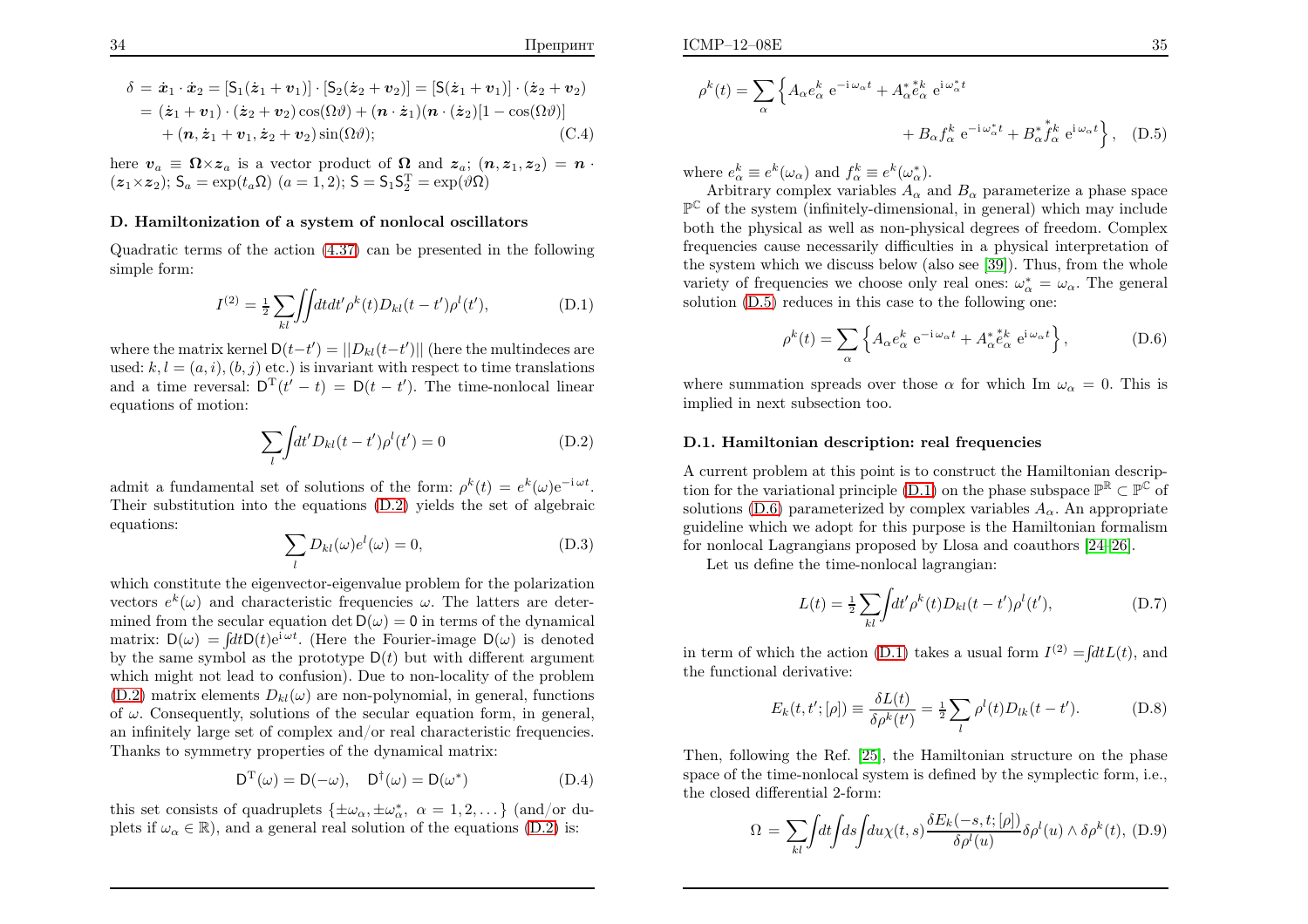where 
$$
\chi(t,s) \equiv \frac{1}{2}(\text{sgn}t + \text{sgn}s) = \theta(t)\theta(s) - \theta(-t)\theta(-s)
$$
,

 $\delta \rho^k(t)$  denotes a functional differential of  $\rho^k(t)$ , and " $\wedge$ " denotes the wedge product. In turns, an explicit calculation of the symplectic formdetermines PBR of phase variables (in our case – of  $A_{\alpha}$ 's).

It is evidently that the symplectic form [\(D.9\)](#page-18-4) is exact, i.e.,  $\Omega = \delta \Theta$ , where

<span id="page-19-2"></span>
$$
\Theta = \sum_{k} \int dt \int ds \chi(t, s) E_k(-s, t; [\rho]) \delta \rho^k(t)
$$
 (D.10)

is <sup>a</sup> 1-form, so called the Liouville form, defined up to arbitrary exact1-form (i.e., a total differential). A calculation of  $\Theta$  (rather than  $\Omega$ ) is more simple and convenient for our purpose.

The dynamics of <sup>a</sup> time-nonlocal system in <sup>a</sup> <sup>p</sup>hase space is determined by the Hamiltonian [\[25\]](#page-22-10):

$$
H = \sum_{k} \int dt \int ds \, \chi(t, s) E_k(-s, t; [\rho]) \dot{\rho}^k(t) - L(t)|_{t=0}.
$$
 (D.11)

Upon integration in eqs. [\(D.10\)](#page-19-0) and [\(D.11\)](#page-19-1) the following formula isuseful:

$$
\int dt \int ds \,\chi(t,s)E(-s,t)f(t) = \int_{-\infty}^{\infty} ds \int_{0}^{s} dt E(t-s,t)f(t).
$$

Let us calculate the Liouville form  $\Theta$ . Using [\(D.6\)](#page-18-3) and [\(D.8\)](#page-18-5) in [\(D.10\)](#page-19-0) yields

$$
\Theta = \frac{1}{2} \sum_{kl} \int_{-\infty}^{\infty} ds \int_{0}^{s} dt \, D_{kl}(s) \rho^{l}(t-s) \delta \rho^{k}(t)
$$
  

$$
= \frac{1}{2} \sum_{kl} \sum_{\alpha\beta} \int_{-\infty}^{\infty} ds \, D_{kl}(s) \int_{0}^{s} dt \left( A_{\alpha} e_{\alpha}^{l} e^{-i\omega_{\alpha}(t-s)} + A_{\alpha}^{*} e_{\alpha}^{l} e^{i\omega_{\alpha}(t-s)} \right) \times
$$
  

$$
\times \left( e^{-i\omega_{\beta}t} e_{\beta}^{k} \delta A_{\beta} + e^{i\omega_{\beta}t} e_{\beta}^{k} \delta A_{\beta}^{*} \right) \quad (D.12)
$$

which then is convenient to present in the matrix form:

$$
\Theta = \frac{1}{2} \sum_{kl} \sum_{\alpha\beta} \int_{-\infty}^{\infty} ds \, D_{kl}(s) \left[ A_{\alpha} e_{\alpha}^l e^{i \omega_{\alpha} s}, \quad A_{\alpha}^* e_{\alpha}^l e^{-i \omega_{\alpha} s} \right] \times
$$

<span id="page-19-3"></span>
$$
\times \int_{0}^{s} dt \left[ e^{-i(\omega_{\alpha} + \omega_{\beta})t} e^{-i(\omega_{\alpha} - \omega_{\beta})t} \right] \left[ e^k_{\beta} \delta A_{\beta} \right]
$$
  
\n
$$
= \frac{1}{2} \sum_{kl} \sum_{\alpha\beta} \left[ A_{\alpha} e^l_{\alpha}, A^*_{\alpha} e^l_{\alpha} \right] \times
$$
  
\n
$$
\times \int_{-\infty}^{\infty} ds \, D_{kl}(s) \left[ e^{-i(\omega_{\alpha} + \omega_{\beta})t} e^{-i(\omega_{\alpha} + \omega_{\beta})t} \right] \left[ e^k_{\beta} \delta A_{\beta} \right]
$$
  
\n
$$
= \frac{1}{2} \sum_{kl} \sum_{\alpha\beta} \left[ A_{\alpha} e^l_{\alpha}, A^*_{\alpha} e^l_{\alpha} \right] \times
$$
  
\n
$$
= \frac{1}{2} \sum_{kl} \sum_{\alpha\beta} \left[ A_{\alpha} e^l_{\alpha}, A^*_{\alpha} e^l_{\alpha} \right] \times
$$
  
\n
$$
\times \left[ \frac{D_{lk}(\omega_{\alpha}) - D_{lk}(-\omega_{\beta})}{\omega_{\alpha} + \omega_{\beta}} - \frac{D_{lk}(\omega_{\alpha}) - D_{lk}(\omega_{\beta})}{\omega_{\alpha} + \omega_{\beta}} \right] \left[ e^k_{\beta} \delta A_{\beta} \right]
$$
  
\n
$$
\times \left[ \frac{D_{lk}(\omega_{\alpha}) - D_{lk}(-\omega_{\beta})}{\omega_{\alpha} + \omega_{\beta}} - \frac{D_{lk}(\omega_{\alpha}) - D_{lk}(\omega_{\beta})}{\omega_{\alpha} + \omega_{\beta}} \right] \left[ e^k_{\beta} \delta A_{\beta} \right]. \quad (D.13)
$$

<span id="page-19-5"></span><span id="page-19-1"></span><span id="page-19-0"></span>Due to properties  $(D.3)$  and  $(D.4)$  all items of the sum  $(D.13)$  vanish except those terms which both correspond to  $\alpha = \beta$  and include anti- diagonal entries of the square matrix in the last line of [\(D.13\)](#page-19-2). Residuaryterms possess uncertainty  $0/0$  which can be eliminated by a limit transition:

$$
\Theta = \frac{1}{2} \sum_{kl} \sum_{\alpha} \lim_{\lambda \to \omega} \left( A_{\alpha}^{*} e_{\alpha}^{l} \frac{D_{lk}(\lambda_{\alpha}) - D_{lk}(\omega_{\alpha})}{\lambda_{\alpha} - \omega_{\alpha}} e_{\alpha}^{k} \delta A_{\alpha} \right) - A_{\alpha} e_{\alpha}^{l} \frac{D_{lk}(-\lambda_{\alpha}) - D_{lk}(-\omega_{\alpha})}{\lambda_{\alpha} - \omega_{\alpha}} e_{\alpha}^{k} \delta A_{\alpha}^{*} \right)
$$

$$
= \frac{1}{2} \sum_{\alpha} \Delta_{\alpha} (A_{\alpha}^{*} \delta A_{\alpha} - A_{\alpha} \delta A_{\alpha}^{*}), \qquad (D.14)
$$

where

$$
\Delta_{\alpha} \equiv \sum_{kl} \stackrel{*}{e}_{\alpha}^{k} \frac{dD_{kl}(\omega_{\alpha})}{d\omega} e_{\alpha}^{l} = \Delta_{\alpha}^{*}.
$$
\n(D.15)

<span id="page-19-4"></span>In order to calculate the Hamiltonian we first note that the La grangian [\(D.7\)](#page-18-2) equals to zero by virtue of the equations of motion [\(D.2\)](#page-18-0), thus the last term of [\(D.11\)](#page-19-1) vanishes. The residuary sum in [\(D.11\)](#page-19-1) can be obtained from the Liouville form [\(D.10\)](#page-19-0) by means of formal substitution $\delta A_{\alpha} \rightarrow -\mathrm{i}\,\omega_{\alpha} A_{\alpha}$ . Thus one gets:

$$
H = \sum_{\alpha} \Delta_{\alpha} \omega_{\alpha} |A_{\alpha}|^2.
$$
 (D.16)

If  $\Delta_{\alpha} > 0$  one can redefine polarization vectors  $e_{\alpha}^{k} \to \tilde{e}_{\alpha}^{k} = \Delta_{\alpha}^{-1/2} e_{\alpha}^{k}$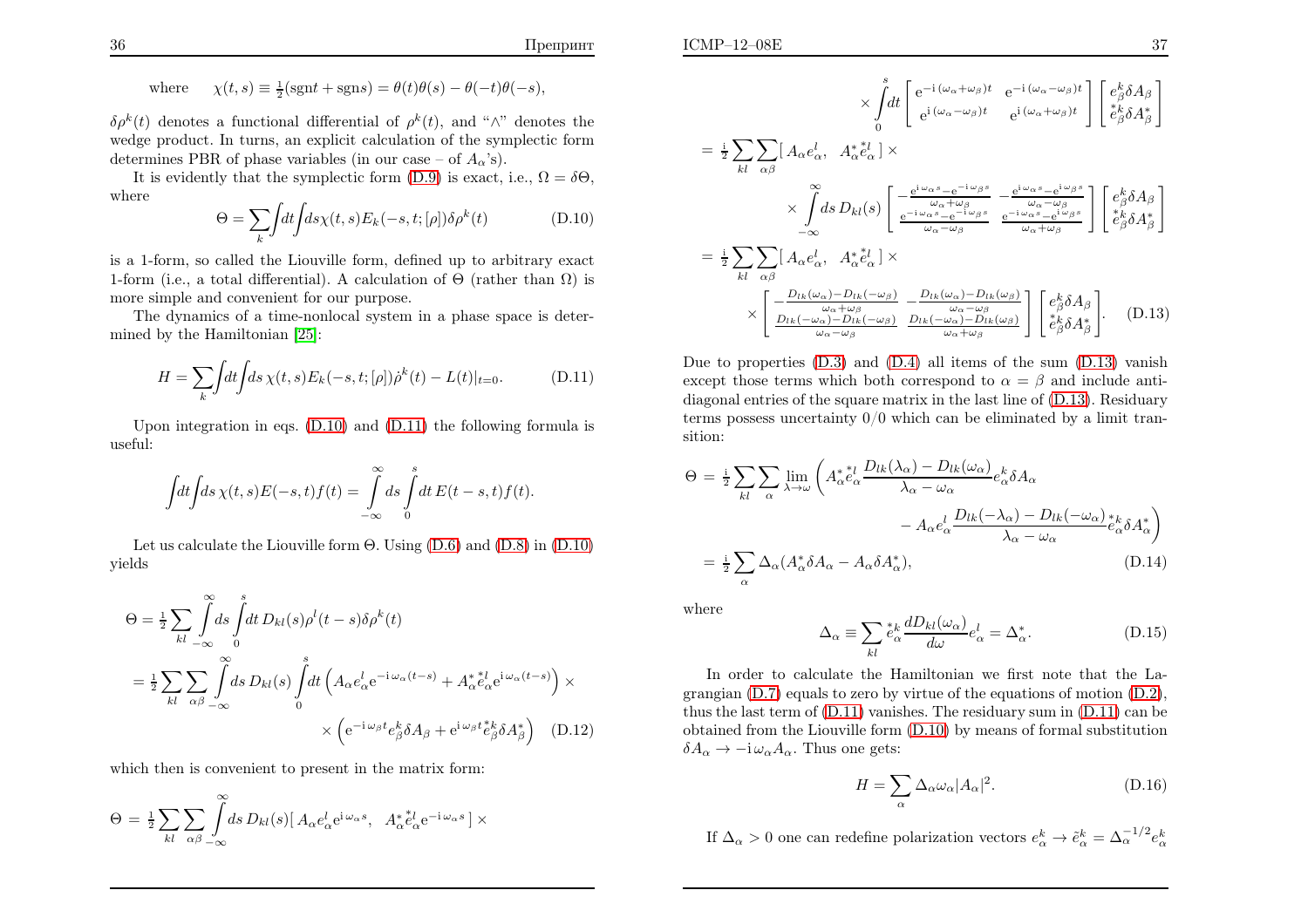in [\(D.6\)](#page-18-3) so that the Liouville form and the Hamiltonian simplify:

$$
\Theta = \frac{1}{2} \sum_{\alpha} (A_{\alpha}^* \delta A_{\alpha} - A_{\alpha} \delta A_{\alpha}^*), \tag{D.17}
$$

$$
H = \sum_{\alpha} \omega_{\alpha} |A_{\alpha}|^2.
$$
 (D.18)

Then one gets from [\(D.17\)](#page-20-0) the symplectic form:

$$
\Omega = \delta \Theta = i \sum_{\alpha} \delta A_{\alpha}^* \wedge \delta A_{\alpha}
$$
 (D.19)

which generates the following PBR:  $\{A_{\alpha}, A_{\beta}\} = \{A_{\alpha}^*, A_{\beta}^*\} = 0,$  $\{A_{\alpha}, A_{\beta}^*\} = -i \delta_{\alpha\beta}$ . Upon quantization  $A_{\alpha} \to \hat{A}_{\alpha}, A_{\alpha}^* \to \hat{A}_{\alpha}^{\dagger}$  one obtains standard annihilation and creation operators:  $[\hat{A}_{\alpha}, \hat{A}_{\beta}^{\dagger}] = \delta_{\alpha\beta}$ ; the Hamiltonian [\(D.18\)](#page-20-0) takes the standard oscillator form and leads immediately to the discrete spectrum  $E = \sum_{\alpha} \omega_{\alpha} (n_{\alpha} + \frac{1}{2}), n_{\alpha} = 0, 1, \dots$  We will refer to variables  $A_{\alpha}$ ,  $A_{\alpha}^{*}$ , and the form [\(D.19\)](#page-20-2) as canonical ones.

Let us now  $\{\alpha\} = \{\alpha'\}\cup\{\alpha''\}$  such that  $\Delta_{\alpha'} > 0$  and  $\Delta_{\alpha''} < 0$ . Redefining the polarization vectors  $e^k_\alpha \to \tilde{e}^k_\alpha = |\Delta_\alpha|^{-1/2} e^k_\alpha$  and then the canonical variables  $A_{\alpha\beta} \to C_{\alpha\beta} = A^*$  reduce the Liouville form (D 14) canonical variables  $A_{\alpha^{\prime\prime}} \to C_{\alpha^{\prime\prime}} = A^*_{\alpha^{\prime\prime}}$  reduce the Liouville form [\(D.14\)](#page-19-3) to the canonical one:

$$
\Theta = \frac{1}{2} \sum_{\alpha'} (A^*_{\alpha'} \delta A_{\alpha'} - A_{\alpha'} \delta A^*_{\alpha'}) - \frac{1}{2} \sum_{\alpha''} (A^*_{\alpha''} \delta A_{\alpha''} - A_{\alpha''} \delta A^*_{\alpha''})
$$
  

$$
= \frac{1}{2} \sum_{\alpha'} (A^*_{\alpha'} \delta A_{\alpha'} - A_{\alpha'} \delta A^*_{\alpha'}) + \frac{1}{2} \sum_{\alpha''} (C^*_{\alpha''} \delta C_{\alpha''} - C_{\alpha''} \delta C^*_{\alpha''}).
$$

The Hamiltonian in this case,

$$
H = \sum_{\alpha'} \omega_{\alpha'} |A_{\alpha'}|^2 - \sum_{\alpha''} \omega_{\alpha''} |C_{\alpha''}|^2,
$$

is not positively defined which feature is characteristic of higher derivative and time-nonlocal systems [\[39\]](#page-22-24).

#### D.2. Hamiltonian description: complex frequencies

If Im  $\omega_{\alpha} \neq 0$ , the corresponding terms in [\(D.5\)](#page-18-1) are unbounded which fact contradicts the taken approximation of small  $\rho^k$ . One can chose a dumping solution by putting  $B_{\alpha} = 0$  in [\(D.5\)](#page-18-1). This case however cannot be turned into the Hamiltonian formalism, using the scheme by Llosa et.al. [\[25\]](#page-22-10). To see this we consider briefly <sup>a</sup> genera<sup>l</sup> case of complexfrequencies.

$$
\Theta = \frac{1}{2} \sum_{\alpha} \left\{ \Delta_{\alpha} (B_{\alpha}^* \delta A_{\alpha} - A_{\alpha} \delta B_{\alpha}^*) + \Delta_{\alpha}^* (A_{\alpha}^* \delta B_{\alpha} - B_{\alpha} \delta A_{\alpha}^*) \right\}, \quad (D.20)
$$

with complex (contrary to  $(D.15)$ ) coefficients

<span id="page-20-4"></span><span id="page-20-3"></span>
$$
\Delta_{\alpha} \equiv \sum_{kl} \overset{*}{f}_{\alpha} \frac{dD_{kl}(\omega_{\alpha})}{d\omega} e_{\alpha}^{l} \neq \Delta_{\alpha}^{*}.
$$

Then the redefinition  $e_{\alpha}^{k} \to \tilde{e}_{\alpha}^{k} = \Delta_{\alpha}^{-1/2} e_{\alpha}^{k}, f_{\alpha}^{k} \to \tilde{f}_{\alpha}^{k} =$ <br>reduce (D 20) to the form:  $\mathring{\Delta}_{\alpha}^{-1/2} f_{\alpha}^{k}$  in [\(D.5\)](#page-18-1) reduce [\(D.20\)](#page-20-3) to the form:

<span id="page-20-1"></span>
$$
\Theta = \frac{1}{2} \sum_{\alpha} \left( B_{\alpha}^* \delta A_{\alpha} - A_{\alpha} \delta B_{\alpha}^* + A_{\alpha}^* \delta B_{\alpha} - B_{\alpha} \delta A_{\alpha}^* \right). \tag{D.21}
$$

Similarly one obtains the Hamiltonian:

<span id="page-20-2"></span><span id="page-20-0"></span>
$$
H = \sum_{\alpha} \left( \omega_{\alpha} B_{\alpha}^* A_{\alpha} + \omega_{\alpha}^* A_{\alpha}^* B_{\alpha} \right). \tag{D.22}
$$

The Liouville form [\(D.21\)](#page-20-4) is not split in variables  $A_{\alpha}$  and  $B_{\alpha}$  which thus are not canonical nor appropriate for quantization. Properties of the Hamiltonian [\(D.22\)](#page-20-1) in these variables are obscured. Thus we change variables into canonical ones. For <sup>a</sup> brevity we consider only one mode corresponding to some quadruplet of characteristic frequencies. Thushereinafter the indices  $\alpha$  and summation over  $\alpha$  are omitted.

 A choice of canonical variables is not unique. One may choose for one a complex variables  $a, b$  as follows:

$$
A = (a - b^*)/\sqrt{2},
$$
  $B = (a + b^*)/\sqrt{2},$ 

in terms of which the Liouville form indeed becomes separated andcanonical:

$$
\Theta = \frac{1}{2}(B^*\delta A - A\delta B^* + A^*\delta B - B\delta A^*)
$$
  
= 
$$
\frac{1}{2}(a^*\delta a - a\delta a^* + b^*\delta b - b\delta b^*).
$$

On the contrary, the Hamiltonian does not split in  $a$  and  $b$  modes,

$$
H = \frac{1}{2}(\omega B^* A + \omega^* A^* B)
$$
  
=  $\frac{1}{2}$ {Re $\omega$ (a^\* a - b^\* b) + i Im $\omega$ (ba - b^\* a^\*)}.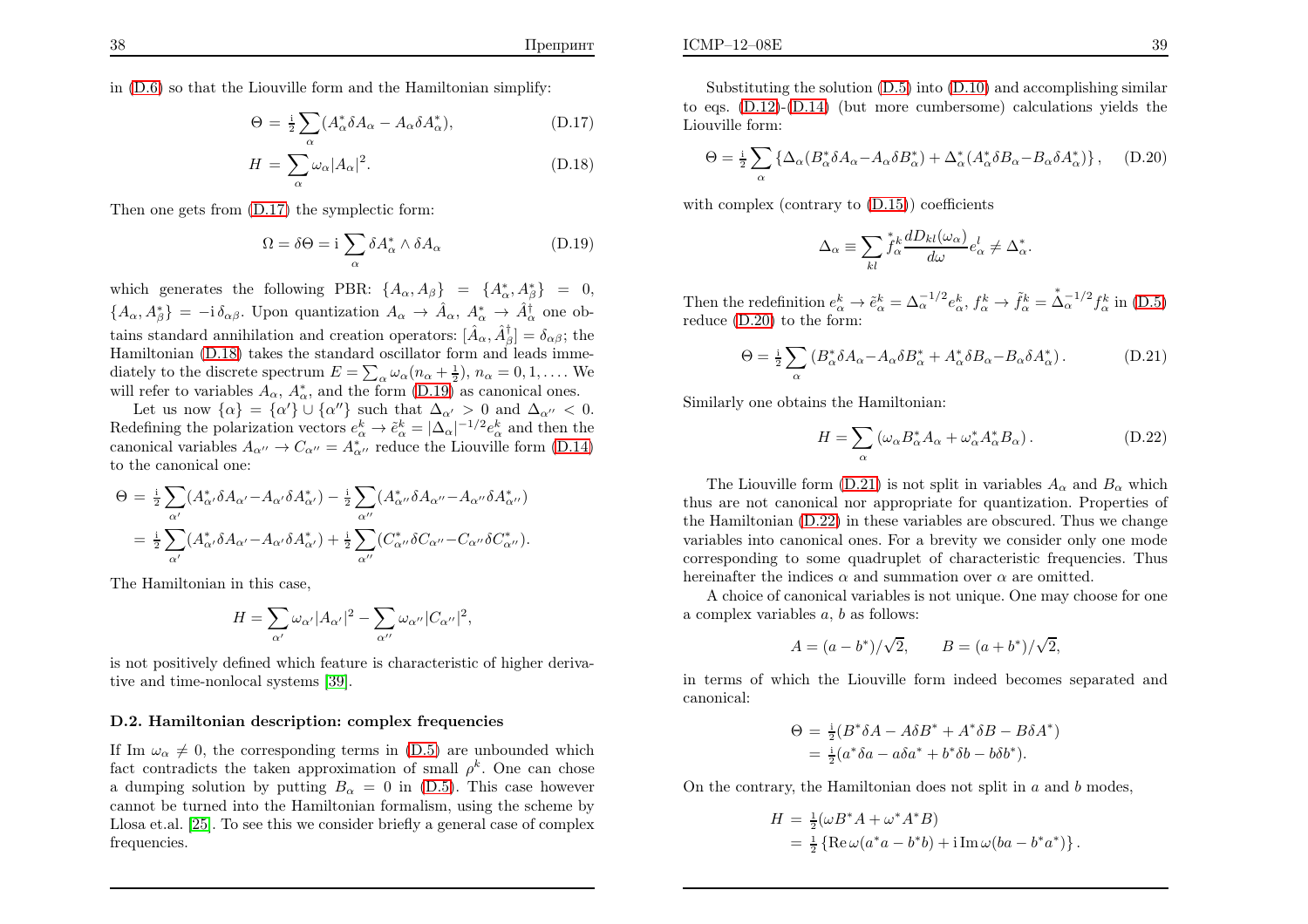In this case, real canonical variables are more appropriate for <sup>a</sup> quantization. If one chooses:

$$
A = (-P + i p) / \sqrt{2},
$$
  $B = (q + i Q) / \sqrt{2},$ 

the Liouville form standardizes:

<span id="page-21-6"></span>
$$
\Theta \stackrel{\text{md}}{=} p\delta q + P\delta Q
$$

(the notation "md" means "up to <sup>a</sup> total differential") while

$$
H = -\text{Re}\,\omega(qP - Qp) - \text{i}\,\text{Im}\,\omega(qp + QP).
$$

In this form the Hamiltonian has been quantized in [\[39\]](#page-22-24) and its spectrum is shown to be continuous and unbounded both from below and fromabove. <sup>A</sup> <sup>p</sup>hysical meaning of such <sup>a</sup> system is doubtful.

### E. Aristotle-invariance properties of the dynamical matri x

$$
L_{ai} + \varepsilon_{ik}{}^{l} \Omega^{k} L_{a\hat{l}} = 0, \tag{E.1}
$$

$$
L_{aij} + \varepsilon_{ik}^{\ \ l}\Omega^k L_{a\hat{l}j} = 0,\tag{E.2}
$$

$$
L_{aij} + \varepsilon_{ik}^{\ \ l}\Omega^k L_{a\hat{l}\hat{j}} = 0,\tag{E.3}
$$

$$
\varepsilon_{ik}{}^{l}\{z_a^k L_{al} + \Omega^k \varepsilon_{lm}{}^n z_a^m L_{an}\} = 0,
$$
\n(E.4)

$$
\varepsilon_{ik}^{l}\left\{z_{a}^{k}L_{alj}+\Omega^{k}\varepsilon_{lm}^{n}z_{a}^{m}L_{a\hat{n}j}\right\}+\varepsilon_{ij}^{l}L_{al}+\varepsilon_{ik}^{l}\varepsilon_{lj}^{n}\Omega^{k}L_{a\hat{n}}=0,\quad\text{(E.5)}
$$

$$
\varepsilon_{ik}^{l}\left\{z_{a}^{k}L_{alj} + \Omega^{k}\varepsilon_{lm}^{n}z_{a}^{m}L_{a\hat{n}j}\right\} + \varepsilon_{ij}^{l}L_{a\hat{l}} = 0, \tag{E.6}
$$

$$
\Lambda_{ai} + \varepsilon_{ik}{}^{l} \Omega^{k} \Lambda_{a\hat{l}} + n_{i} n^{m} \{ \Lambda_{\bar{a}n} + \varepsilon_{nk}{}^{l} \Omega^{k} \Lambda_{\bar{a}\hat{l}} \} + \Pr_{i}^{n} \{ \check{\Phi}_{\bar{a}n}(\Omega) + \varepsilon_{nk}{}^{l} \Omega^{k} \check{\Phi}_{\bar{a}\hat{l}}(\Omega) \} = 0,
$$
\n(E.7)

$$
\Lambda_{aij} + \varepsilon_{ik}{}^l \Omega^k \Lambda_{a\hat{i}j} + n_i n^n \{ \Lambda_{\bar{a}n\,aj} + \varepsilon_{nk}{}^l \Omega^k \Lambda_{\bar{a}\hat{l}\,aj} \}
$$

$$
+ \Pr_i^n \{ \check{\Phi}_{\bar{a}n \, aj}(\Omega) + \varepsilon_{nk}^{\ \ l} \Omega^k \check{\Phi}_{\bar{a}\bar{i} \, aj}(\Omega) \} = 0, \tag{E.8}
$$

$$
\Lambda_{aij} + \varepsilon_{ik}{}^{l} \Omega^{k} \Lambda_{a\hat{i}j} + n_{i} n^{n} \{ \Lambda_{\bar{a}n a\hat{j}} + \varepsilon_{nk}{}^{l} \Omega^{k} \Lambda_{\bar{a}\hat{i} a\hat{j}} \} + \Pr_{i}^{n} \{ \check{\Phi}_{\bar{a}n a\hat{j}}(\Omega) + \varepsilon_{nk}{}^{l} \Omega^{k} \check{\Phi}_{\bar{a}\hat{i} a\hat{j}}(\Omega) \} = 0,
$$
(E.9)

$$
\varepsilon_{ik}^{l} \{ z_a^k \Lambda_{al} + \Omega^k \varepsilon_{lm}^{n} z_a^m \Lambda_{\hat{a}\hat{n}} \} \n+ n_i n^q \varepsilon_{qk}^{l} \{ z_a^k \Lambda_{\bar{a}l} + \Omega^k \varepsilon_{lm}^{n} z_a^m \Lambda_{\bar{a}\hat{n}} \} \n+ \Pr_i^q \varepsilon_{qk}^{l} \{ z_a^k \Phi_{\bar{a}l}(\Omega) + \Omega^k \varepsilon_{lm}^{n} z_a^m \Phi_{\bar{a}\hat{n}}(\Omega) \} = 0, \qquad (E.10)
$$
\n
$$
\varepsilon_{ik}^{l} \{ z_a^k \Lambda_{alj} + \Omega^k \varepsilon_{lm}^{n} z_a^m \Lambda_{\hat{a}\hat{n}j} \}
$$

$$
+ n_i n^q \varepsilon_{qk}^{\ l} \{ z_a^k \Lambda_{\bar{a}l\,aj} + \Omega^k \varepsilon_{lm}^{\ m} z_a^m \Lambda_{\bar{a}\hat{n}\,aj} \} + \Pr_i^q \varepsilon_{qk}^{\ l} \{ z_a^k \check{\Phi}_{\bar{a}l\,aj}(\Omega) + \Omega^k \varepsilon_{lm}^{\ m} z_a^m \check{\Phi}_{\bar{a}\hat{n}\,aj}(\Omega) \} + \varepsilon_{ij}^{\ l} \Lambda_{al} + \varepsilon_{ik}^{\ l} \varepsilon_{lj}^{\ m} \Omega^k \Lambda_{a\hat{n}} = 0,
$$
 (E.11)

<span id="page-21-7"></span><span id="page-21-2"></span><span id="page-21-1"></span><span id="page-21-0"></span>
$$
\varepsilon_{ik}^{k}\left\{z_{a}^{k}\Lambda_{alj} + \Omega^{k}\varepsilon_{lm}^{m}z_{a}^{m}\Lambda_{a\hat{n}j}\right\} \n+ n_{i}n^{q}\varepsilon_{qk}^{l}\left\{z_{a}^{k}\Lambda_{\bar{a}l\,a\hat{j}} + \Omega^{k}\varepsilon_{lm}^{m}z_{a}^{m}\Lambda_{\bar{a}\hat{n}\,a\hat{j}}\right\} \n+ \Pr_{i}^{q} \varepsilon_{qk}^{l}\left\{z_{a}^{k}\tilde{\Phi}_{\bar{a}l\,a\hat{j}}(\Omega) + \Omega^{k}\varepsilon_{lm}^{m}z_{a}^{m}\tilde{\Phi}_{\bar{a}\hat{n}\,a\hat{j}}(\Omega)\right\} + \varepsilon_{ij}^{l}\Lambda_{a\hat{l}} = 0, \quad (E.12)
$$

<span id="page-21-5"></span><span id="page-21-4"></span><span id="page-21-3"></span>where  $z_1 = R_1$ ,  $z_2 = -R_2$  and  $\Pr_i^k \equiv \delta_i^k - n_i n^k$ .

### Acknowledgment

The author is grateful to V. Tretyak and Yu. Yaremko for helpful discussion of this work.

### References

- 1. P. Havas, Galilei- and Lorentz-invariant particle systems and their conservation laws, in Problems in the Foundations of Physics (Springer, Berlin, 1971), 31-48.
- 2. E. H. Kerner (ed.) The Theory of Action-at-a-Distance in Relativistic Particle Mechanics, Collection of reprints (Gordon and Breach, NewYork, 1972).
- 3. K. Schwarzschild, Zur Elektrodynamik. II. Die elementare elektrodynamische Kraft, Nachr. Ges. Wiss. Göttingen  $128$ , 132-141 (1903).
- $4.$  H. Tetrode,  $\ddot{U}$ ber der Wirkungzusammenhang der Welt. Eine Erweiterung der klassischen Dynamik, Z. Phys. <sup>10</sup>, 317-328 (1922).
- 5. A. D. Fokker, Ein invarianter Variationsatz für die Bewegung mehrerer elektrischer Massenteilchen, Z. Phys. <sup>28</sup>, No 5-6, 386-393(1929).
- 6. J. A. Wheeler, R. P. Feynman, Interaction with the absorber as themechanism of radiation, Rev. Mod. Phys. <sup>17</sup>, No 2-3, 157-181 (1945).
- 7. J. A. Wheeler, R. P. Feynman, Classical electrodynamics in terms of direct interparticle action, Rev. Mod. Phys. <sup>21</sup>, No 3, 425-433(1949).
- 8. P. Ramond, Action-at-a-distance theories and dual models, Phys. Rev. D **7**, No 2, 449-458 (1973).
- 9. V. I. Tretyak, Fokker-type action integrals and forms of relativistic Lagrangian dynamics. Thesis on search of the degree of doctore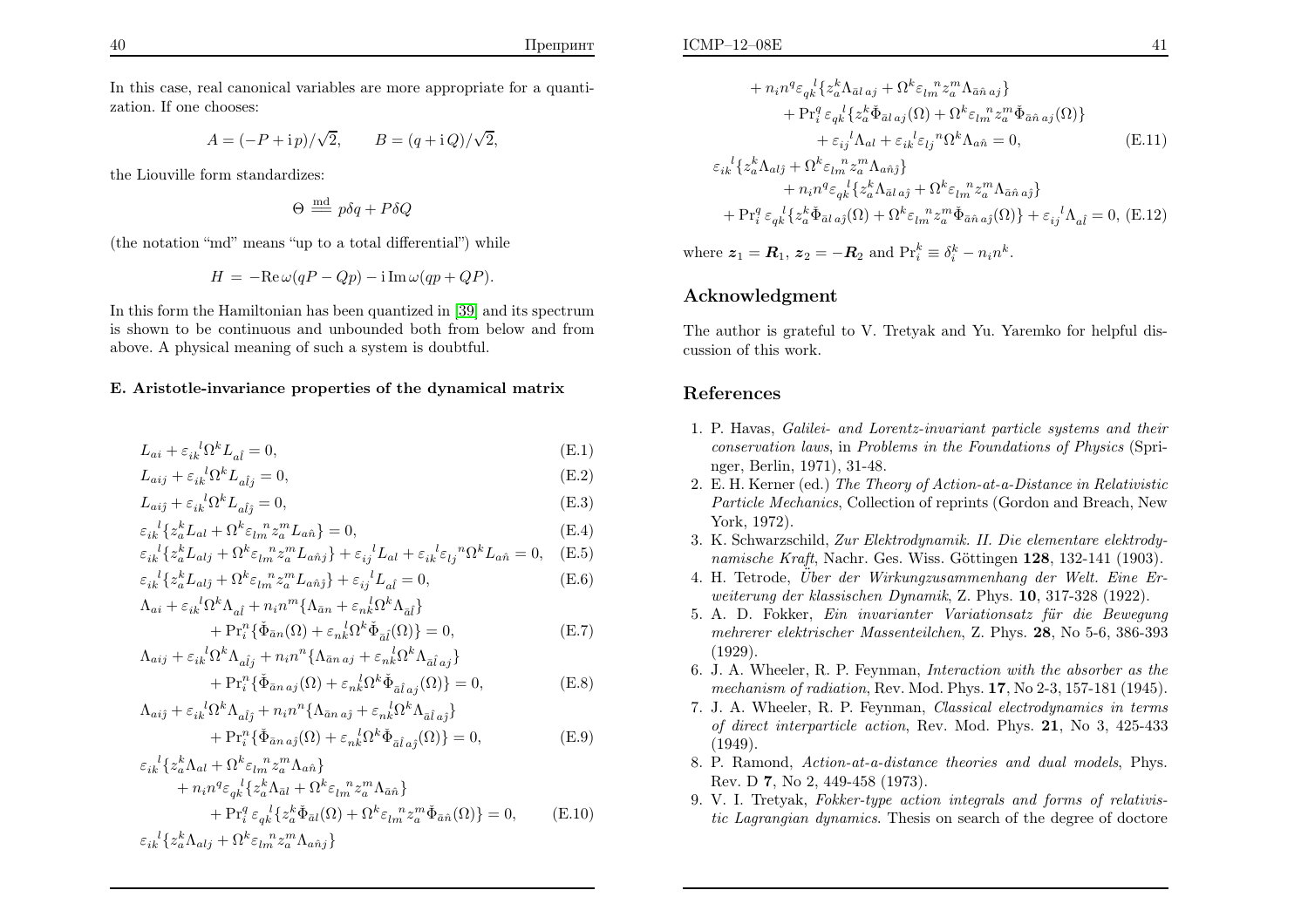of <sup>p</sup>hysical and mathematical sciences (Lviv State University, Lviv, 1996), <sup>306</sup> p. [in Ukrainian].

- 10. V. I. Tretyak, Forms of relativistic Lagrangian dynamics (NaukovaDumka, Ky¨ıv, 2011), <sup>280</sup> p. [in Ukrainian].
- 11. A. Yu. Turygin, Equations of motion in second approximation of direct gravitational interaction theory, in Problems of theory of gravitation and elementary particles. Issue <sup>13</sup> (Energoatomizdat, Moscow, 1982), 80-85 [in Russian].
- 12. Yu. S. Vladimirov, A. Yu. Turygin, Theory of direct interparticleinteraction (Energoatomizdat, Moscow, 1986), <sup>136</sup> p. [in Russian].
- 13. F. Hoyle, J. V. Narilikar, Action at <sup>a</sup> distance in physics and cosmology (Freemen, New York, 1974), <sup>264</sup> p.
- 14. F. Hoyle, J. V. Narilikar, Cosmology and action-at-a-distance electrodynamics, Rev. Mod. Phys. <sup>67</sup>, No 1, 113-155 (1995).
- 15. A. Rivacoba, Fokker-action principle for <sup>a</sup> system of particles interacting through a linear potential, Nuovo Cimento B **84**, No 1, 35-42 (1984).
- 16. J. Weiss, Is there action-at-a-distance linear confinement ? J. Math. Phys. <sup>27</sup>, No 4, 1015-1022 (1986).
- 17. A. Duviryak, Fokker-type confinement models from effective Lagrangian in classical Yang-Mills theory, Int. J. Mod. Phys. A 14,<br>N. 22, 4512, 4547, 4200) No 28, 4519-4547 (1999).
- 18. A. Duviryak, The two-particle time-asymmetric relativistic model with confinement interaction and quantization, Int. J. Mod. Phys. A 16, No 16, 2771-2788 (2001).
- 19. D. J. Louis-Martines, Relativistic action at <sup>a</sup> distance and fields, Found. Phys. <sup>42</sup>, No 2, 215-223 (2012).
- 20. D. J. Louis-Martines, Relativistic non-instantaneous action-at-adistance interactions, Phys. Lett. B  $632$ , No 5-6, 733-739 (2006).
- 21. H. W. Woodcock, P. Havas, Approximately relativistic Lagrangiansfor classical interacting point particles, Phys. Rev. D  $6$ , No 12, 3422-<br>2444 (1979) <sup>3444</sup> (1972).
- 22. R. P. Gaida, V. I. Tretyak, Single-time form of the Fokker-type relativistic dynamics, Acta Phys. Pol. B 11, No 7, 502-522 (1980).
- 23. R. P. Gaida, Yu. B. Kluchkovsky, V. I. Tretyak, Three-dimensional Lagrangian approach to the classical relativistic dynamics of directly interacting particles, in Constraint's Theory and Relativistic Dynamics, eds. G. Longhi, L. Lusanna (World Scientific Publ., Singapore, 1987), 210-241.
- 24. X. Jaén, R. Jáuregui, J. Llosa, A. Molina, *Hamiltonian formalism* for path-dependent Lagrangians, Phys. Rev. D **36**, No 8, 2385-2398

<span id="page-22-14"></span><span id="page-22-13"></span><span id="page-22-12"></span><span id="page-22-11"></span><span id="page-22-10"></span><span id="page-22-2"></span><span id="page-22-1"></span><span id="page-22-0"></span>(1987).

- 25. J. Llosa, J. Vives, Hamiltonian formalism for nonlocal Lagrangians, J. Math. Phys. <sup>35</sup>, No 6, 2856-2877 (1994).
- 26. X. Jaén, R. Jáuregui, J. Llosa, A. Molina, Canonical formalism for path-dependent Lagrangians. Coupling constant expansion, J. Math. Phys <sup>30</sup>, No 12, 2807-2814 (1989).
- <span id="page-22-25"></span><span id="page-22-24"></span><span id="page-22-23"></span><span id="page-22-22"></span><span id="page-22-21"></span><span id="page-22-20"></span><span id="page-22-19"></span><span id="page-22-18"></span><span id="page-22-17"></span><span id="page-22-16"></span><span id="page-22-15"></span><span id="page-22-9"></span><span id="page-22-8"></span><span id="page-22-7"></span><span id="page-22-6"></span><span id="page-22-5"></span><span id="page-22-4"></span><span id="page-22-3"></span>27. A. Schild, Electromagnetic two-body problem, Phys. Rev. <sup>131</sup>, No 6, 2762-2766 (1963).
- 28. C. M. Andersen, H. C. von Baeyer, Circular orbits in classical relati*vistic two-body systems, Ann. Phys.*  $(N.Y.)$ , **60**, No 1, 67-84 (1970).
- 29. A. Degasperis, Bohr quantization of relativistic bound states of twopoint particles, Phys. Rev. D  $3$ , No  $2$ , 273-279 (1971).
- 30. C. M. Andersen, H.C. von Baeyer, Almost circular orbits in classical action-at-a-distance electrodynamics, Phys. Rev. D, <sup>5</sup>, No 4, 802-813(1972).
- 31. S. V. Klimenko, I. N. Nikitin, W. F. Urazmetov, On structure of solutions of one-dimensional two-body problem in Wheeler-Feynmanelectrodynamics, Nuovo Cim. A 111, No 11, 1281-1297 (1998); arXiv: hep-th/9906005.
- 32. I. N. Nikitin, J. De Luca, Numerical methods for the threedimensional two-body problem in action-at-a-distance electrodynam*ics*, Int. J. Mod. Phys. C 12, No 5, 739-750 (2001); arXiv: hepth/0105285.
- 33. J. De Luca, Variational principle for the Wheeler–Feynman electrodynamics, J. Math. Phys. **50**, No 6, 062701 (2009).
- 34. H. C. von Baeyer, Semiclassical quantization of the relativistic Kepler problem, Phys. Rev. D **12**, No 10, 3086-3091 (1975).
- 35. W. H. Miller, Semiclassical quantization of nonseparable systems: <sup>a</sup> new look at periodic orbit theory, J. Che. Phys. <sup>63</sup>, No 2, 996-999(1975).
- 36. J.-M. Souriau, *Structure des systémes dynamiques* (Dunod, Paris 1970), p.<sup>175</sup> [Engl. transl: J.-M. Souriau, Structure of dynamical Systems, in Progress in mathematics (Birkhauser, Boston, Mass. 1997)].
- 37. B. Chaverondier, Special relativity and possible Lorentz violationsconsistently coexist in Aristotle space-time, arXiv:0805.2417.
- 38. W. N. Herman, Formulation of Noether's theorem for Fokker-typevariational principles J. Math. Phys. <sup>26</sup>, No 11, 2769-2776 (1985).
- 39. A. Pais, G. E. Uhlenbeck, On field theories with non-localized action, Phys. Rev. <sup>79</sup>, No 1, 145-165 (1950).
- 40. Yu. Yaremko, V. Tretyak, Radiation reaction in classical fielf theory: basics, concepts, methods (LAP LAMBERT Academic Publishing,